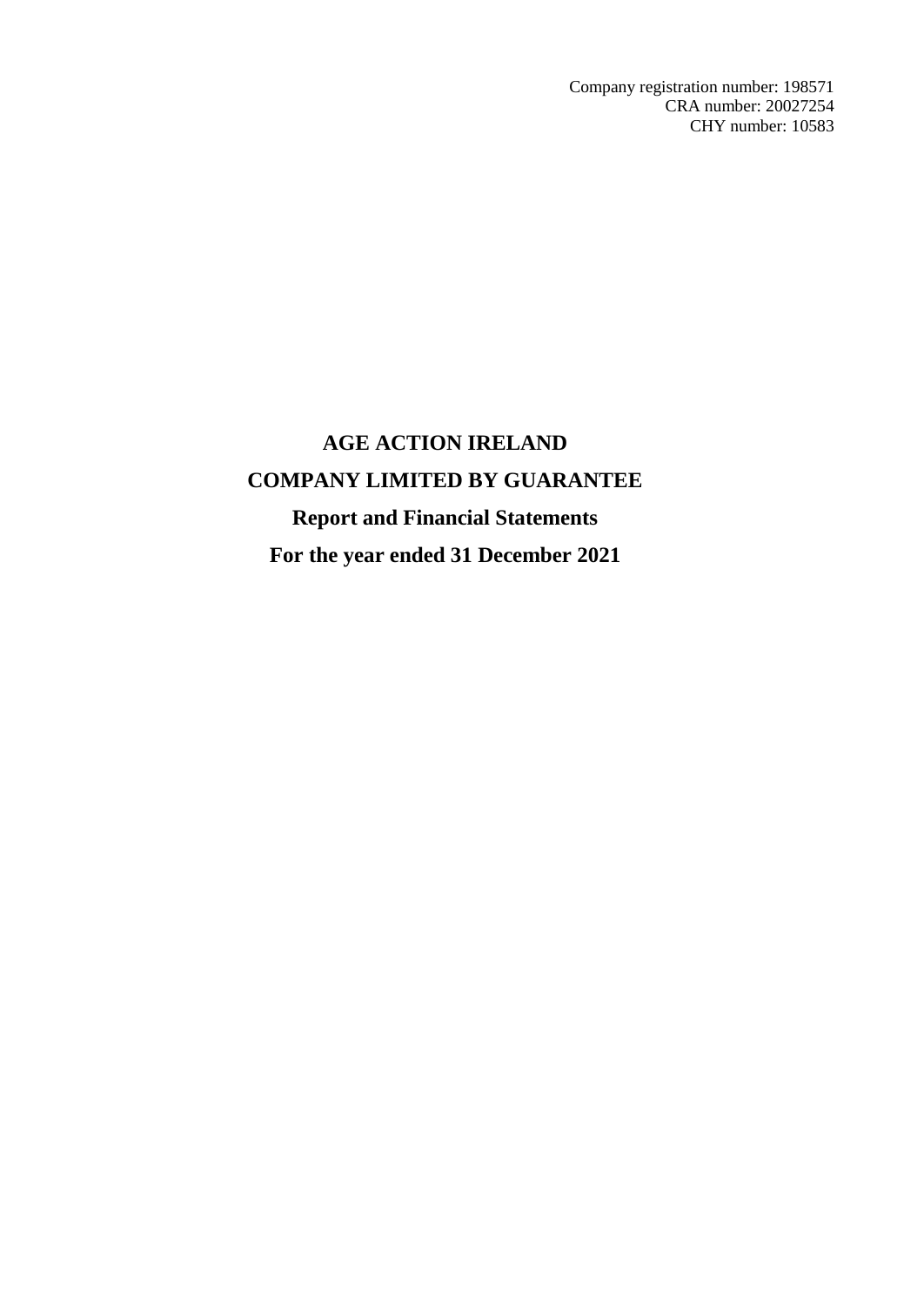\_\_\_\_\_\_\_\_\_\_\_\_\_\_\_\_\_\_\_\_\_\_\_\_\_\_\_\_\_\_\_\_\_\_\_\_\_\_\_\_\_\_\_\_\_\_\_\_\_\_\_\_\_\_\_\_\_\_\_\_\_\_\_\_\_\_\_\_\_\_\_\_\_\_\_\_\_\_\_\_\_\_\_\_\_\_\_

\_\_\_\_\_\_\_\_\_\_\_\_\_\_\_\_\_\_\_\_\_\_\_\_\_\_\_\_\_\_\_\_\_\_\_\_\_\_\_\_\_\_\_\_\_\_\_\_\_\_\_\_\_\_\_\_\_\_\_\_\_\_\_\_\_\_\_\_\_\_\_\_\_\_\_\_\_\_\_\_\_\_\_\_\_\_\_

# **REPORT AND FINANCIAL STATEMENTS 2021**

| <b>CONTENTS</b>                       | Page           |
|---------------------------------------|----------------|
| DIRECTORS AND OTHER INFORMATION       | $\overline{2}$ |
| <b>DIRECTORS' REPORT</b>              | $3 - 10$       |
| DIRECTORS' RESPONSIBILITIES STATEMENT | 11             |
| <b>INDEPENDENT AUDITOR'S REPORT</b>   | $12 - 14$      |
| STATEMENT OF FINANCIAL ACTIVITIES     | $15 - 16$      |
| <b>BALANCE SHEET</b>                  | 17             |
| STATEMENT OF CASH FLOWS               | 18             |
| NOTES TO THE FINANCIAL STATEMENTS     | $19 - 35$      |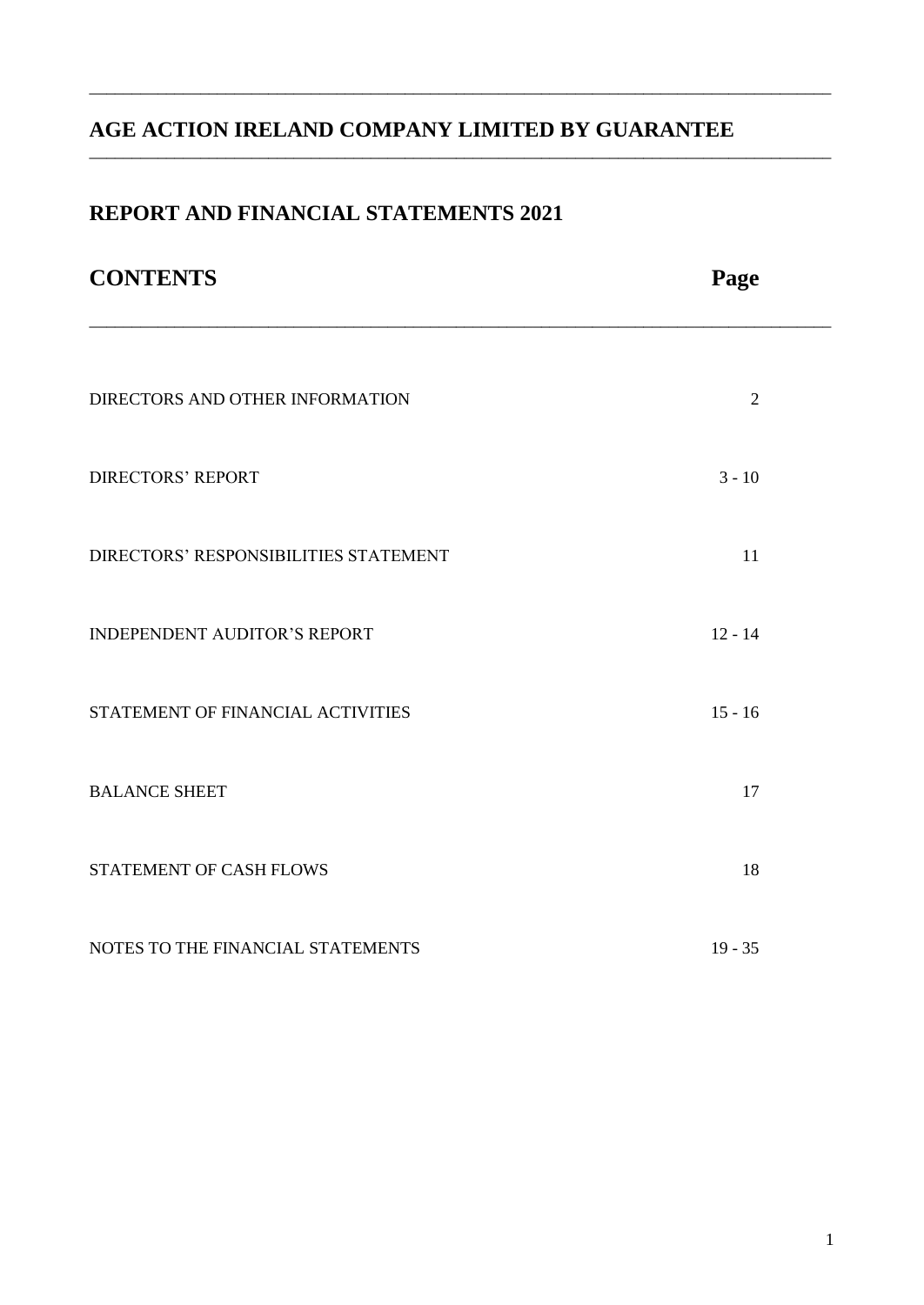\_\_\_\_\_\_\_\_\_\_\_\_\_\_\_\_\_\_\_\_\_\_\_\_\_\_\_\_\_\_\_\_\_\_\_\_\_\_\_\_\_\_\_\_\_\_\_\_\_\_\_\_\_\_\_\_\_\_\_\_\_\_\_\_\_\_\_\_\_\_\_\_\_\_\_\_\_\_\_\_\_\_\_\_\_\_

\_\_\_\_\_\_\_\_\_\_\_\_\_\_\_\_\_\_\_\_\_\_\_\_\_\_\_\_\_\_\_\_\_\_\_\_\_\_\_\_\_\_\_\_\_\_\_\_\_\_\_\_\_\_\_\_\_\_\_\_\_\_\_\_\_\_\_\_\_\_\_\_\_\_\_\_\_\_\_\_\_\_\_\_\_\_\_

\_\_\_\_\_\_\_\_\_\_\_\_\_\_\_\_\_\_\_\_\_\_\_\_\_\_\_\_\_\_\_\_\_\_\_\_\_\_\_\_\_\_\_\_\_\_\_\_\_\_\_\_\_\_\_\_\_\_\_\_\_\_\_\_\_\_\_\_\_\_\_\_\_\_\_\_\_\_\_\_\_\_\_\_\_\_\_

# **DIRECTORS AND OTHER INFORMATION**

#### **BOARD OF DIRECTORS**

Ailbhe Smyth Anne Donnellan (Resigned 28 May 2021) Antonina Myles Ciara O'Donoghue (Appointed 28 May 2021) Colm Nagle Dermot O'Riordan (Appointed 28 May 2021) Justin Moran Michael Ahern (Appointed 28 May 2021) Patrick McCormack Ray McGrath Robin Webster Susanne Moran (Appointed 28 May 2021) Tony Kehoe

### **SECRETARY**

Ciara O'Donoghue

### **REGISTERED OFFICE AND BUSINESS PLACE**

30 -31 Camden St Lower Dublin 2

### **CHARITY NUMBER**

CHY 10583 CRA 20027254

### **COMPANY NUMBER**

198571

### **AUDITORS**

Mazars Chartered Accountants & Statutory Audit Firm Harcourt Centre Block 3 Harcourt Road Dublin 2

### **SOLICITORS**

Ken Kennedy Solicitors (incorporating P.J. Walsh & Co.) 12 Upper Fitzwilliam Street Dublin 2

### **BANKERS**

Permanent TSB Bank of Ireland

70 Grafton Street, Dublin 2 1 Rathfarnham Road, Terenure, Dublin 6.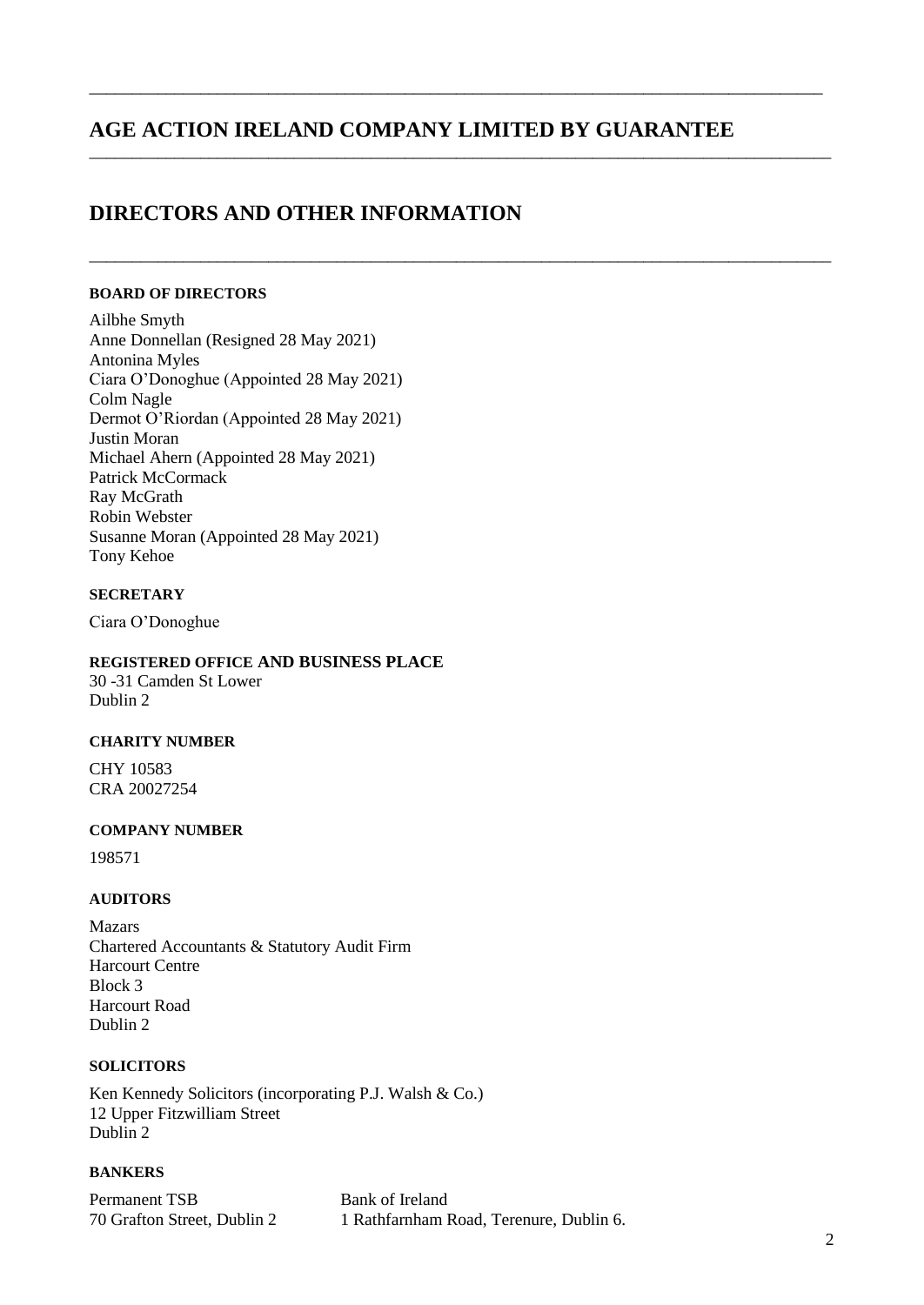\_\_\_\_\_\_\_\_\_\_\_\_\_\_\_\_\_\_\_\_\_\_\_\_\_\_\_\_\_\_\_\_\_\_\_\_\_\_\_\_\_\_\_\_\_\_\_\_\_\_\_\_\_\_\_\_\_\_\_\_\_\_\_\_\_\_\_\_\_\_\_\_\_\_\_\_\_\_\_\_\_\_\_\_\_

\_\_\_\_\_\_\_\_\_\_\_\_\_\_\_\_\_\_\_\_\_\_\_\_\_\_\_\_\_\_\_\_\_\_\_\_\_\_\_\_\_\_\_\_\_\_\_\_\_\_\_\_\_\_\_\_\_\_\_\_\_\_\_\_\_\_\_\_\_\_\_\_\_\_\_\_\_\_\_\_\_\_\_\_\_\_\_

### **DIRECTORS' REPORT**

The directors submit their report together with the audited financial statements for the year ended 31 December 2021.

\_\_\_\_\_\_\_\_\_\_\_\_\_\_\_\_\_\_\_\_\_\_\_\_\_\_\_\_\_\_\_\_\_\_\_\_\_\_\_\_\_\_\_\_\_\_\_\_\_\_\_\_\_\_\_\_\_\_\_\_\_\_\_\_\_\_\_\_\_\_\_\_\_\_\_\_\_\_\_\_\_\_\_\_\_\_\_

#### **1. OBJECTIVES AND ACTIVITIES**

We aim to achieve fundamental change in the lives of all older people by empowering them to live full lives as actively engaged citizens and to secure their rights to comprehensive high-quality services according to their changing needs.

The principal activities of the organisation consist of working, together with a broad range of stakeholders, with ageing and older people, promoting better policies and services for older people, the carers of older people and providing services and supports which meet older person's needs.

The main areas of attention are the development of the company's existing activities, securing adequate financial and human resources to make these sustainable, and achieving the highest standards of corporate governance.

Age Action's strategy 2020-2023 identifies four key priority areas for that period.

- Equality & Human Rights
- $\bullet$  Health & Wellbeing
- Lifelong Learning
- Professional Organisation

#### **2. FINANCIAL REVIEW, ACHIEVEMENTS AND PERFORMANCE**

The financial results for the year are set out in the Statement of Financial Activities on pages 15-16 of the financial statements.

Age Action have had operating deficits, which the company have been progressively addressing. Surpluses achieved in 2020 and 2021 were due mainly to a series of bequests, cost-cutting measures, and the sale of our charitable retail stores. The Board has set out a reserves policy, which provides the organisation with a solid base on which to continuously improve its financial health.

In 2020 the Board identified achieving increased funding for Age Action's Care & Repair Service from the Health Services Executive (HSE) as an important objective. This was achieved for 2021, and again for 2022, with confirmation of full year funding for the service. However, there remains a deficit in Age Action's core overhead funding needs. The HSE has informed Age Action that it has secured no additional funding from the exchequer to meet this need.

The company achieved a surplus of  $\epsilon$ 328,551 for 2021 and ended the year with a strong cash reserves position. Independent fundraising efforts achieved the target set at the beginning of the year, achieving a surplus, after costs, of  $\epsilon$ 404,302. A number of bequests amounting to  $\epsilon$ 162,000 and a once-off corporate donation of  $\epsilon$ 164,000 supported the positive end-of-year result.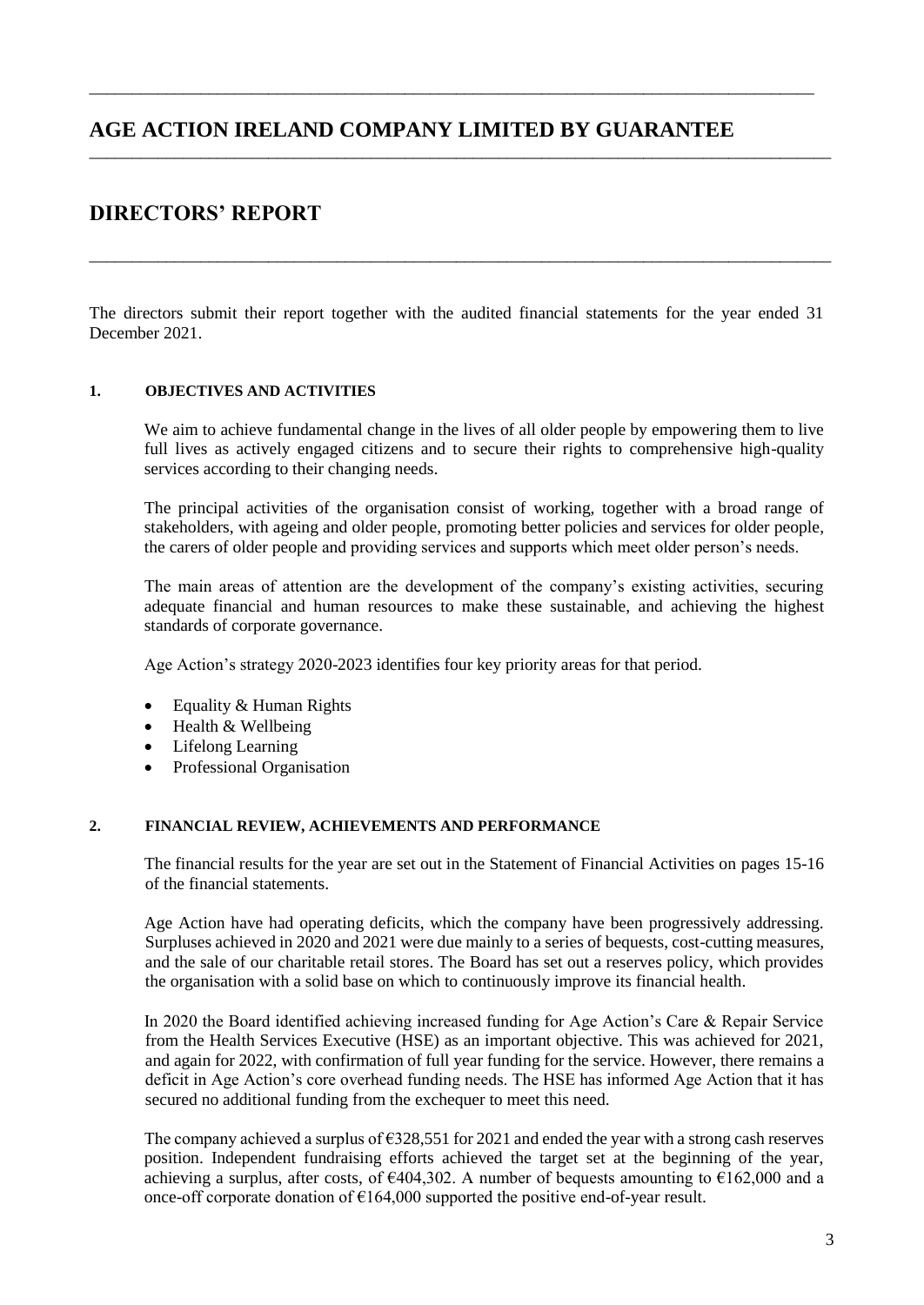\_\_\_\_\_\_\_\_\_\_\_\_\_\_\_\_\_\_\_\_\_\_\_\_\_\_\_\_\_\_\_\_\_\_\_\_\_\_\_\_\_\_\_\_\_\_\_\_\_\_\_\_\_\_\_\_\_\_\_\_\_\_\_\_\_\_\_\_\_\_\_\_\_\_\_\_\_\_\_\_\_\_\_\_\_\_

\_\_\_\_\_\_\_\_\_\_\_\_\_\_\_\_\_\_\_\_\_\_\_\_\_\_\_\_\_\_\_\_\_\_\_\_\_\_\_\_\_\_\_\_\_\_\_\_\_\_\_\_\_\_\_\_\_\_\_\_\_\_\_\_\_\_\_\_\_\_\_\_\_\_\_\_\_\_\_\_\_\_\_\_\_\_\_

\_\_\_\_\_\_\_\_\_\_\_\_\_\_\_\_\_\_\_\_\_\_\_\_\_\_\_\_\_\_\_\_\_\_\_\_\_\_\_\_\_\_\_\_\_\_\_\_\_\_\_\_\_\_\_\_\_\_\_\_\_\_\_\_\_\_\_\_\_\_\_\_\_\_\_\_\_\_\_\_\_\_\_\_\_\_\_

### **DIRECTORS' REPORT**

### **2. FINANCIAL REVIEW, ACHIEVEMENTS AND PERFORMANCE (Continued)**

The Board continues to prioritise Age Action's long-term financial stability. At the end of 2021, as part of the budgeting process for 2022, the Board initiated a series of further cost saving measures. The Board also committed to utilise reserves to support the organisation to develop new opportunities.

In addition to actively managing the cost base, the Board initiated discussions with other organisations in the older persons sector with a view to closer collaboration, or potential merger. Age Action seeks to develop strategic partnerships, which will advance its primary objectives, whilst also supporting its future sustainability.

In 2022 Age Action will embark on a new strategic planning process. This will include an internal SWOT (Strengths, Weaknesses, Opportunities, Threats) exercise, an external consultation process and a thorough review of Age Action's fundraising and income generation strategy.

The review will have four strategic priority areas, these are:

- Advocacy & Campaigns
- Service and Supports
- Income Generation and Sustainability
- Good Governance and Administration

The Board expects to publish its Strategic Plan 2023-2026 after Summer 2022.

Detailed information on all of Age Action's activities in 2021 are set out in the Annual Report 2021.

Below is a brief summary of 2021 activities and achievements, listed under Age Action's Strategic Goals.

Strategic Goal 1

### **1. Engage stakeholders including Government, the wider community, and older people themselves to challenge ageism in laws, policies, systems and communities to guarantee equality and rights for all of us as we age.**

### Outcome

1.1 Published and disseminated Ageism and Age Equality – Implementing the WHO Global Report on Ageism policy brief in September. Age Action's briefing paper Ageism and Age Equality presents a sample of the UN Global Report on Ageism's findings to an Irish audience, to highlight the reality of ageism in Ireland and the need for decisive action from Government, business and society to address ageism. The policy brief has informed stakeholder engagement on ageism including meetings with public representatives and officials, media and submissions such as to the Minister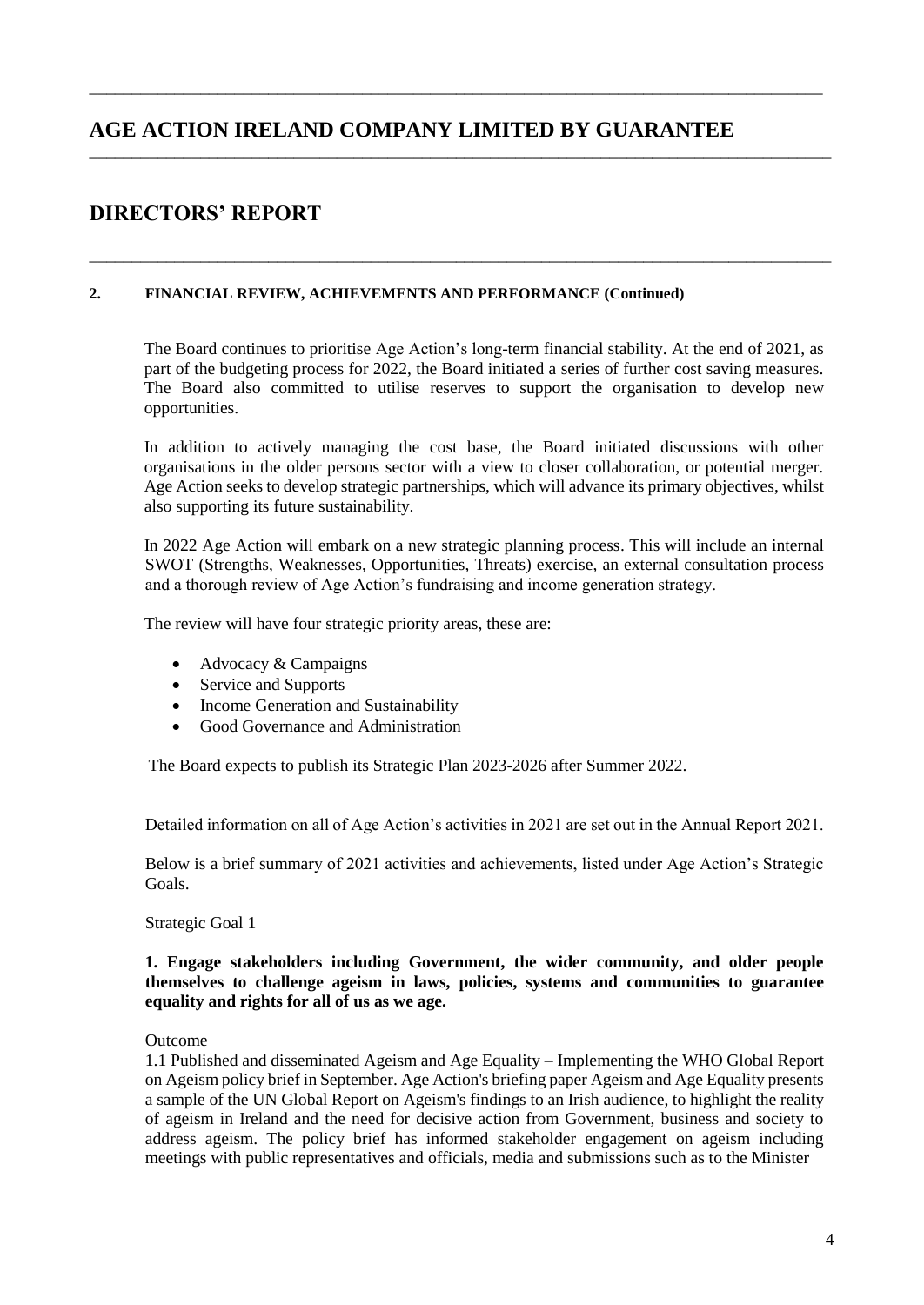\_\_\_\_\_\_\_\_\_\_\_\_\_\_\_\_\_\_\_\_\_\_\_\_\_\_\_\_\_\_\_\_\_\_\_\_\_\_\_\_\_\_\_\_\_\_\_\_\_\_\_\_\_\_\_\_\_\_\_\_\_\_\_\_\_\_\_\_\_\_\_\_\_\_\_\_\_\_\_\_\_\_\_\_\_\_\_

\_\_\_\_\_\_\_\_\_\_\_\_\_\_\_\_\_\_\_\_\_\_\_\_\_\_\_\_\_\_\_\_\_\_\_\_\_\_\_\_\_\_\_\_\_\_\_\_\_\_\_\_\_\_\_\_\_\_\_\_\_\_\_\_\_\_\_\_\_\_\_\_\_\_\_\_\_\_\_\_\_\_\_\_\_\_\_

\_\_\_\_\_\_\_\_\_\_\_\_\_\_\_\_\_\_\_\_\_\_\_\_\_\_\_\_\_\_\_\_\_\_\_\_\_\_\_\_\_\_\_\_\_\_\_\_\_\_\_\_\_\_\_\_\_\_\_\_\_\_\_\_\_\_\_\_\_\_\_\_\_\_\_\_\_\_\_\_\_\_\_\_\_\_\_

### **DIRECTORS' REPORT**

for Children, Equality, Integration, Disability and Youth on Review of the Equality Acts December 2021 which is one of 7 policy submissions made by Age Action during 2021.

1.2 Produced a rationale for the establishment of a Commissioner for Ageing which informed broad stakeholder engagement such as civil society organisations Irish Council for Civil Liberties and ICTU, media, public representatives including the Oireachtas Sub-Committee on Mental Health and Age Action's Pre-Budget 2022 Submission to Government.

1.3 Successfully convened Positive Ageing Week 2021 on the theme of ageism – Reconnecting Communities by Reframing Ageing. 88 events registered on the refreshed positiveageingweek.com which is a 5% increase on 2020. Organisers ranged from statutory organisations such as HSE to community groups such as COPE Galway, corporates such as LinkedIn and academic bodies including Dublin City University. A stakeholder engagement pack was circulated to support people to understand and challenge ageism to all registered event organisers and civil society organisations. There was broad media coverage across regional and national outlets including the main news on RTÉ One on International Day of Older Persons.

Strategic Goal 2

### **2. Inform and influence policies and practice to give income security and economic opportunities that uphold older people's dignity and independence.**

Outcome

2.1 Successfully advocated for the report of the Pension Commission to include recommendations to end mandatory retirement clauses before pension eligibility and implement benchmarking and indexation for future State Pension increases. As an active member of the STOP67 Coalition, Age Action advocated against any increase in the State Pension age. While the Pensions Commission did recommend that an increase should be deferred until 2028, the recommendations of the Joint Oireachtas Committee on Social Protection, Community and Rural Development and the Islands, before which Age Action appeared, state that the pension age should remain at 66.

Strategic Goal 3

### **3. Inform and influence policies and practice that give people choice and control over their lives in later life.**

### Outcome

3.1 Published and disseminated Digital Inclusion and an Ageing Population policy brief with the key message that 'digital first should not mean digital only'. The brief presents data showing that twothirds of older people are either not using the internet at all or else have below basic skills. This requires a Government response to support more digital training as well as continued access to services through traditional channels. The policy brief informs our stakeholder engagement with public representatives including Pre-Budget 2022, Government Departments including the Revenue Commissioners and organisations including the Irish Banking Culture Board and the Commission on the Regulation of Utilities. The report was launched on International Day of Older Persons and gained extensive media coverage including on the three main news bulletins on RTÉ.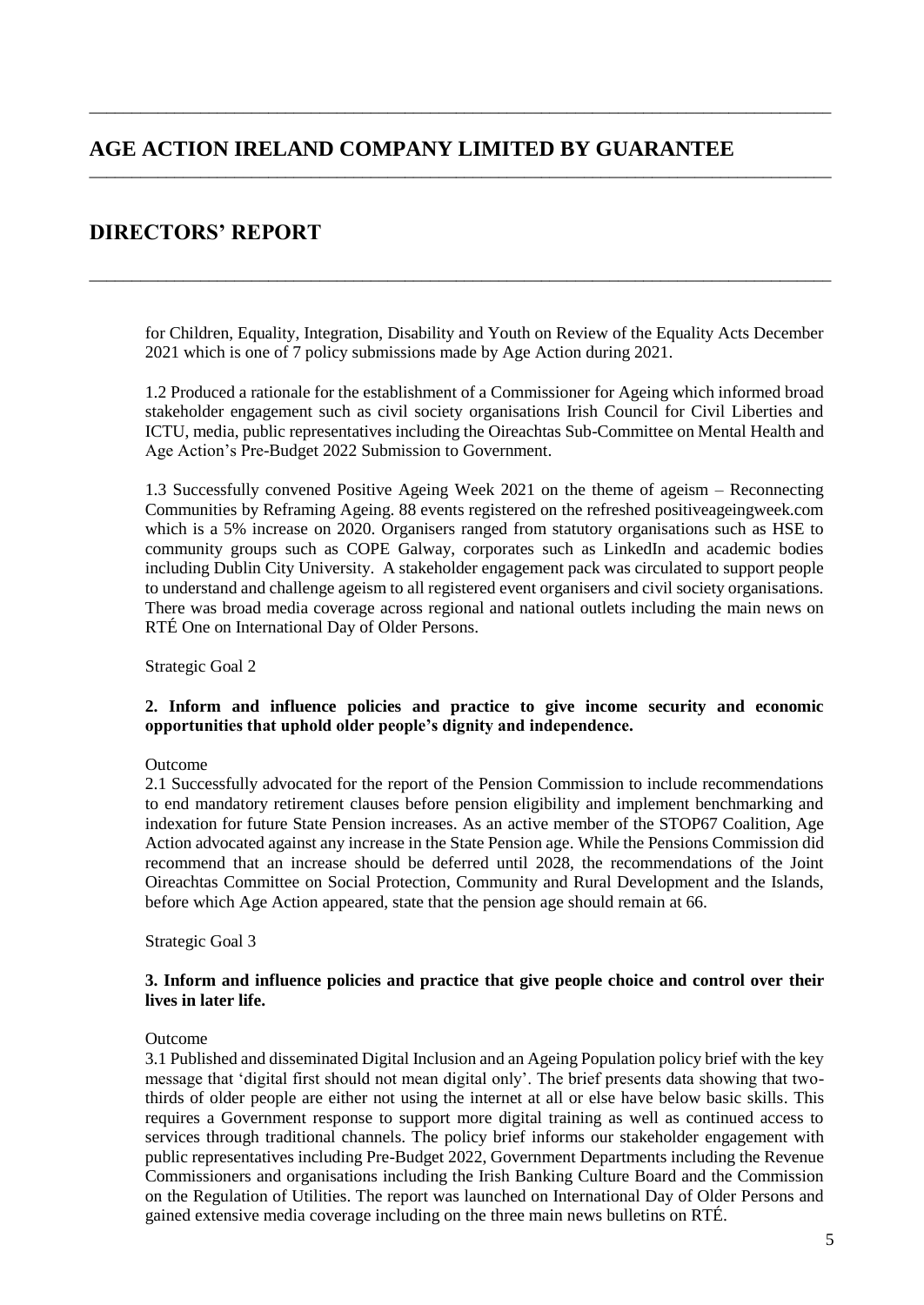\_\_\_\_\_\_\_\_\_\_\_\_\_\_\_\_\_\_\_\_\_\_\_\_\_\_\_\_\_\_\_\_\_\_\_\_\_\_\_\_\_\_\_\_\_\_\_\_\_\_\_\_\_\_\_\_\_\_\_\_\_\_\_\_\_\_\_\_\_\_\_\_\_\_\_\_\_\_\_\_\_\_\_\_\_\_\_

\_\_\_\_\_\_\_\_\_\_\_\_\_\_\_\_\_\_\_\_\_\_\_\_\_\_\_\_\_\_\_\_\_\_\_\_\_\_\_\_\_\_\_\_\_\_\_\_\_\_\_\_\_\_\_\_\_\_\_\_\_\_\_\_\_\_\_\_\_\_\_\_\_\_\_\_\_\_\_\_\_\_\_\_\_\_\_

\_\_\_\_\_\_\_\_\_\_\_\_\_\_\_\_\_\_\_\_\_\_\_\_\_\_\_\_\_\_\_\_\_\_\_\_\_\_\_\_\_\_\_\_\_\_\_\_\_\_\_\_\_\_\_\_\_\_\_\_\_\_\_\_\_\_\_\_\_\_\_\_\_\_\_\_\_\_\_\_\_\_\_\_\_\_\_

### **DIRECTORS' REPORT**

3.2 Participated in the National Technical Advisory Group on the 10 Year Adult Literacy, Numeracy and Digital Literacy Strategy supporting the Adult Literacy for Life Strategy which recognises the specific needs of older people in terms of digital inclusion. Successfully advocated for increased investment in digital literacy which was reflected in Budget 2022.

3.3 Being able to afford to live at home is central to ageing in place. Age Action successfully advocated for amendments to be made to the Fuel Allowance as part of Budget 2022 which increases the rate but also the number of people that can qualify, although the measures did not go far enough and Age Action continues to call for a new Energy Poverty Strategy to address energy poverty.

Strategic Goal 4

### **4. Ensure Age Action operates to the highest standards in its functions of advocacy, service provision, employment, and governance, and in a manner that engages our values explicitly, consistently, and coherently**

4.1 Successfully rebranded Age Action to better match how we look to our values and our purpose which are grounded in the pursuit of equality and human rights for all of us as we age. An internal communications strategy was implemented to support staff to understand the brand journey and embrace the new brand. A Brand Ambassador team, drawn from staff in each department, was appointed to support the accuracy and consistency across the use of the brand identity and brand approval process was put in place to protect the identity.

### 4.2 Programmes and Services Highlights

Getting Started – supporting older people to develop technology skills: Age Action offers face-toface courses of 10 hours per learner. Due to Covid-19 restrictions on public classes these classes were suspended for most of 2021. The original target of 400 learners has been carried forward to late 2021/early 2022. Of 600 projected telephone learners, 498 were completed.

Age Action – Keep In Touch Booklet (self-learner): Age Action's 40 page self-learner toolkit targeted 1,000 learners in 2021, 1,053 booklets were distributed.

Age Action - COVID Tracker KIT booklet (self-learner): Age Action's 48-page self-learner toolkit for the Covid-19 tracker app targeted 2,500 recipients in 2021, 13,930 booklets were distributed.

Care & Repair Service; Age Action's Care & Repair service targeted 1,000 recipients in 2021. Due to Covid-19 restrictions 402 clients were reached, with 688 maintenance jobs completed.

Referrals to trusted tradespeople: 1,800 targeted, 956 trades referrals completed.

Volunteering; Age Action targeted development of 1,000 community and corporate volunteers for 2021, 1,100 volunteers worked with Age Action in 2021.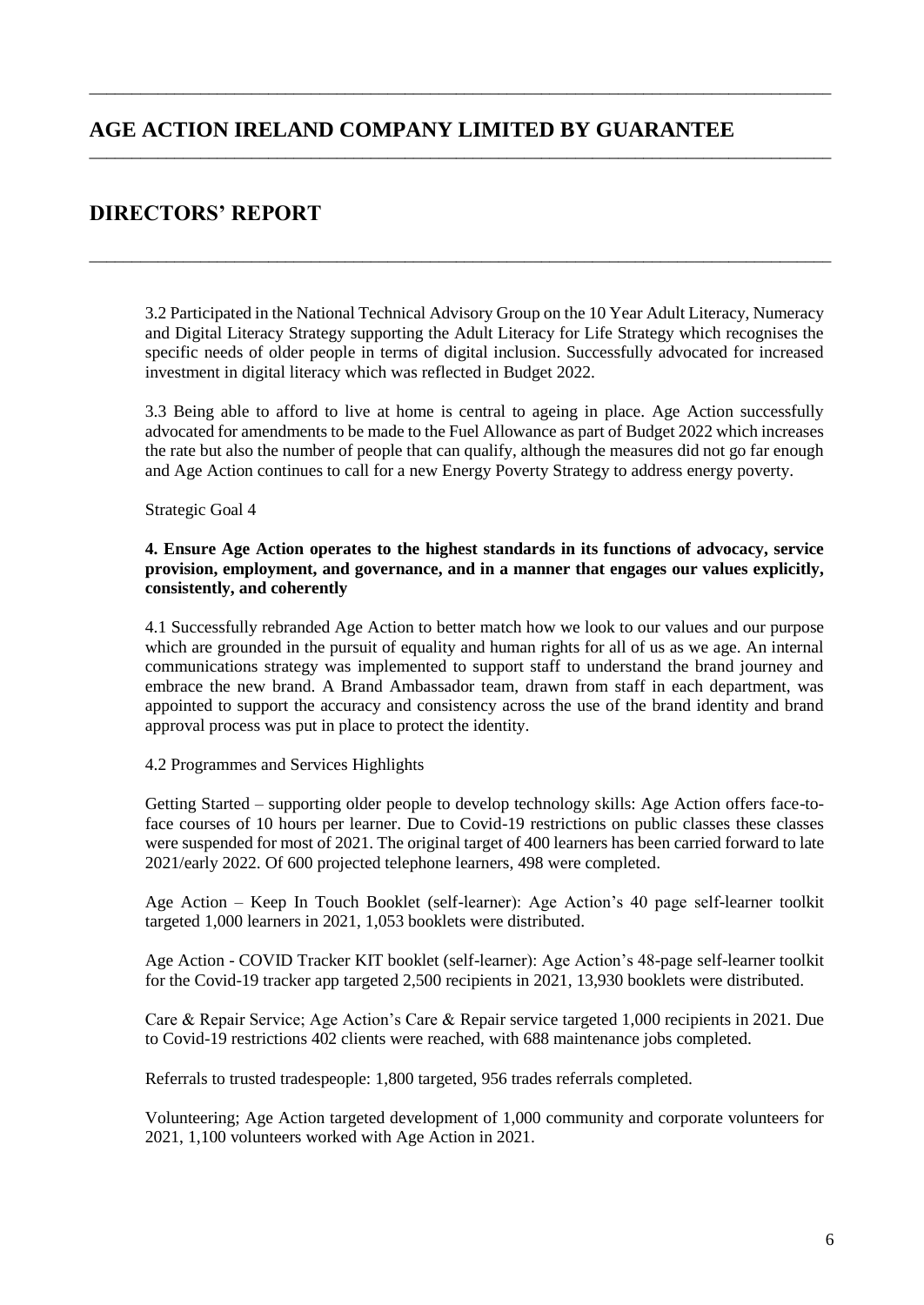\_\_\_\_\_\_\_\_\_\_\_\_\_\_\_\_\_\_\_\_\_\_\_\_\_\_\_\_\_\_\_\_\_\_\_\_\_\_\_\_\_\_\_\_\_\_\_\_\_\_\_\_\_\_\_\_\_\_\_\_\_\_\_\_\_\_\_\_\_\_\_\_\_\_\_\_\_\_\_\_\_\_\_\_\_\_\_

\_\_\_\_\_\_\_\_\_\_\_\_\_\_\_\_\_\_\_\_\_\_\_\_\_\_\_\_\_\_\_\_\_\_\_\_\_\_\_\_\_\_\_\_\_\_\_\_\_\_\_\_\_\_\_\_\_\_\_\_\_\_\_\_\_\_\_\_\_\_\_\_\_\_\_\_\_\_\_\_\_\_\_\_\_\_\_

\_\_\_\_\_\_\_\_\_\_\_\_\_\_\_\_\_\_\_\_\_\_\_\_\_\_\_\_\_\_\_\_\_\_\_\_\_\_\_\_\_\_\_\_\_\_\_\_\_\_\_\_\_\_\_\_\_\_\_\_\_\_\_\_\_\_\_\_\_\_\_\_\_\_\_\_\_\_\_\_\_\_\_\_\_\_\_

### **DIRECTORS' REPORT**

### **3. STRUCTURE, GOVERNANCE AND MANAGEMENT**

The organisation is a company limited by guarantee and does not have any share capital. All directors serve in a voluntary capacity.

The Board met 11 times during the year. It continued to give priority to achieving the highest standards of corporate governance, including strategic planning, financial management and fundraising.

The Finance Committee comprises the Honorary Treasurer (Chair), two other Board members nominated by the Board, and an independent member from outside the organisation. The CEO and Head of Finance are invited to attend. During the year, they meet regularly to oversee the financial management of the organisation and to monitor its progress through detailed quarterly reports. It also met as the Audit Committee with the auditors, Mazars, without staff present, to consider the audit report.

Under the organisation's induction and training policy for directors, an induction meeting is held with new directors and new directors are invited to attend a Boardmatch directors' workshop.

### **Compliance with CRA Governance Code**

The Governance and Risk Committee is satisfied that Age Action is compliant with the Governance Code, as required by the CRA.

Throughout 2021, the Governance & Risk Committee reviewed Age Action's risk register and presented its findings to the Board. Principal risks for 2021 include financial stability and an overreliance on once-off bequests; Board processes and succession planning; and, an underrepresentation of statutory income in Age Action's funding mix. The Board has engaged proactively with these risks in 2021 and has commissioned new software to support the management of Age Action's risk profile. The Governance & Risk Committee developed a Risk Appetite Statement to support this process.

The Nominations Committee oversees Board recruitment. Three new Board members were appointed in 2021. A schedule of Board member's expected resignations is maintained. The Board will commence a review of Board effectiveness in 2022.

### **Pay & Remuneration**

The salary of the CEO is set by the Board and aligned with civil service grade Higher Assistant Principal. All other salaries in the organisation are aligned with HSE grades. Salaries are negotiated based on experience and qualifications whilst remaining within the bandwidth of appropriate HSE grades. The Board of Age Action produced and published an organisation pay policy and remuneration statement to ensure transparency across the organisation in terms of staff remuneration.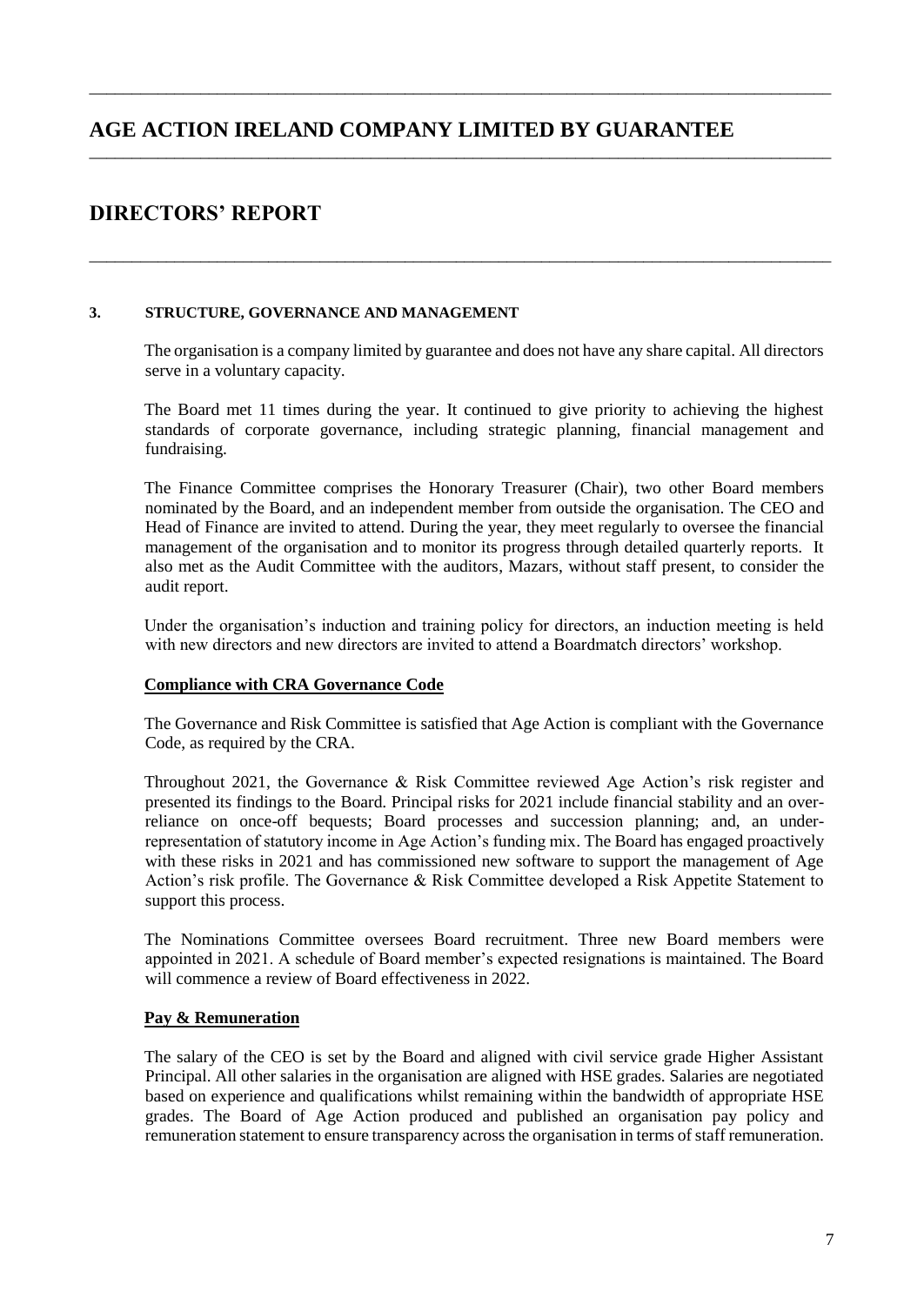\_\_\_\_\_\_\_\_\_\_\_\_\_\_\_\_\_\_\_\_\_\_\_\_\_\_\_\_\_\_\_\_\_\_\_\_\_\_\_\_\_\_\_\_\_\_\_\_\_\_\_\_\_\_\_\_\_\_\_\_\_\_\_\_\_\_\_\_\_\_\_\_\_\_\_\_\_\_\_\_\_\_\_\_\_\_

\_\_\_\_\_\_\_\_\_\_\_\_\_\_\_\_\_\_\_\_\_\_\_\_\_\_\_\_\_\_\_\_\_\_\_\_\_\_\_\_\_\_\_\_\_\_\_\_\_\_\_\_\_\_\_\_\_\_\_\_\_\_\_\_\_\_\_\_\_\_\_\_\_\_\_\_\_\_\_\_\_\_\_\_\_\_\_

\_\_\_\_\_\_\_\_\_\_\_\_\_\_\_\_\_\_\_\_\_\_\_\_\_\_\_\_\_\_\_\_\_\_\_\_\_\_\_\_\_\_\_\_\_\_\_\_\_\_\_\_\_\_\_\_\_\_\_\_\_\_\_\_\_\_\_\_\_\_\_\_\_\_\_\_\_\_\_\_\_\_\_\_\_\_\_

### **DIRECTORS' REPORT**

### **3. STRUCTURE, GOVERNANCE AND MANAGEMENT (Continued)**

### **Review of Financial Controls**

The Finance & Audit Committee, on behalf of the Board, has commissioned a review of Age Action's financial controls. On completion of this review, Age Action proposes to commission an internal audit, as an additional good governance measure.

### **Review of Fundraising**

The Fundraising Committee, on behalf of the Board, has commissioned a comprehensive review of Age Action's fundraising programme. The review will include a recommended strategy for Age Action for the period ahead. This will be incorporated into Age Action's Strategic Plan 2023-2026.

### **Senior Management Team**

Paddy Connolly – CEO Caroline O'Connell – Head of Fundraising Celine Clarke – Head of Communications & Advocacy Jenny Coen – Head of Administration & HR Mary Hamoodi – Head of Finance Vicky Harris – Head of Programmes

### **4. EVENTS SUBSEQUENT TO THE YEAR END**

There have been no significant events affecting the company since the year end.

### **5. DIRECTORS AND SECRETARY**

The names of the individuals who were directors at any time during the year ended 31 December 2021 are set out below. All directors served for the entire year unless otherwise stated.

Ailbhe Smyth Anne Donnellan (Resigned 28 May 2021) Antonina Myles Ciara O'Donoghue (Appointed 28 May 2021) Colm Nagle Dermot O'Riordan (Appointed 28 May 2021) Justin Moran Michael Ahern (Appointed 28 May 2021) Patrick McCormack Ray McGrath Robin Webster Susanne Moran (Appointed 28 May 2021) Tony Kehoe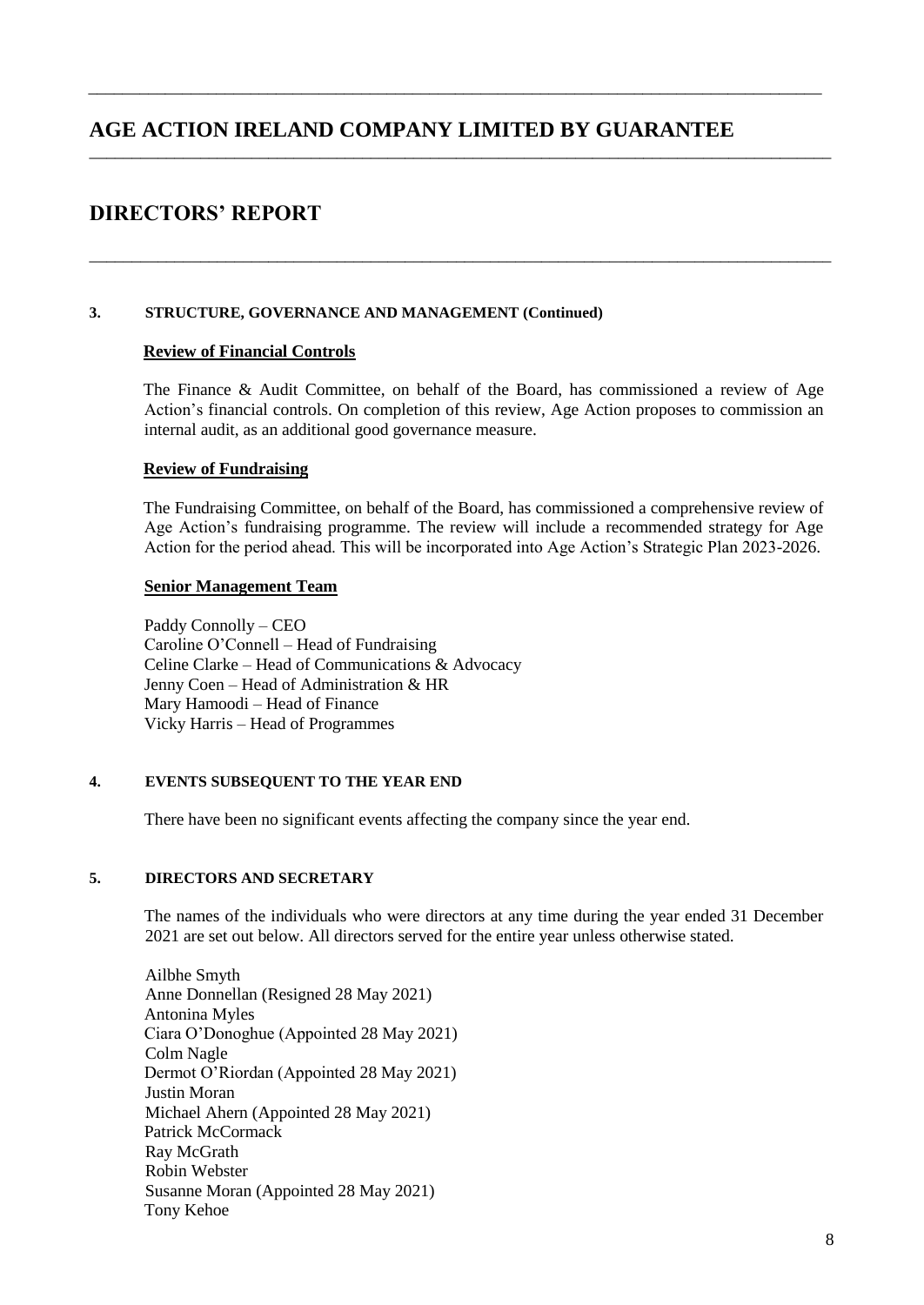\_\_\_\_\_\_\_\_\_\_\_\_\_\_\_\_\_\_\_\_\_\_\_\_\_\_\_\_\_\_\_\_\_\_\_\_\_\_\_\_\_\_\_\_\_\_\_\_\_\_\_\_\_\_\_\_\_\_\_\_\_\_\_\_\_\_\_\_\_\_\_\_\_\_\_\_\_\_\_\_\_\_\_\_\_\_\_

\_\_\_\_\_\_\_\_\_\_\_\_\_\_\_\_\_\_\_\_\_\_\_\_\_\_\_\_\_\_\_\_\_\_\_\_\_\_\_\_\_\_\_\_\_\_\_\_\_\_\_\_\_\_\_\_\_\_\_\_\_\_\_\_\_\_\_\_\_\_\_\_\_\_\_\_\_\_\_\_\_\_\_\_\_\_\_

\_\_\_\_\_\_\_\_\_\_\_\_\_\_\_\_\_\_\_\_\_\_\_\_\_\_\_\_\_\_\_\_\_\_\_\_\_\_\_\_\_\_\_\_\_\_\_\_\_\_\_\_\_\_\_\_\_\_\_\_\_\_\_\_\_\_\_\_\_\_\_\_\_\_\_\_\_\_\_\_\_\_\_\_\_\_\_

### **DIRECTORS' REPORT**

### **5. DIRECTORS AND SECRETARY (Continued)**

**Company Secretary**  Ciara O'Donoghue (Appointed 28 May 2021)

### **6. FUTURE DEVELOPMENTS**

Age Action emerged from the period of the Covid-19 pandemic in a stronger financial position due to an increase in fundraised income and bequests. Despite this, as an advocacy organisation, Age Action continues to face the challenge of securing stable and sustainable levels of income. Age Action's core objectives, in pursuit of equality for all older people, remain unchanged.

Our strategic and operational focus for the period ahead will be in three areas;

1. Ageing in Place: This includes a services element, the development of our Care & Repair service, and a policy element, increased advocacy for a statutory homecare scheme, to enable older people to age well at home and close to their community. The Care & Repair service, subject to available funding, will be expanded across a number of HSE areas. The HSE have also requested that Age Action scope the possibility of broadening the service to include domestic supports. This scoping will be concluded in 2022.

2. Digital Inclusion: The pandemic highlighted the growing phenomenon of digital exclusion of vulnerable groups, particularly older people. As with Ageing in Place, our response has both a service element and a policy advocacy element. Age Action has developed an innovative programme to support older people to get online. This programme will be further developed to include an App, through which family members and others can support an older person to develop their skills on smart phones and other devices. Age Action will seek funding to grow this innovation and will seek to continue to develop innovative approaches to getting older people online. In terms of policy advocacy, Age Action was on the oversight group which developed and published Ireland's first tenyear national digital strategy. In 2022 we will seek to develop initiatives which support the implementation of this strategy.

3. Participation and Voice of Older People in the decisions that impact their lives remains a strategic priority for Age Action. In 2022 Age Action hopes to partner with other organisations in the older persons sector to build greater participation of older people in policy making and service design.

### **7. ACCOUNTING RECORDS**

The measures that the directors have taken to secure compliance with the requirements of Sections 281 to 285 of the Companies Act 2014 with regard to the keeping of the accounting records, are the employment of appropriately qualified accounting personnel and the maintenance of computerised accounting systems. The company's accounting records are maintained at the company's registered office at 30-31 Camden Street Lower, Dublin 2.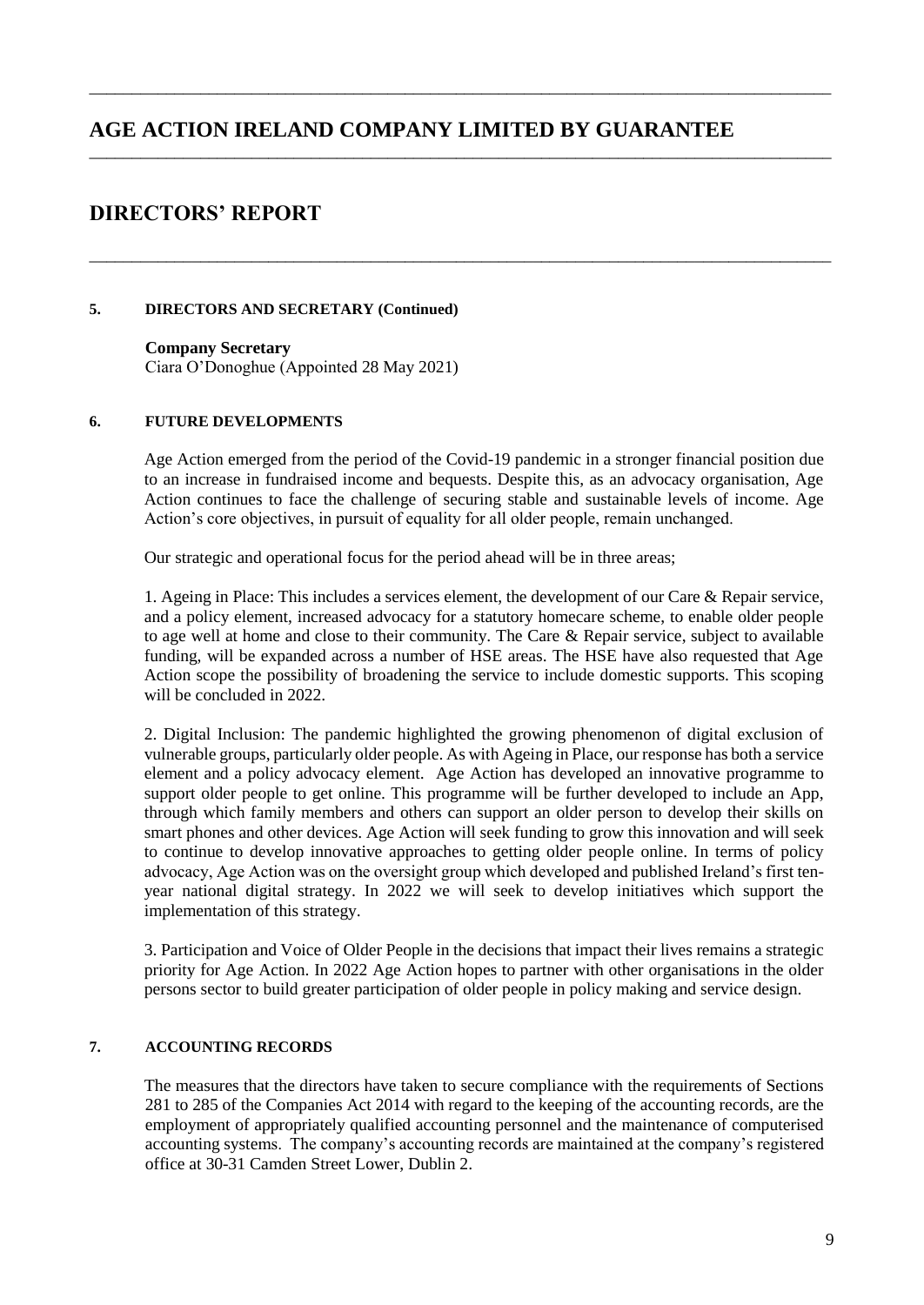\_\_\_\_\_\_\_\_\_\_\_\_\_\_\_\_\_\_\_\_\_\_\_\_\_\_\_\_\_\_\_\_\_\_\_\_\_\_\_\_\_\_\_\_\_\_\_\_\_\_\_\_\_\_\_\_\_\_\_\_\_\_\_\_\_\_\_\_\_\_\_\_\_\_\_\_\_\_\_\_\_\_\_\_\_\_\_

\_\_\_\_\_\_\_\_\_\_\_\_\_\_\_\_\_\_\_\_\_\_\_\_\_\_\_\_\_\_\_\_\_\_\_\_\_\_\_\_\_\_\_\_\_\_\_\_\_\_\_\_\_\_\_\_\_\_\_\_\_\_\_\_\_\_\_\_\_\_\_\_\_\_\_\_\_\_\_\_\_\_\_\_\_\_\_

\_\_\_\_\_\_\_\_\_\_\_\_\_\_\_\_\_\_\_\_\_\_\_\_\_\_\_\_\_\_\_\_\_\_\_\_\_\_\_\_\_\_\_\_\_\_\_\_\_\_\_\_\_\_\_\_\_\_\_\_\_\_\_\_\_\_\_\_\_\_\_\_\_\_\_\_\_\_\_\_\_\_\_\_\_\_\_

### **DIRECTORS' REPORT**

### **8. STATEMENT ON RELEVANT AUDIT INFORMATION**

In the case of each of the persons who are directors at the time this report is approved, in accordance with Section 332 of the Companies Act 2014:

- (a) so far as each director is aware, there is no relevant audit information of which the company's statutory auditors are unaware, and
- (b) each director has taken all the steps that he or she ought to have taken as a director in order to make himself or herself aware of any relevant audit information and to establish that the company's statutory auditors are aware of that information.

### **9. AUDITORS**

Mazars, Chartered Accountants and Statutory Audit Firm, have expressed their willingness to be reappointed in accordance with Section 383(2) of the Companies Act 2014.

**On behalf of the Board**

**Director Director**

Potit Ul. Cornart

**Colm Nagle Pat McCormack** 

**Date:**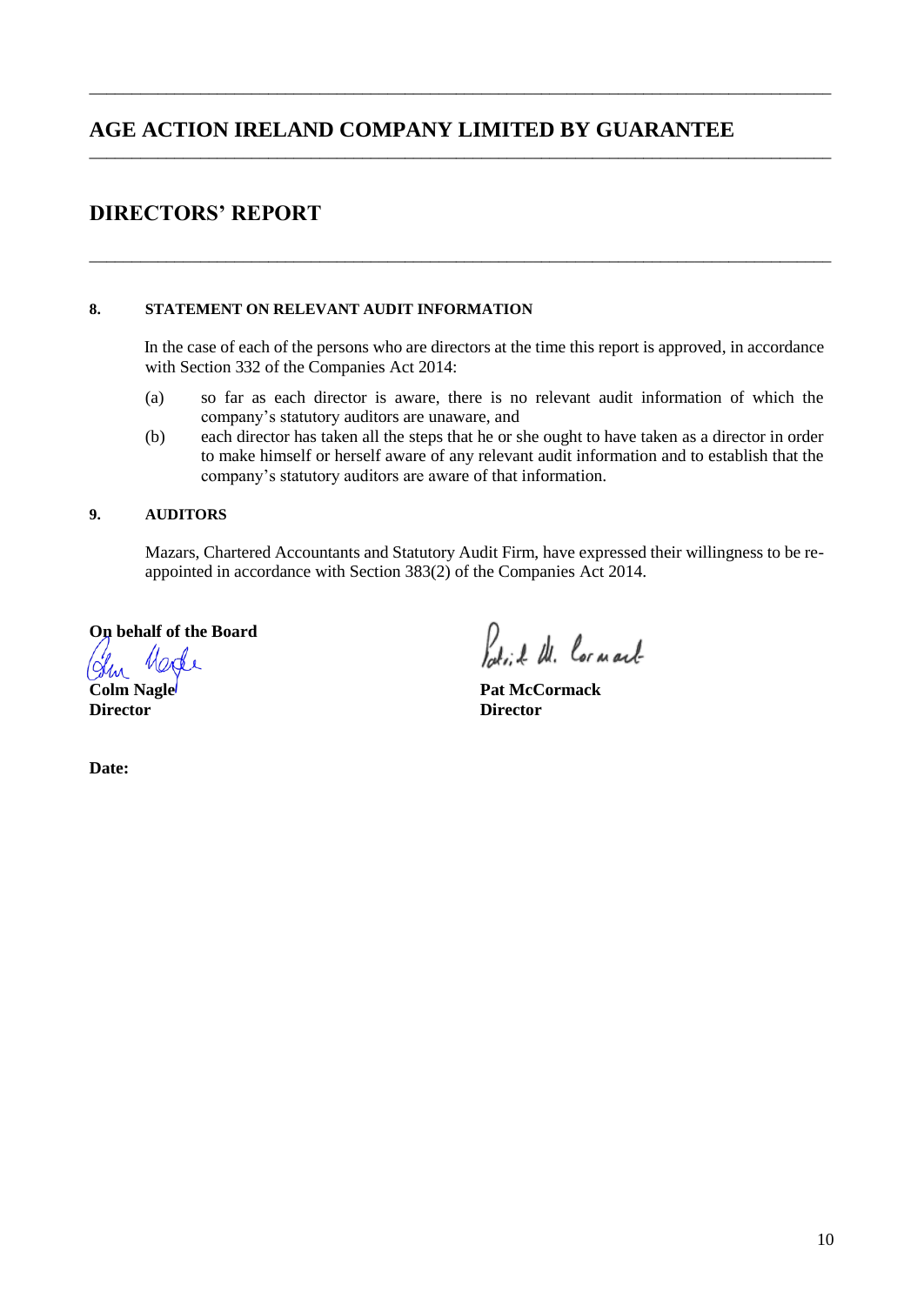# **DIRECTORS' RESPONSIBILITIES STATEMENT**

The directors are responsible for preparing the directors' report and the financial statements in accordance with applicable Irish law and regulations.

\_\_\_\_\_\_\_\_\_\_\_\_\_\_\_\_\_\_\_\_\_\_\_\_\_\_\_\_\_\_\_\_\_\_\_\_\_\_\_\_\_\_\_\_\_\_\_\_\_\_\_\_\_\_\_\_\_\_\_\_\_\_\_\_\_\_\_\_\_\_\_\_\_\_\_\_\_\_\_\_\_\_\_\_\_\_\_

\_\_\_\_\_\_\_\_\_\_\_\_\_\_\_\_\_\_\_\_\_\_\_\_\_\_\_\_\_\_\_\_\_\_\_\_\_\_\_\_\_\_\_\_\_\_\_\_\_\_\_\_\_\_\_\_\_\_\_\_\_\_\_\_\_\_\_\_\_\_\_\_\_\_\_\_\_\_\_\_\_\_\_\_\_\_\_

\_\_\_\_\_\_\_\_\_\_\_\_\_\_\_\_\_\_\_\_\_\_\_\_\_\_\_\_\_\_\_\_\_\_\_\_\_\_\_\_\_\_\_\_\_\_\_\_\_\_\_\_\_\_\_\_\_\_\_\_\_\_\_\_\_\_\_\_\_\_\_\_\_\_\_\_\_\_\_\_\_\_\_\_\_\_\_

Irish company law requires the directors to prepare financial statements for each financial year. Under the law, the directors have elected to prepare the financial statements in accordance with the Companies Act 2014 and FRS 102 "The Financial Reporting Standard applicable in the UK and Republic of Ireland" issued by the Financial Reporting Council. Under the law, the directors must not approve the financial statements unless they are satisfied they give a true and fair view of the assets, liabilities and financial position of the company as at the financial year end and of the results of the company for the financial year and otherwise comply with the Companies Act 2014.

In preparing these financial statements, the directors are required to:

- select suitable accounting policies and then apply them consistently;
- make judgements and accounting estimates that are reasonable and prudent;
- state whether the financial statements have been prepared in accordance with applicable accounting standards, identify those standards, and note the effect and the reason for any material departure from those standards; and
- prepare the financial statements on the going concern basis unless it is inappropriate to presume that the company will continue in business.

The directors are responsible for ensuring that the company keeps or causes to be kept adequate accounting records which correctly explain and record the transactions of the company, enable at any time the assets, liabilities, financial position and results of the company to be determined with reasonable accuracy, enable them to ensure that the financial statements and directors' report comply with the Companies Act 2014 and enable the financial statements to be audited. They are also responsible for safeguarding the assets of the company and hence for taking reasonable steps for the prevention and detection of fraud and other irregularities.

The directors are responsible for the maintenance and integrity of the corporate and financial information included on the company's website. Legislation in Ireland governing the preparation and dissemination of financial statements may differ from legislation in other jurisdictions.

**On behalf of the Board**

**Director Director**

Patrick Ul. Cornard

**Colm Nagle Pat McCormack** 

**Date:**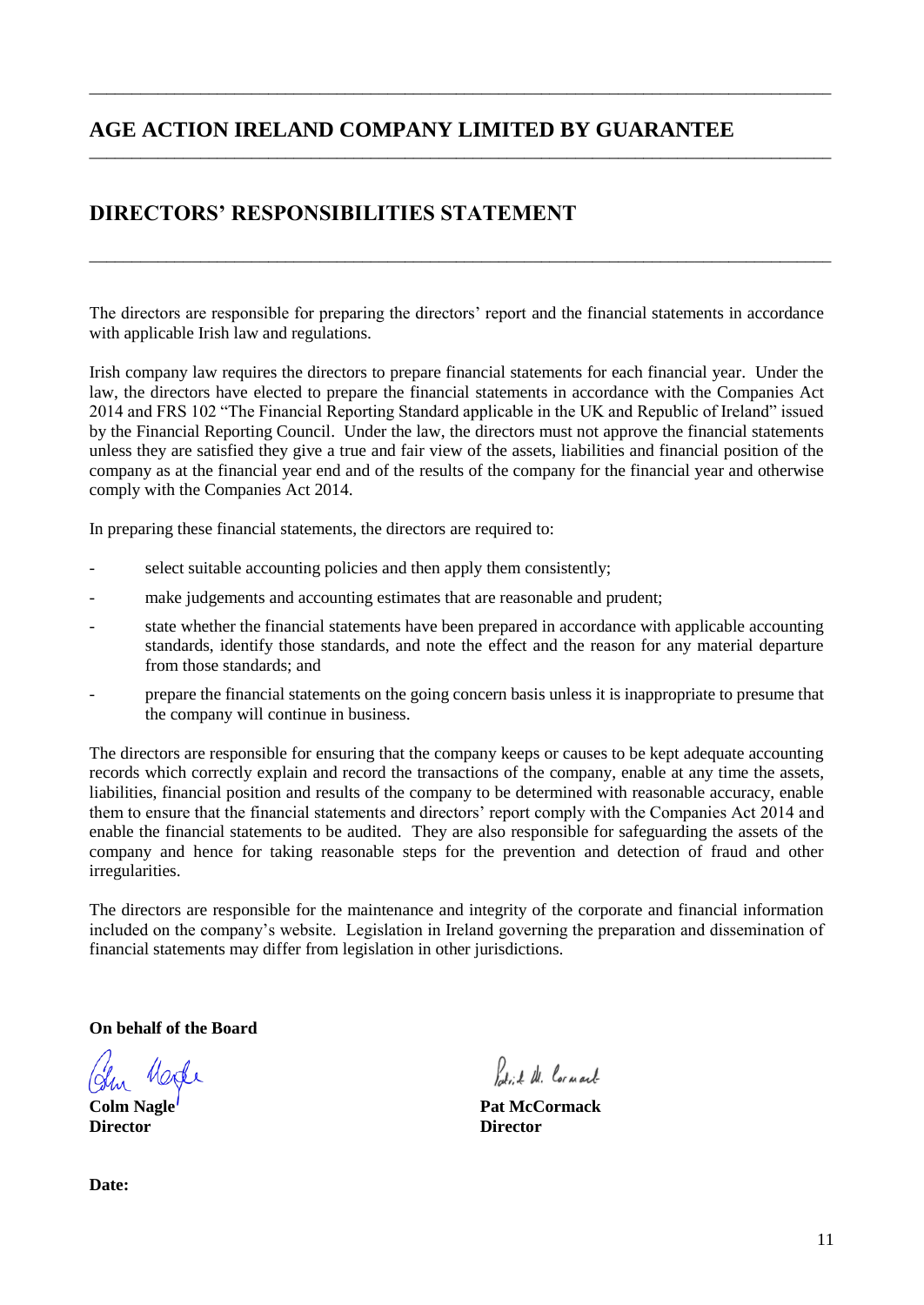### **INDEPENDENT AUDITOR'S REPORT**

### **TO THE MEMBERS OF**

### **AGE ACTION IRELAND COMPANY LIMITED BY GUARANTEE**

#### **Report on the audit of the financial statements**

#### *Opinion*

We have audited the financial statements of Age Action Ireland Company Limited by Guarantee ('the company') for the year ended 31 December 2021, which comprise the Statement of Financial Activities, the Balance Sheet, the Statement of Cash Flows and notes to the financial statements, including the summary of significant accounting policies set out in note 3. The financial reporting framework that has been applied in their preparation is Irish Law and FRS 102 *The Financial Reporting Standard applicable in the UK and Republic of Ireland* issued in the United Kingdom by the Financial Reporting Council (FRS 102).

In our opinion the financial statements:

- give a true and fair view of the assets, liabilities and financial position of the company as at 31 December 2021 and of its surplus for the year then ended;
- have been properly prepared in accordance with FRS 102 The Financial Reporting Standard applicable in the UK and Republic of Ireland; and
- have been properly prepared in accordance with the requirements of the Companies Act 2014.

### *Basis for opinion*

We conducted our audit in accordance with International Standards on Auditing (Ireland) (ISAs (Ireland)) and applicable law. Our responsibilities under those standards are further described in the *Auditor's Responsibilities for the Audit of the Financial Statements* section of our report.

We are independent of the Company in accordance with the ethical requirements that are relevant to our audit of financial statements in Ireland, including the Ethical Standard for Auditors (Ireland) issued by the Irish Auditing and Accounting Supervisory Authority (IAASA), and we have fulfilled our other ethical responsibilities in accordance with these requirements.

We believe that the audit evidence we have obtained is sufficient and appropriate to provide a basis for our opinion.

#### *Conclusions relating to going concern*

In auditing the financial statements, we have concluded that the directors' use of the going concern basis of accounting in the preparation of the financial statements is appropriate.

Based on the work we have performed, we have not identified any material uncertainties relating to events or conditions that, individually or collectively, may cast significant doubt on the Company's ability to continue as a going concern for a period of at least twelve months from the date when the financial statements are authorised for issue.

Our responsibilities and the responsibilities of the directors with respect to going concern are described in the relevant sections of this report.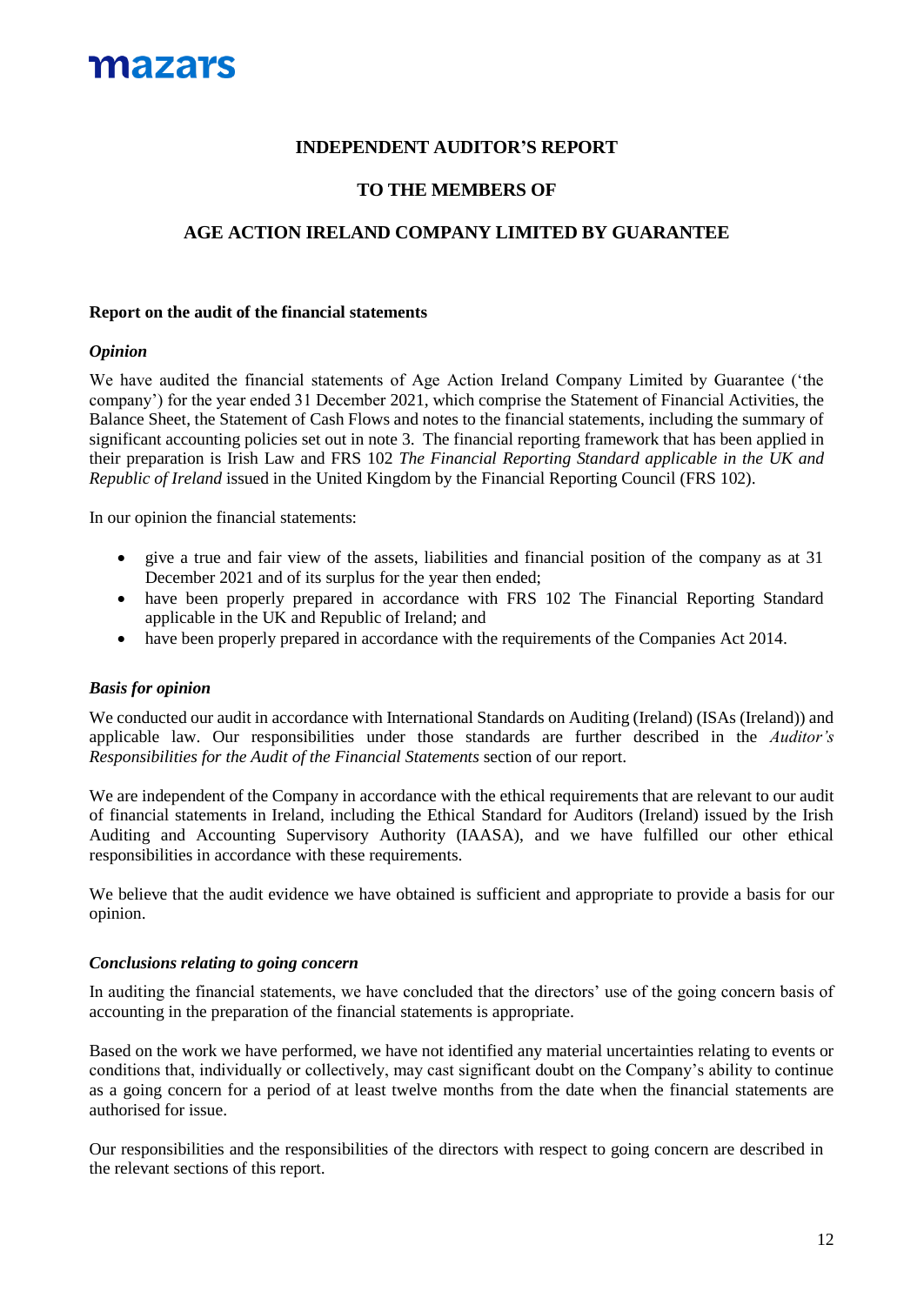### **INDEPENDENT AUDITOR'S REPORT**

### **TO THE MEMBERS OF**

### **AGE ACTION IRELAND COMPANY LIMITED BY GUARANTEE**

#### *Other information*

The directors are responsible for the other information. The other information comprises the information included in the annual report other than the financial statements and our auditor's report thereon. Our opinion on the financial statements does not cover the other information and, except to the extent otherwise explicitly stated in our report, we do not express any form of assurance conclusion thereon.

Our responsibility is to read the other information and, in doing so, consider whether the other information is materially inconsistent with the financial statements or our knowledge obtained in the course of the audit, or otherwise appears to be materially misstated. If we identify such material inconsistencies or apparent material misstatements, we are required to determine whether there is a material misstatement in the financial statements or a material misstatement of the other information. If, based on the work we have performed, we conclude that there is a material misstatement of this other information, we are required to report that fact.

We have nothing to report in this regard.

#### *Opinions on other matters prescribed by the Companies Act 2014*

In our opinion, based on the work undertaken in the course of the audit, we report that:

- the information given in the directors' report for the financial year for which the financial statements are prepared is consistent with the financial statements;
- the directors' report has been prepared in accordance with applicable legal requirements;
- the accounting records of the Company were sufficient to permit the financial statements to be readily and properly audited; and
- the financial statements are in agreement with the accounting records.

We have obtained all the information and explanations which, to the best of our knowledge and belief, are necessary for the purposes of our audit.

#### *Matters on which we are required to report by exception*

Based on the knowledge and understanding of the Company and its environment obtained in the course of the audit, we have not identified any material misstatements in the directors' report.

The Companies Act 2014 requires us to report to you if, in our opinion, the requirements of any of Sections 305 to 312 of the Act, which relate to disclosures of directors' remuneration and transactions are not complied with by the Company. We have nothing to report in this regard.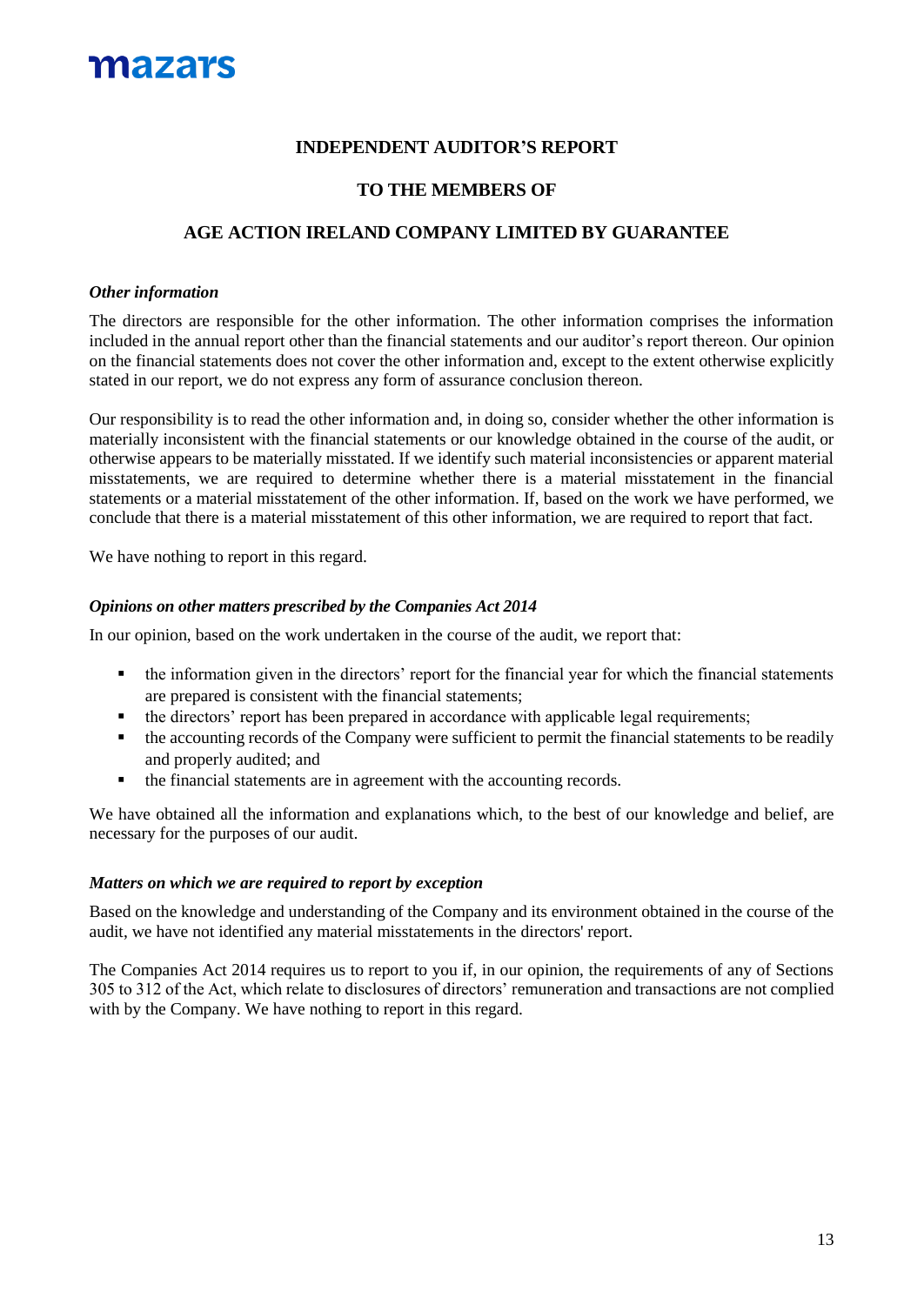### **INDEPENDENT AUDITOR'S REPORT**

### **TO THE MEMBERS OF**

### **AGE ACTION IRELAND COMPANY LIMITED BY GUARANTEE**

#### **Respective responsibilities**

#### *Responsibilities of directors for the financial statements*

As explained more fully in the directors' responsibilities statement set out on page 11, the directors are responsible for the preparation of the financial statements in accordance with the applicable financial reporting framework that give a true and fair view, and for such internal control as management determines is necessary to enable the preparation of financial statements that are free from material misstatement, whether due to fraud or error.

In preparing the financial statements, the directors are responsible for assessing the Company's ability to continue as a going concern, disclosing, as applicable, matters related to going concern and using the going concern basis of accounting unless management either intends to liquidate the Company or to cease operations, or has no realistic alternative but to do so.

#### *Auditor's responsibilities for the audit of the financial statements*

Our objectives are to obtain reasonable assurance about whether the financial statements as a whole are free from material misstatement, whether due to fraud or error, and to issue an auditor's report that includes our opinion. Reasonable assurance is a high level of assurance but is not a guarantee that an audit conducted in accordance with ISAs (Ireland) will always detect a material misstatement when it exists. Misstatements can arise from fraud or error and are considered material if, individually or in the aggregate, they could reasonably be expected to influence the economic decisions of users taken on the basis of these financial statements.

A further description of our responsibilities for the audit of the financial statements is located on the Irish Auditing and Accounting Supervisory Authority's website at: http://www.iaasa.ie/getmedia/b2389013-1cf6- 458b-9b8f-a98202dc9c3a/Description\_of\_auditors\_responsibilities\_for\_audit.pdf. This description forms part of our auditor's report.

#### **The purpose of our audit work and to whom we owe our responsibilities**

Our report is made solely to the Company's members, as a body, in accordance with Section 391 of the Companies Act 2014. Our audit work has been undertaken so that we might state to the Company's members those matters we are required to state to them in an auditor's report and for no other purpose. To the fullest extent permitted by law, we do not accept or assume responsibility to anyone other than the Company and the Company's members, as a body, for our audit work, for this report, or for the opinions we have formed.

**Aedín Morkan For and on behalf of Mazars Chartered Accountants & Statutory Audit Firm Harcourt Centre Block 3 Harcourt Road Dublin 2**

**Date: xx 2022**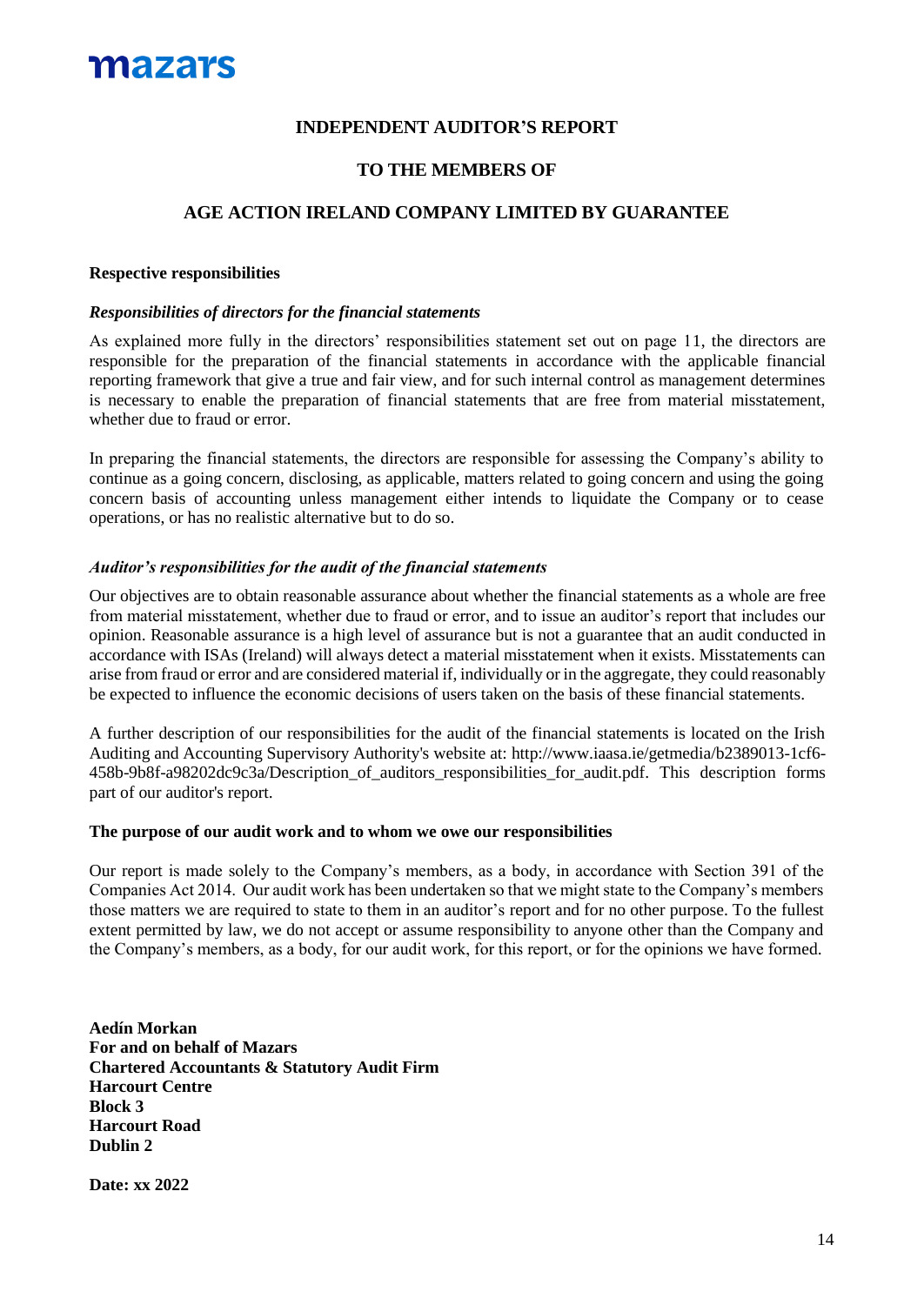# **STATEMENT OF FINANCIAL ACTIVITIES (incorporating an Income and Expenditure Account)**

|                                    | <b>Notes</b> | <b>Restricted</b><br><b>Funds</b><br>2021<br>€ | <b>Unrestricted</b><br><b>Funds</b><br>2021<br>€ | <b>Year ended 31</b><br><b>December</b><br>2021<br>€ | <b>Restricted</b><br><b>Funds</b><br>2020<br>€ | <b>Unrestricted</b><br><b>Funds</b><br>2020<br>€ | <b>Year ended</b><br>31 December<br>2020<br>€ |
|------------------------------------|--------------|------------------------------------------------|--------------------------------------------------|------------------------------------------------------|------------------------------------------------|--------------------------------------------------|-----------------------------------------------|
| <b>Income from:</b>                |              |                                                |                                                  |                                                      |                                                |                                                  |                                               |
| <b>Charitable activities</b>       |              |                                                |                                                  |                                                      |                                                |                                                  |                                               |
| Grants                             |              | 800,231                                        | 411,807                                          | 1,212,038                                            | 720,101                                        | 536,075                                          | 1,256,176                                     |
|                                    |              | 269,654                                        |                                                  |                                                      |                                                |                                                  |                                               |
| Community employment programme     |              |                                                |                                                  | 269,654                                              | 561,083                                        |                                                  | 561,083                                       |
| <b>Donations and legacies</b>      |              |                                                |                                                  |                                                      |                                                |                                                  |                                               |
| Donations and gifts                |              | 175                                            | 647,315                                          | 647,490                                              | 50,000                                         | 457,421                                          | 507,421                                       |
| Fundraising events                 |              | $\overline{\phantom{a}}$                       | 56,404                                           | 56,404                                               | $\overline{\phantom{a}}$                       | 104,718                                          | 104,718                                       |
| Legacies                           |              | $\overline{\phantom{a}}$                       | 161,819                                          | 161,819                                              | $\overline{\phantom{a}}$                       | 989,508                                          | 989,508                                       |
| Membership subscriptions           |              |                                                | 17,467                                           | 17,467                                               | $\overline{\phantom{a}}$                       | 30,475                                           | 30,475                                        |
|                                    |              |                                                |                                                  |                                                      |                                                |                                                  |                                               |
| Other trading activities           |              |                                                |                                                  |                                                      |                                                |                                                  |                                               |
| Retail income                      | 6            | $\overline{\phantom{a}}$                       | 1,783                                            | 1,783                                                | $\overline{\phantom{a}}$                       | 450,445                                          | 450,445                                       |
| Sale of retail business and assets | 6            | $\overline{\phantom{a}}$                       | 295,000                                          | 295,000                                              |                                                |                                                  |                                               |
|                                    |              |                                                |                                                  |                                                      |                                                |                                                  |                                               |
| Other income                       |              |                                                |                                                  |                                                      |                                                |                                                  |                                               |
| Other income                       | 5            |                                                | 99,203                                           | 99,203                                               | 348,146                                        | 97,963                                           | 446,109                                       |
| Interest income                    |              |                                                | <u>52</u>                                        | <u>52</u>                                            |                                                | <u>44</u>                                        | 44                                            |
|                                    |              |                                                |                                                  |                                                      |                                                |                                                  |                                               |
| <b>Total income</b>                |              | 1,070,060                                      | 1,690,850                                        | 2,760,910                                            | 1,679,330                                      | 2,666,649                                        | 4,345,979                                     |

\_\_\_\_\_\_\_\_\_\_\_\_\_\_\_\_\_\_\_\_\_\_\_\_\_\_\_\_\_\_\_\_\_\_\_\_\_\_\_\_\_\_\_\_\_\_\_\_\_\_\_\_\_\_\_\_\_\_\_\_\_\_\_\_\_\_\_\_\_\_\_\_\_\_\_\_\_\_\_\_\_\_\_\_\_\_\_\_\_\_\_\_\_\_\_\_\_\_\_\_\_\_\_\_\_\_\_\_\_\_\_\_\_\_\_\_\_\_\_\_\_\_\_\_\_\_\_\_\_\_\_\_\_\_\_\_\_

\_\_\_\_\_\_\_\_\_\_\_\_\_\_\_\_\_\_\_\_\_\_\_\_\_\_\_\_\_\_\_\_\_\_\_\_\_\_\_\_\_\_\_\_\_\_\_\_\_\_\_\_\_\_\_\_\_\_\_\_\_\_\_\_\_\_\_\_\_\_\_\_\_\_\_\_\_\_\_\_\_\_\_\_\_\_\_\_\_\_\_\_\_\_\_\_\_\_\_\_\_\_\_\_\_\_\_\_\_\_\_\_\_\_\_\_\_\_\_\_\_\_\_\_\_\_\_\_\_\_\_\_\_\_\_\_\_\_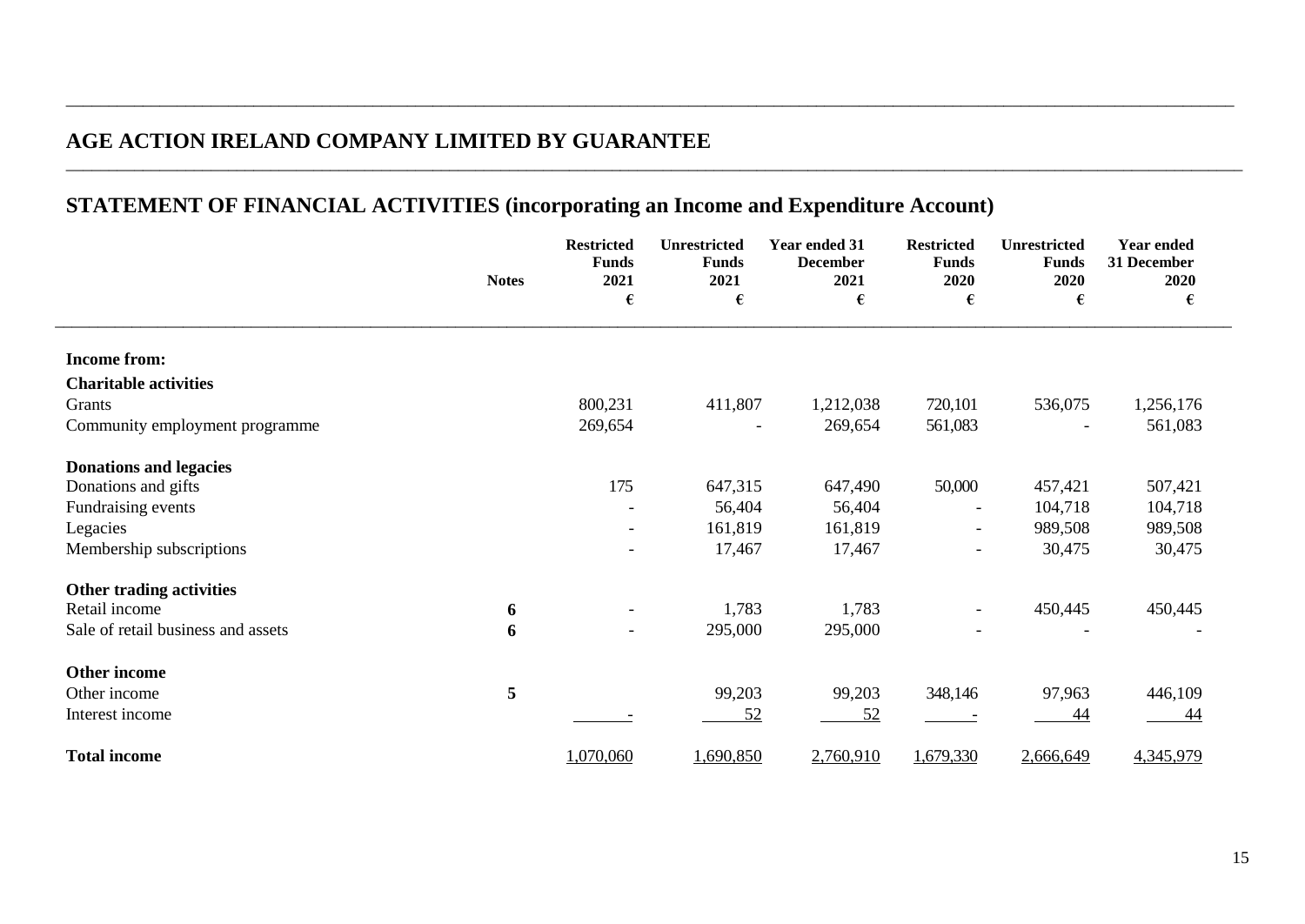# **STATEMENT OF FINANCIAL ACTIVITIES (incorporating Income and Expenditure Account)**

|                                    | <b>Notes</b> | <b>Restricted</b><br><b>Funds</b><br>2021<br>€ | <b>Unrestricted</b><br><b>Funds</b><br>2021<br>€ | <b>Year ended</b><br>31 December<br>2021<br>€ | <b>Restricted</b><br><b>Funds</b><br>2020<br>€ | <b>Unrestricted</b><br><b>Funds</b><br>2020<br>€ | <b>Year ended</b><br>31 December<br>2020<br>€ |  |
|------------------------------------|--------------|------------------------------------------------|--------------------------------------------------|-----------------------------------------------|------------------------------------------------|--------------------------------------------------|-----------------------------------------------|--|
| <b>Expenditure on:</b>             |              |                                                |                                                  |                                               |                                                |                                                  |                                               |  |
| <b>Charitable activities</b>       |              |                                                |                                                  |                                               |                                                |                                                  |                                               |  |
| Project expenses                   |              | 1,124,611                                      | 634,224                                          | 1,758,835                                     | 1,239,631                                      | 659,603                                          | 1,899,234                                     |  |
| Community employment programme     |              | 269,654                                        |                                                  | 269,654                                       | 561,083                                        |                                                  | 561,083                                       |  |
| <b>Raising funds</b>               |              |                                                |                                                  |                                               |                                                |                                                  |                                               |  |
| Expenditure on raising funds       |              | $\overline{\phantom{a}}$                       | 299,552                                          | 299,552                                       |                                                | 234,725                                          | 234,725                                       |  |
| Retail expenditure                 | 6            |                                                | 104,318                                          | 104,318                                       |                                                | 916,767                                          | 916,767                                       |  |
| <b>Total expenditure</b>           |              | 1,394,265                                      | 1,038,094                                        | 2,432,359                                     | 1,800,714                                      | 1,811,095                                        | 3,611,809                                     |  |
| Net (expenditure) / income         | 16           | (324, 205)                                     | 652,756                                          | 328,551                                       | (121, 384)                                     | 855,554                                          | 734,170                                       |  |
| <b>Total funds brought forward</b> |              | 45,036                                         | 1,336,684                                        | 1,381,720                                     | 38,934                                         | 608,616                                          | 647,550                                       |  |
| <b>Transfer of funds</b>           | $\rm z$      | 301,542                                        | (301, 542)                                       |                                               | 127,486                                        | (127, 486)                                       |                                               |  |
| <b>Total funds carried forward</b> | 16           | 22,373                                         | 1,687,898                                        | 1,710,271                                     | 45,036                                         | 1,336,684                                        | 1,381,720                                     |  |

\_\_\_\_\_\_\_\_\_\_\_\_\_\_\_\_\_\_\_\_\_\_\_\_\_\_\_\_\_\_\_\_\_\_\_\_\_\_\_\_\_\_\_\_\_\_\_\_\_\_\_\_\_\_\_\_\_\_\_\_\_\_\_\_\_\_\_\_\_\_\_\_\_\_\_\_\_\_\_\_\_\_\_\_\_\_\_\_\_\_\_\_\_\_\_\_\_\_\_\_\_\_\_\_\_\_\_\_\_\_\_\_\_\_\_\_\_\_\_\_\_\_\_\_\_\_\_\_\_\_\_\_\_\_\_\_\_\_

\_\_\_\_\_\_\_\_\_\_\_\_\_\_\_\_\_\_\_\_\_\_\_\_\_\_\_\_\_\_\_\_\_\_\_\_\_\_\_\_\_\_\_\_\_\_\_\_\_\_\_\_\_\_\_\_\_\_\_\_\_\_\_\_\_\_\_\_\_\_\_\_\_\_\_\_\_\_\_\_\_\_\_\_\_\_\_\_\_\_\_\_\_\_\_\_\_\_\_\_\_\_\_\_\_\_\_\_\_\_\_\_\_\_\_\_\_\_\_\_\_\_\_\_\_\_\_\_\_\_\_\_\_\_\_\_\_\_

The notes on pages 19 to 35 form part of these financial statements.

There were no gains or losses other than those included above.

All income and expenditure are in respect of continuing activities.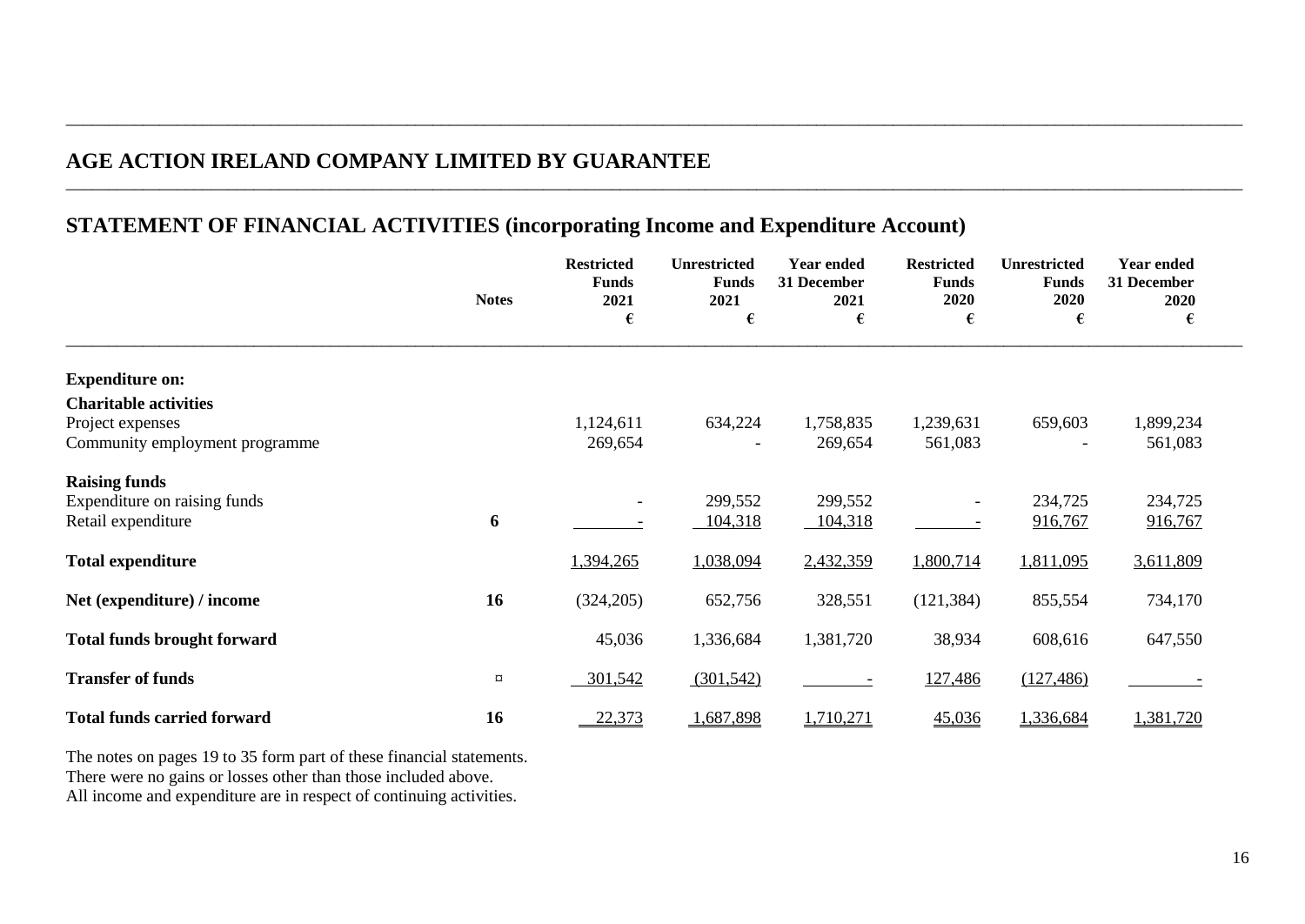\_\_\_\_\_\_\_\_\_\_\_\_\_\_\_\_\_\_\_\_\_\_\_\_\_\_\_\_\_\_\_\_\_\_\_\_\_\_\_\_\_\_\_\_\_\_\_\_\_\_\_\_\_\_\_\_\_\_\_\_\_\_\_\_\_\_\_\_\_\_\_\_\_\_\_\_\_\_\_\_\_\_\_\_\_\_\_

\_\_\_\_\_\_\_\_\_\_\_\_\_\_\_\_\_\_\_\_\_\_\_\_\_\_\_\_\_\_\_\_\_\_\_\_\_\_\_\_\_\_\_\_\_\_\_\_\_\_\_\_\_\_\_\_\_\_\_\_\_\_\_\_\_\_\_\_\_\_\_\_\_\_\_\_\_\_\_\_\_\_\_\_\_\_\_

## **BALANCE SHEET**

|                                              |              | 31 December<br>2021 | 31 December<br>2020 |
|----------------------------------------------|--------------|---------------------|---------------------|
|                                              | <b>Notes</b> | €                   | €                   |
|                                              |              |                     |                     |
| <b>FIXED ASSETS</b>                          |              |                     |                     |
| Tangible assets                              | 12           | 22,078              | 40,728              |
| <b>CURRENT ASSETS</b>                        |              |                     |                     |
| Debtors                                      | 13           | 171,240             | 111,868             |
| Cash at bank and in hand                     |              | 1,821,858           | 1,689,534           |
|                                              |              | 1,993,098           | 1,801,402           |
| <b>CREDITORS</b>                             |              |                     |                     |
| Amounts falling due within one year          | 14           | (304, 905)          | (460, 410)          |
| <b>NET CURRENT ASSETS</b>                    |              | 1,688,193           | 1,340,992           |
| <b>TOTAL ASSETS LESS CURRENT LIABILITIES</b> |              | 1,710,271           | 1,381,720           |
|                                              |              |                     |                     |
| <b>FUNDS OF THE CHARITY</b>                  |              |                     |                     |
| Unrestricted funds                           | 16           | 1,687,898           | 1,336,684           |
| Restricted funds                             | 16           | 22,373              | 45,036              |
| <b>TOTAL CHARITY FUNDS</b>                   | 17           | 1,710,271           | 1,381,720           |

The notes on pages 19 to 35 forms part of these financial statements.

**On behalf of the Board**

**Director Director**

Patrick Ul. Cornard

**Date:**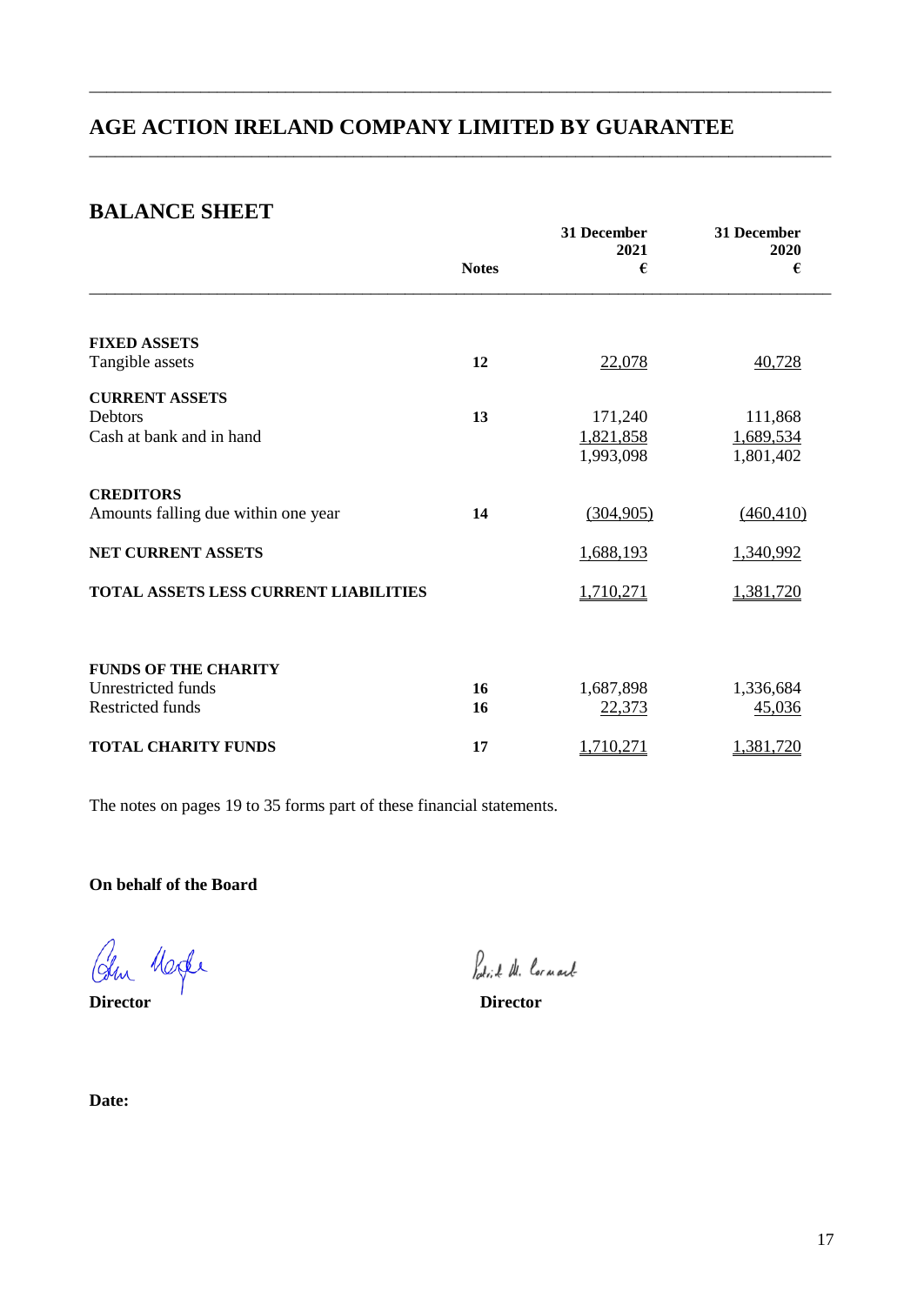\_\_\_\_\_\_\_\_\_\_\_\_\_\_\_\_\_\_\_\_\_\_\_\_\_\_\_\_\_\_\_\_\_\_\_\_\_\_\_\_\_\_\_\_\_\_\_\_\_\_\_\_\_\_\_\_\_\_\_\_\_\_\_\_\_\_\_\_\_\_\_\_\_\_\_\_\_\_\_\_\_\_\_\_\_\_\_

\_\_\_\_\_\_\_\_\_\_\_\_\_\_\_\_\_\_\_\_\_\_\_\_\_\_\_\_\_\_\_\_\_\_\_\_\_\_\_\_\_\_\_\_\_\_\_\_\_\_\_\_\_\_\_\_\_\_\_\_\_\_\_\_\_\_\_\_\_\_\_\_\_\_\_\_\_\_\_\_\_\_\_\_\_\_\_

# **STATEMENT OF CASH FLOWS**

|                                               | <b>Notes</b> | <b>Year ended</b><br>31 December<br>2021<br>€ | <b>Year ended</b><br>31 December<br>2020<br>€ |
|-----------------------------------------------|--------------|-----------------------------------------------|-----------------------------------------------|
|                                               |              |                                               |                                               |
| <b>Cashflows from operating activities</b>    |              |                                               |                                               |
| Net income for the year                       |              | 328,551                                       | 734,170                                       |
| <b>Adjustments for:</b>                       |              |                                               |                                               |
| Depreciation                                  | 12           | 41,709                                        | 73,527                                        |
| Operating income before working capital       |              |                                               |                                               |
| changes                                       |              | 370,260                                       | 807,697                                       |
| Decrease/ (increase) in debtors               |              | (59, 372)                                     | 131,165                                       |
| (Decrease)/ increase in creditors             |              | (155,505)                                     | 122,960                                       |
| Net cash provided by operating activities     |              | 155,383                                       | 1,061,822                                     |
| <b>Cashflows from investing activities</b>    |              |                                               |                                               |
| Acquisition of tangible fixed assets          | 12           | (23,059)                                      | (1,471)                                       |
| Cash used in investing activities             |              | (23,059)                                      | (1, 471)                                      |
| Net increase in cash at bank and in hand      |              | 132,324                                       | 1,060,351                                     |
| Cash at bank and in hand at beginning of year |              | 1,689,534                                     | 629,183                                       |
| Cash at bank and in hand at end of year       |              | 1,821,858                                     | 1,689,534                                     |

The notes on pages 19 to 35 forms part of these financial statements.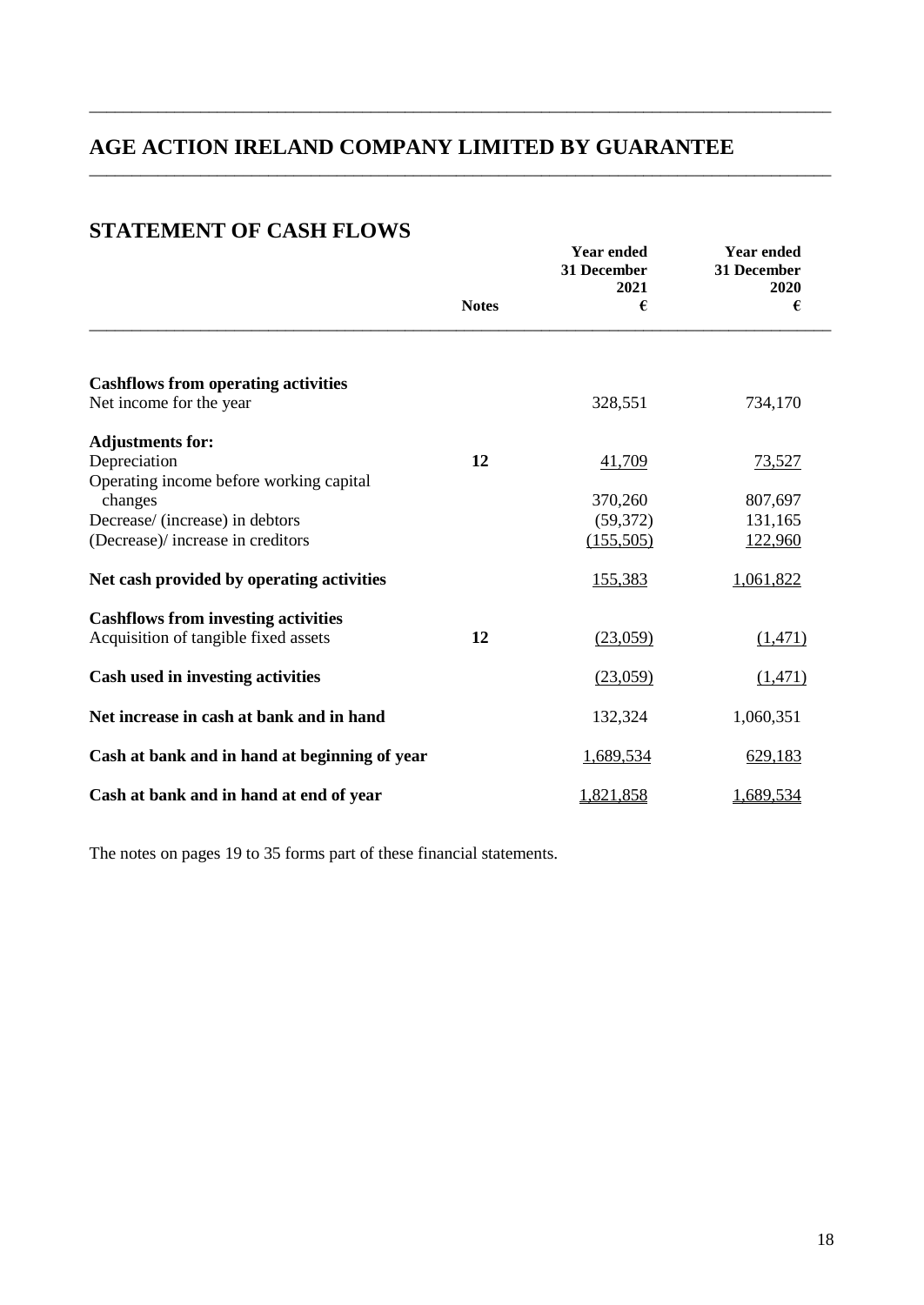\_\_\_\_\_\_\_\_\_\_\_\_\_\_\_\_\_\_\_\_\_\_\_\_\_\_\_\_\_\_\_\_\_\_\_\_\_\_\_\_\_\_\_\_\_\_\_\_\_\_\_\_\_\_\_\_\_\_\_\_\_\_\_\_\_\_\_\_\_\_\_\_\_\_\_\_\_\_\_\_\_\_\_\_\_\_\_

\_\_\_\_\_\_\_\_\_\_\_\_\_\_\_\_\_\_\_\_\_\_\_\_\_\_\_\_\_\_\_\_\_\_\_\_\_\_\_\_\_\_\_\_\_\_\_\_\_\_\_\_\_\_\_\_\_\_\_\_\_\_\_\_\_\_\_\_\_\_\_\_\_\_\_\_\_\_\_\_\_\_\_\_\_\_\_

\_\_\_\_\_\_\_\_\_\_\_\_\_\_\_\_\_\_\_\_\_\_\_\_\_\_\_\_\_\_\_\_\_\_\_\_\_\_\_\_\_\_\_\_\_\_\_\_\_\_\_\_\_\_\_\_\_\_\_\_\_\_\_\_\_\_\_\_\_\_\_\_\_\_\_\_\_\_\_\_\_\_\_\_\_\_\_

### **NOTES TO THE FINANCIAL STATEMENTS For the Year Ended 31 December 2021**

#### **1. GENERAL INFORMATION**

Age Action Ireland Company Limited by Guarantee (the "company") is a company limited by guarantee and has no share capital. The company is a public benefit entity. The registered office and principal place of business is 30/31 Camden Street Lower, Dublin, Ireland D02EC96. The nature of the company's operations and its principal activities are set out in the directors' report.

#### **2. STATEMENT OF COMPLIANCE**

The financial statements have been prepared in accordance with Financial Reporting Standard 102 "The Financial Reporting Standard Applicable in the UK and Republic of Ireland" ("FRS 102") and the Companies Act 2014.

#### **3. SUMMARY OF SIGNIFICANT ACCOUNTING POLICIES**

The significant accounting policies applied in the preparation of these financial statements are set out below. These policies have been consistently applied to all years presented unless otherwise stated.

#### *a) Basis of preparation*

The financial statements have been prepared in accordance with Financial Reporting Standard 102 "The Financial Reporting Standard Applicable in the UK and Republic of Ireland" ("FRS 102") and the Companies Act 2014. The financial statements have also been prepared in accordance with Statement of Recommended Practice (SORP) "Accounting and Reporting by Charities" as published by the Charity Commission for England and Wales, the Charity Commission for Northern Ireland and the Office of the Scottish Charities Regulator, who are recognised by the UK Financial Reporting Council (FRC) as the appropriate bodies to issue SORPs for the charity sector in the UK. Financial reporting in line with SORP is considered best practice for charities in Ireland. The directors consider that the adoption of the SORP requirements is the most appropriate accounting to properly reflect and disclose the activities of the organisation. The financial statements have been prepared on a going concern basis under the historical cost convention, modified to include certain items at fair value

#### *b) Functional currency and presentation currency*

The financial statements are measured and presented in the currency of the primary economic environment in which the entity operates (its functional currency). The financial statements are presented in Euro ("€") which is also the functional currency of the company.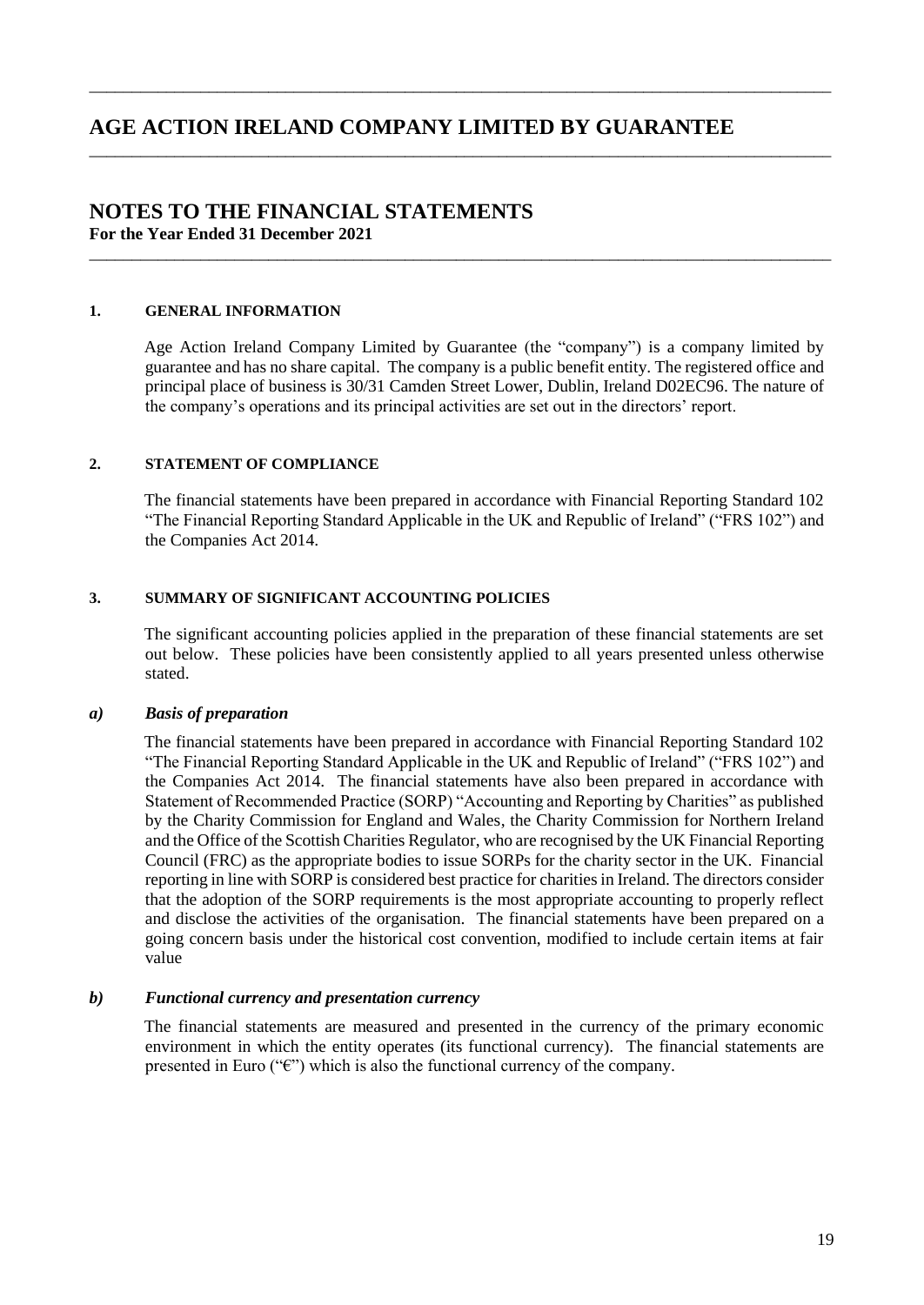\_\_\_\_\_\_\_\_\_\_\_\_\_\_\_\_\_\_\_\_\_\_\_\_\_\_\_\_\_\_\_\_\_\_\_\_\_\_\_\_\_\_\_\_\_\_\_\_\_\_\_\_\_\_\_\_\_\_\_\_\_\_\_\_\_\_\_\_\_\_\_\_\_\_\_\_\_\_\_\_\_\_\_\_\_\_\_

\_\_\_\_\_\_\_\_\_\_\_\_\_\_\_\_\_\_\_\_\_\_\_\_\_\_\_\_\_\_\_\_\_\_\_\_\_\_\_\_\_\_\_\_\_\_\_\_\_\_\_\_\_\_\_\_\_\_\_\_\_\_\_\_\_\_\_\_\_\_\_\_\_\_\_\_\_\_\_\_\_\_\_\_\_\_\_

\_\_\_\_\_\_\_\_\_\_\_\_\_\_\_\_\_\_\_\_\_\_\_\_\_\_\_\_\_\_\_\_\_\_\_\_\_\_\_\_\_\_\_\_\_\_\_\_\_\_\_\_\_\_\_\_\_\_\_\_\_\_\_\_\_\_\_\_\_\_\_\_\_\_\_\_\_\_\_\_\_\_\_\_\_\_\_

## **NOTES TO THE FINANCIAL STATEMENTS**

#### **3. SUMMARY OF SIGNIFICANT ACCOUNTING POLICIES (***continued***)**

### *c) Income*

All income is recognised in the Statement of Financial Activities ("SOFA") when the company is entitled to the income, any performance related conditions have been met, receipt is probable, and the amount can be quantified with reasonable accuracy. Income comprises grants for charitable activities, donations and legacies, and other trading activities.

#### *Charitable activities*

Grants are recognised when there is evidence of entitlement and their receipt is probable. Grants received towards capital expenditure are credited to the SOFA when received or receivable whichever is earlier. Grant income is deferred where the charity is restricted by specific performance related conditions that are evident in the grant agreement, where there is a specification of a time period that limits the charity's ability to spend the grant until it has performed that activity related to the specified time period and when there are specific terms or conditions within the agreement that have not been met and are not within the control of the charity. Grants for Community employment programme are credited to the SOFA in the year to which they relate.

### *Donations and legacies*

Voluntary income including donations, gifts and legacies are recognised where there is entitlement, receipt is probable, and the amount can be measured with sufficient reliability. Such income is only deferred when the donor specifies that the grant or donation must only be used in future accounting periods or the donors have imposed conditions which must be met before the charity has unconditional entitlement. Membership income is credited to the SOFA in the year to which it relates.

### *Other trading activities*

Fundraising income and income from charity stores are credited to the SOFA when received or receivable whichever is earlier.

Employment wage subsidy scheme funds are credited to the SOFA in the year to which they relate.

Interest on funds held on deposit is included when receivable and the amount can be measured reliably by the charity.

Income is analysed as restricted or unrestricted. Restricted funds represent income recognised in the financial statements, which is subject to specific conditions imposed by the donors or grant making institutions. Unrestricted funds represent amounts which are expendable at the discretion of the company, in furtherance of the objectives of the charity. Such funds may be held in order to finance working capital or capital investment.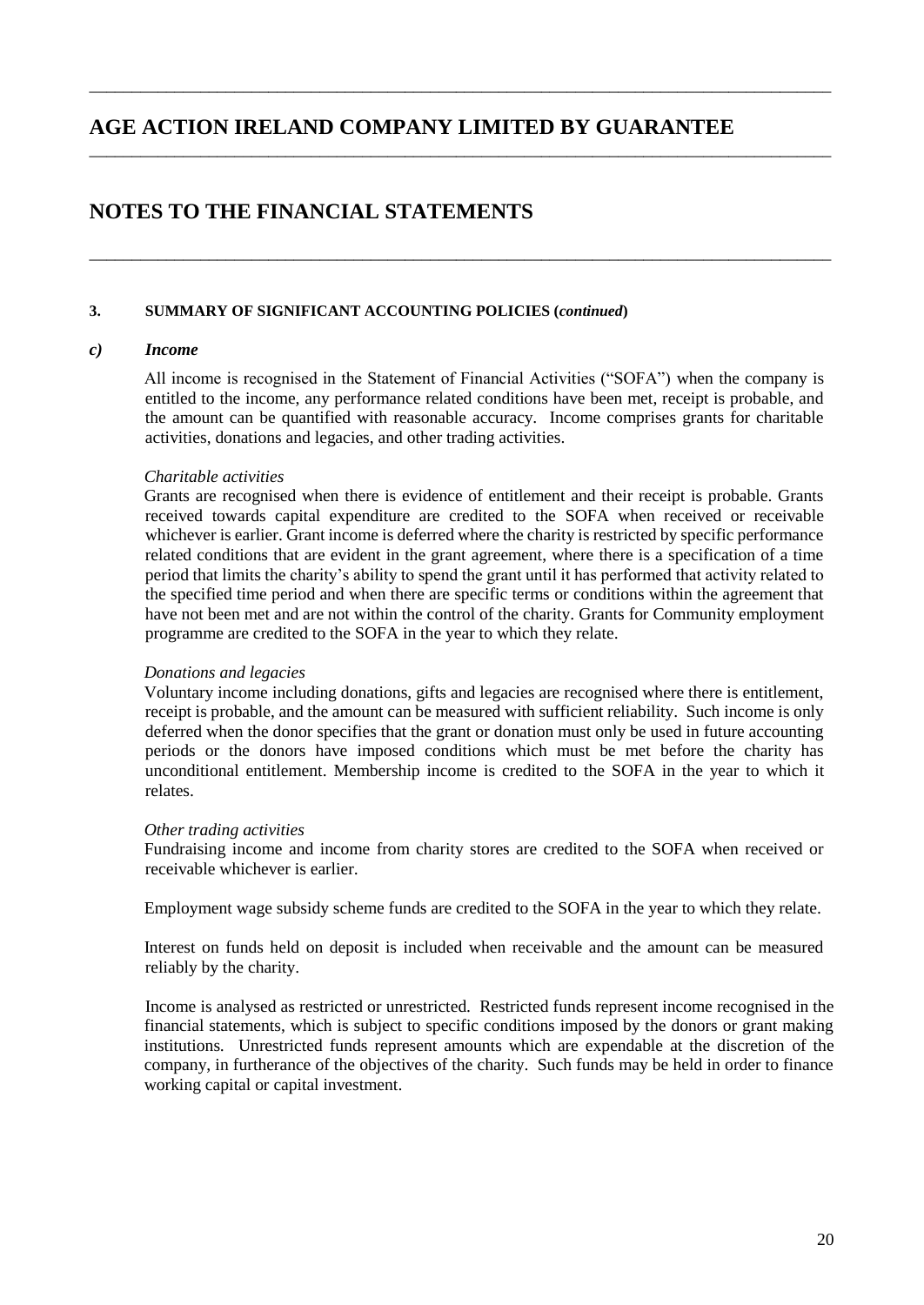\_\_\_\_\_\_\_\_\_\_\_\_\_\_\_\_\_\_\_\_\_\_\_\_\_\_\_\_\_\_\_\_\_\_\_\_\_\_\_\_\_\_\_\_\_\_\_\_\_\_\_\_\_\_\_\_\_\_\_\_\_\_\_\_\_\_\_\_\_\_\_\_\_\_\_\_\_\_\_\_\_\_\_\_\_\_\_

\_\_\_\_\_\_\_\_\_\_\_\_\_\_\_\_\_\_\_\_\_\_\_\_\_\_\_\_\_\_\_\_\_\_\_\_\_\_\_\_\_\_\_\_\_\_\_\_\_\_\_\_\_\_\_\_\_\_\_\_\_\_\_\_\_\_\_\_\_\_\_\_\_\_\_\_\_\_\_\_\_\_\_\_\_\_\_

\_\_\_\_\_\_\_\_\_\_\_\_\_\_\_\_\_\_\_\_\_\_\_\_\_\_\_\_\_\_\_\_\_\_\_\_\_\_\_\_\_\_\_\_\_\_\_\_\_\_\_\_\_\_\_\_\_\_\_\_\_\_\_\_\_\_\_\_\_\_\_\_\_\_\_\_\_\_\_\_\_\_\_\_\_\_\_

## **NOTES TO THE FINANCIAL STATEMENTS**

#### **3. SUMMARY OF SIGNIFICANT ACCOUNTING POLICIES (***continued***)**

### *d) Expenditure*

All expenditure is accounted for on an accruals basis and has been classified under headings that aggregate all costs related thereto. Where costs cannot be directly attributed to particular headings, they have been allocated to activities on a basis consistent with the use of the resources.

Support costs are incurred on those functions that assist the work of the Company but do not directly undertake charitable activities. Salaries and associated costs which can be attributed to specific projects are charged accordingly.

Governance costs include those costs associated with meeting the constitutional and statutory requirements of the Company and include the audit fees and costs linked to the strategic management of the Company.

#### *e) Employee benefits*

The charity provides a range of benefits to employees, including paid holiday pay arrangements and defined contribution pension plans.

#### *Short term benefits*

Short term benefits, including holiday pay and other similar non-monetary benefits, are recognised as an expense in the period in which the service is received. A provision is made for the estimated liability for annual leave as a result of services rendered by employees up to the end of the financial year.

### *Pensions*

The charity operates a defined contribution pension scheme. This scheme is administered by independent investment managers. Pension costs are expensed to the SOFA as incurred.

### *f) Operating leases*

Operating lease payments are charged to the SOFA in the period to which they relate.

### *g) Tangible fixed assets*

Tangible fixed assets are initially recognised at cost and are subsequently stated at cost less accumulated depreciation.

Depreciation is provided at rates to write off the cost of each asset over its expected useful life as follows:

| Office Equipment                  |                          | $2 - 7$ years  |
|-----------------------------------|--------------------------|----------------|
| Leasehold Premises & Fittings $-$ |                          | $2 - 23$ years |
| IT Hardware/ Software             | $\overline{\phantom{0}}$ | 2-3 years      |
| <b>Motor Vehicles</b>             |                          | 4 years        |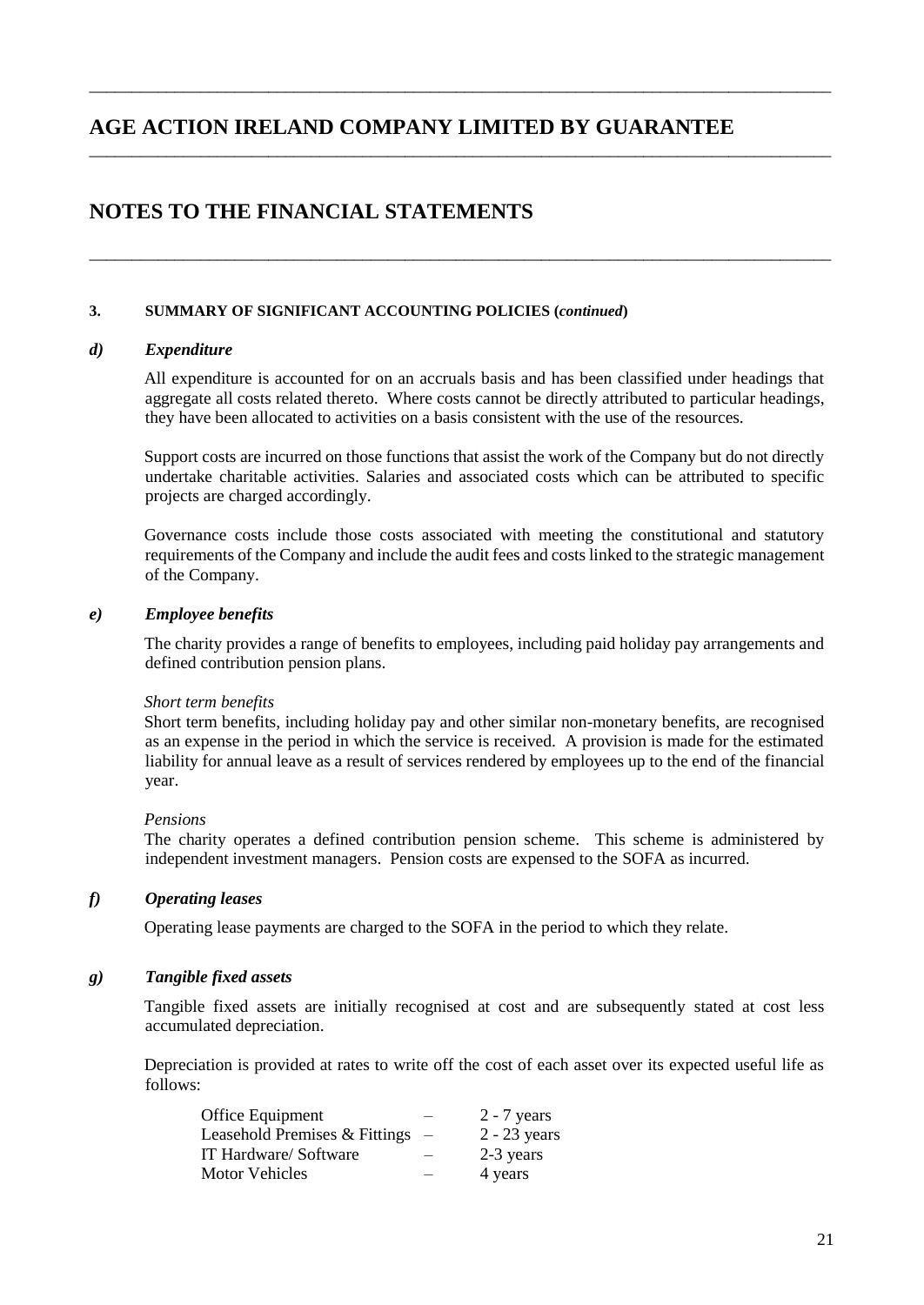\_\_\_\_\_\_\_\_\_\_\_\_\_\_\_\_\_\_\_\_\_\_\_\_\_\_\_\_\_\_\_\_\_\_\_\_\_\_\_\_\_\_\_\_\_\_\_\_\_\_\_\_\_\_\_\_\_\_\_\_\_\_\_\_\_\_\_\_\_\_\_\_\_\_\_\_\_\_\_\_\_\_\_\_\_\_

\_\_\_\_\_\_\_\_\_\_\_\_\_\_\_\_\_\_\_\_\_\_\_\_\_\_\_\_\_\_\_\_\_\_\_\_\_\_\_\_\_\_\_\_\_\_\_\_\_\_\_\_\_\_\_\_\_\_\_\_\_\_\_\_\_\_\_\_\_\_\_\_\_\_\_\_\_\_\_\_\_\_\_\_\_\_\_

\_\_\_\_\_\_\_\_\_\_\_\_\_\_\_\_\_\_\_\_\_\_\_\_\_\_\_\_\_\_\_\_\_\_\_\_\_\_\_\_\_\_\_\_\_\_\_\_\_\_\_\_\_\_\_\_\_\_\_\_\_\_\_\_\_\_\_\_\_\_\_\_\_\_\_\_\_\_\_\_\_\_\_\_\_\_\_

### **NOTES TO THE FINANCIAL STATEMENTS**

### **3. SUMMARY OF SIGNIFICANT ACCOUNTING POLICIES (***continued***)**

#### *h) Financial instruments*

#### *Financial assets*

Basic financial assets, including trade and other debtors, and cash at bank and in hand are initially recognised at transaction price, unless the arrangement constitutes a financing transaction, where the transaction is measured at the present value of the future receipts discounted at a market rate of interest. Such assets are subsequently carried at amortised cost using the effective interest method.

At the end of each reporting period financial assets measured at amortised cost are assessed for objective evidence of impairment. The impairment loss is recognised in the SOFA.

Financial assets are derecognised when the contractual rights to the cash flows from the asset expire or are settled; or substantially all the risks and rewards of the ownership of the asset are transferred to another party; or control of the asset has been transferred to another party who has the practical ability to unilaterally sell the asset to an unrelated third party without imposing additional restrictions on transfer.

#### *Financial liabilities*

Basic financial liabilities, including trade and other payables are initially recognised at transaction price.

Trade payables are obligations to pay for goods or services that have been acquired in the ordinary course of business from suppliers. Accounts payable are classified as current liabilities if payment is due within one year or less. If not, they are presented as non-current liabilities. Trade payables are recognised initially at transaction price and subsequently measured at amortised cost using the effective interest method.

Financial liabilities are derecognised when the liability is extinguished, that is when the contractual obligation is discharged, cancelled or expires.

#### *Offsetting*

Financial assets and liabilities are offset, and the net amounts presented in the financial statements when there is an enforceable right to set off the recognised amounts and there is an intention to settle on a net basis or to realise the asset and settle the liability simultaneously.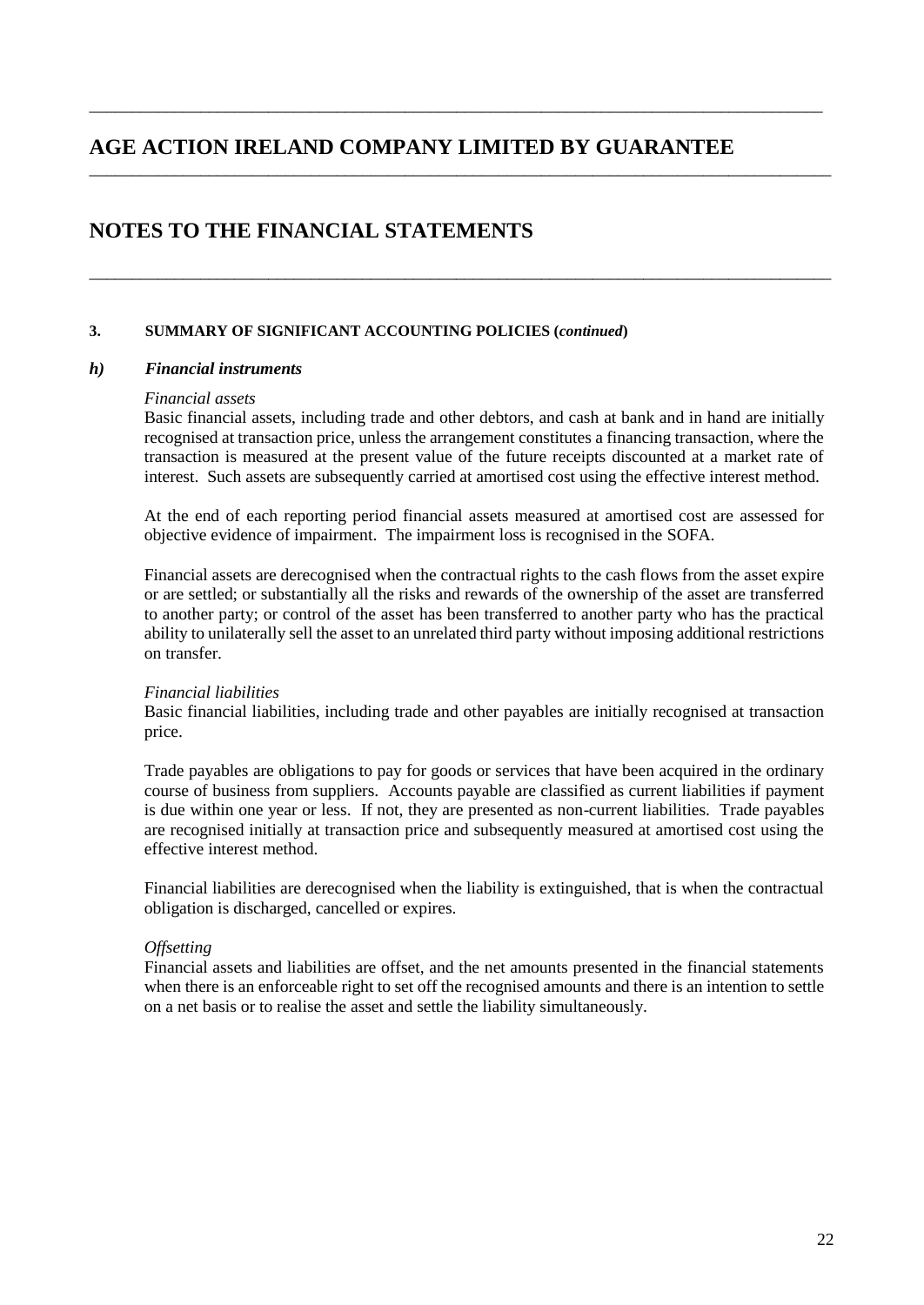\_\_\_\_\_\_\_\_\_\_\_\_\_\_\_\_\_\_\_\_\_\_\_\_\_\_\_\_\_\_\_\_\_\_\_\_\_\_\_\_\_\_\_\_\_\_\_\_\_\_\_\_\_\_\_\_\_\_\_\_\_\_\_\_\_\_\_\_\_\_\_\_\_\_\_\_\_\_\_\_\_\_\_\_\_\_\_

\_\_\_\_\_\_\_\_\_\_\_\_\_\_\_\_\_\_\_\_\_\_\_\_\_\_\_\_\_\_\_\_\_\_\_\_\_\_\_\_\_\_\_\_\_\_\_\_\_\_\_\_\_\_\_\_\_\_\_\_\_\_\_\_\_\_\_\_\_\_\_\_\_\_\_\_\_\_\_\_\_\_\_\_\_\_\_

\_\_\_\_\_\_\_\_\_\_\_\_\_\_\_\_\_\_\_\_\_\_\_\_\_\_\_\_\_\_\_\_\_\_\_\_\_\_\_\_\_\_\_\_\_\_\_\_\_\_\_\_\_\_\_\_\_\_\_\_\_\_\_\_\_\_\_\_\_\_\_\_\_\_\_\_\_\_\_\_\_\_\_\_\_\_\_

# **NOTES TO THE FINANCIAL STATEMENTS**

#### **3. SUMMARY OF SIGNIFICANT ACCOUNTING POLICIES (***continued***)**

### *i) Provisions and contingencies*

#### *Provisions*

Provisions are recognised when the company has a present legal or constructive obligation as a result of past events; it is probable that an outflow of resources will be required to settle the obligation; and the amount of the obligation can be estimated reliably.

Where there are a number of similar obligations, the likelihood that an outflow will be required in settlement is determined by considering the class of obligations as a whole. A provision is recognised even if the likelihood of an outflow with respect to any one item included in the same class of obligations may be small.

#### *Contingencies*

Contingent liabilities, arising as a result of past events, are recognised when it is probable that there will be an outflow of resources and the amount can be reliably measured at the reporting date. Contingent liabilities are disclosed in the financial statements unless the probability of an outflow of resources is remote.

### **4. CRITICAL ACCOUNTING ESTIMATES AND JUDGEMENTS**

The company makes judgements, estimates and assumptions about the carrying amounts of assets and liabilities that were not readily apparent from other sources in the application of the company's accounting policies. Estimates and judgements are continually evaluated and are based on historical experience and other factors that are considered to be reasonable under the circumstances. Actual results may differ from the estimates.

### *a) Critical judgements made in applying the company's accounting policies*

The critical judgement (other than those involving estimates) that has a significant effect in the financial statements is discussed below:

#### *Going concern*

The company holds unrestricted and restricted funds in the amount of  $\epsilon$ 1,687,898 and  $\epsilon$ 22,373, respectively at 31 December 2021.

The impact of Covid-19 continued to be felt throughout 2021. This primarily impacted on live service delivery. Age Action generated a good deal of support from corporate partners over the course of the pandemic, which resulted in a fundraising bounce. This support not only proved critical to Age Action's survival, but has provided a much needed boost to our reserves. It also enabled the Board to identify, within the reserves policy, a general fund, to support the organisation to identify and pilot new opportunities over the coming months. Age Action's capacity to develop a new fundraising strategy and secure sustainable independent funding will be critical to its survival over the next three to five years.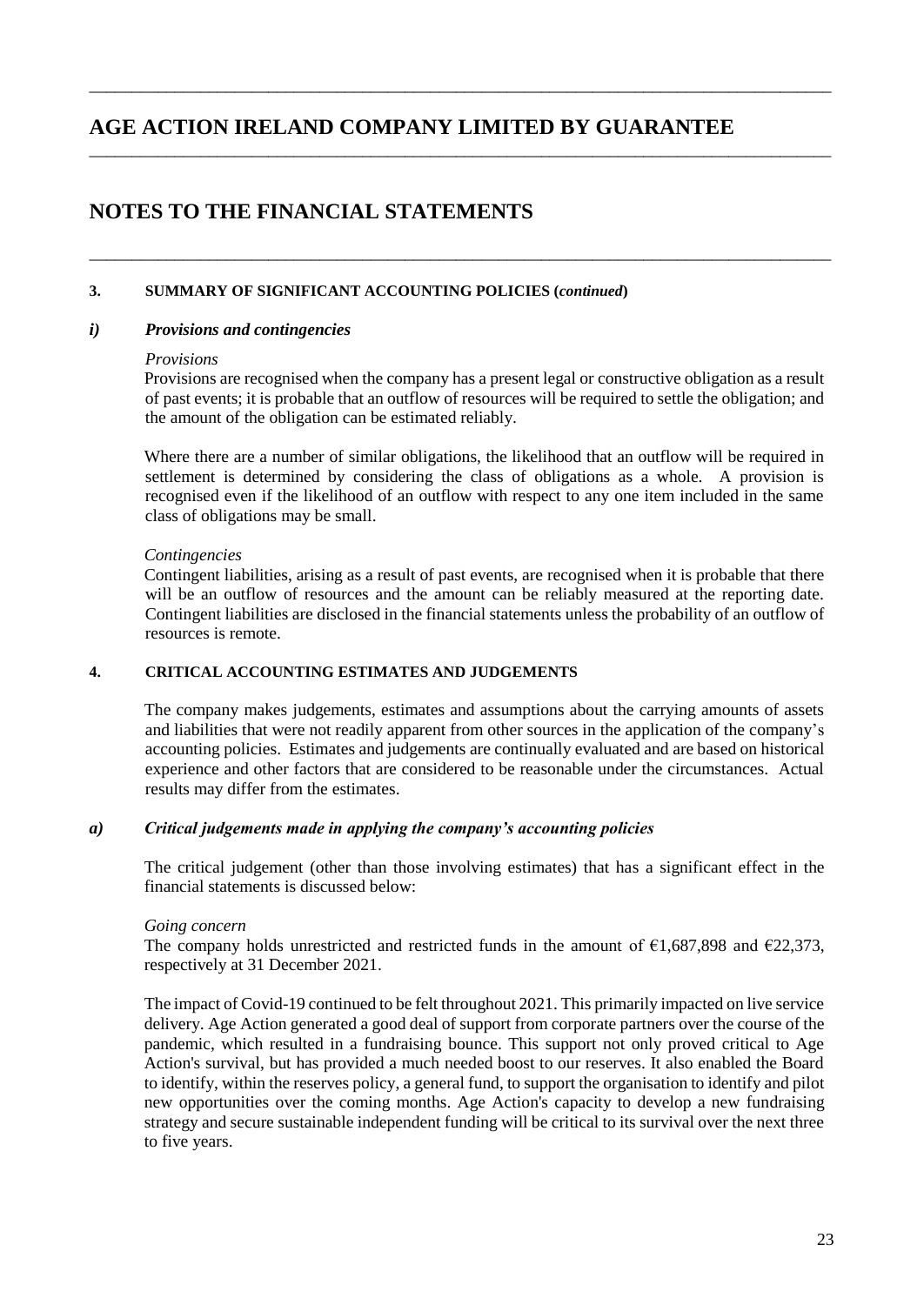\_\_\_\_\_\_\_\_\_\_\_\_\_\_\_\_\_\_\_\_\_\_\_\_\_\_\_\_\_\_\_\_\_\_\_\_\_\_\_\_\_\_\_\_\_\_\_\_\_\_\_\_\_\_\_\_\_\_\_\_\_\_\_\_\_\_\_\_\_\_\_\_\_\_\_\_\_\_\_\_\_\_\_\_\_\_\_

\_\_\_\_\_\_\_\_\_\_\_\_\_\_\_\_\_\_\_\_\_\_\_\_\_\_\_\_\_\_\_\_\_\_\_\_\_\_\_\_\_\_\_\_\_\_\_\_\_\_\_\_\_\_\_\_\_\_\_\_\_\_\_\_\_\_\_\_\_\_\_\_\_\_\_\_\_\_\_\_\_\_\_\_\_\_\_

\_\_\_\_\_\_\_\_\_\_\_\_\_\_\_\_\_\_\_\_\_\_\_\_\_\_\_\_\_\_\_\_\_\_\_\_\_\_\_\_\_\_\_\_\_\_\_\_\_\_\_\_\_\_\_\_\_\_\_\_\_\_\_\_\_\_\_\_\_\_\_\_\_\_\_\_\_\_\_\_\_\_\_\_\_\_\_

# **NOTES TO THE FINANCIAL STATEMENTS**

#### **4. CRITICAL ACCOUNTING ESTIMATES AND JUDGEMENTS (CONTINUED)**

#### *a) Critical judgements made in applying the company's accounting policies (continued)*

#### *Going concern (continued)*

The Health Service Executive has provided additional funding for Age Action's Care & Repair Service, although they note that the service is not a 'core' health and social service. While this additional support is welcome, and retaining it, and growing it, is a key plank in achieving stability for Age Action, it remains uncertain into the future. Age Action will prioritise achieving formal recognition of this service as a core health and social care service over the next 12-24 months.

In the early months of 2022, the Board of Age Action commenced a strategic planning process. This includes a process for reviewing Age Action's fundraising strategy and conducting an organisation wide SWOT analysis (Strengths, Weaknesses, Opportunities, Threats). The process will include an external review, and the engagement of key external stakeholders. The new strategy, to be published before the end of 2022, will identify opportunities for new service provision, campaigning and advocacy priorities, good governance measures and a new approach to financial sustainability and fundraising.

The directors will continue to monitor costs and compliance with the agreed budget and spending parameters throughout 2022. The directors are confident that the company will be able to continue in operation for the foreseeable future. The directors have prepared budgets, projections and cash flow forecasts for a period of 12 months from the date of approval of these financial statements. These budgets, projections and forecasts involve a level of judgement about continuity of public funding and about the likely impact on the cost base of the organisation. Given the unprecedented nature of current circumstances, exacerbated by the continuing impact of Covid and the conflict in Ukraine, there is an element of uncertainty regarding Ireland's economic outlook. This may impact on public expenditure and/or fundraised income. Actual results may therefore differ from current budgetary expectations and forecasts.

Based on these budgets, projections and cash flow forecasts, on committed grant income over the next 12 months and cash at bank, the directors are satisfied that the company has adequate resources to continue for at least 12 months from the date of approval of these financial statements and it is appropriate to adopt the going concern basis in the preparation of the financial statements.

### *b) Key sources of estimation uncertainty*

The estimates and assumptions that have a significant risk of causing a material adjustment to the carrying amounts of assets and liabilities within the next financial year are discussed below:

#### *Estimated Useful Lives of Tangible Fixed Assets*

Tangible fixed assets comprise office equipment, leasehold premises & fittings and IT hardware/ software. The annual depreciation charge depends primarily on the estimated lives of each type of asset. The directors regularly review these useful lives and change them if necessary to reflect current conditions. In determining these useful lives management consider technological change, patterns of consumption, physical condition and expected economic utilisation of the assets. Changes in the useful lives can have a significant impact on the depreciation charge for the financial year. There were no changes in the estimated useful lives of tangible fixed assets in 2021.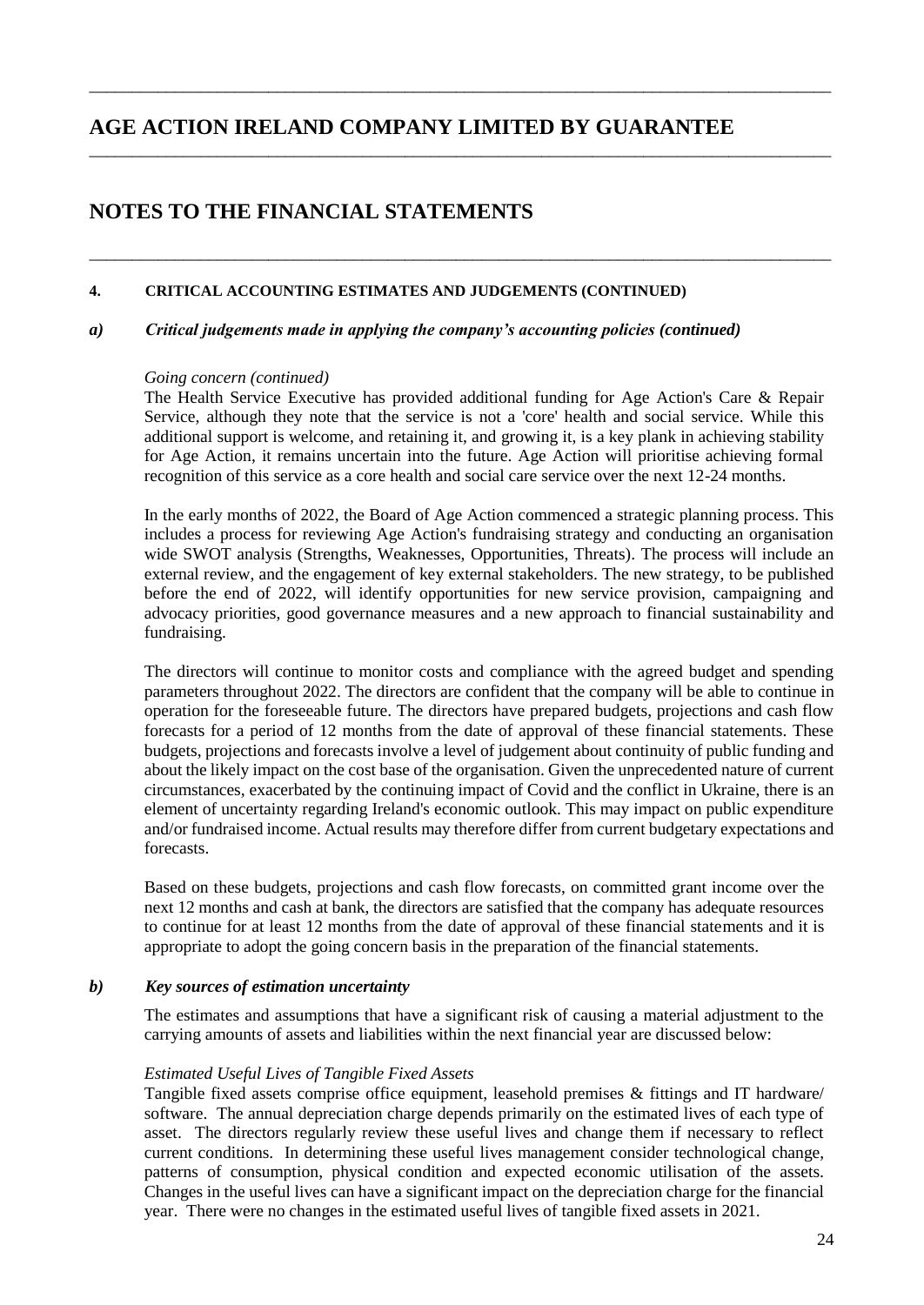\_\_\_\_\_\_\_\_\_\_\_\_\_\_\_\_\_\_\_\_\_\_\_\_\_\_\_\_\_\_\_\_\_\_\_\_\_\_\_\_\_\_\_\_\_\_\_\_\_\_\_\_\_\_\_\_\_\_\_\_\_\_\_\_\_\_\_\_\_\_\_\_\_\_\_\_\_\_\_\_\_\_\_\_\_\_\_

\_\_\_\_\_\_\_\_\_\_\_\_\_\_\_\_\_\_\_\_\_\_\_\_\_\_\_\_\_\_\_\_\_\_\_\_\_\_\_\_\_\_\_\_\_\_\_\_\_\_\_\_\_\_\_\_\_\_\_\_\_\_\_\_\_\_\_\_\_\_\_\_\_\_\_\_\_\_\_\_\_\_\_\_\_\_\_

\_\_\_\_\_\_\_\_\_\_\_\_\_\_\_\_\_\_\_\_\_\_\_\_\_\_\_\_\_\_\_\_\_\_\_\_\_\_\_\_\_\_\_\_\_\_\_\_\_\_\_\_\_\_\_\_\_\_\_\_\_\_\_\_\_\_\_\_\_\_\_\_\_\_\_\_\_\_\_\_\_\_\_\_\_\_\_

# **NOTES TO THE FINANCIAL STATEMENTS**

### **5. INCOME**

All income derives from activities in the Republic of Ireland. Income comprises grants, donations and legacies and other trading activities.

Other income consists of the following:

|                                | 2021   | 2020    |
|--------------------------------|--------|---------|
|                                | €      | €       |
| Rental income                  | 86,945 | 74,052  |
| Job plus grant                 | 6,250  |         |
| Temporary wage subsidy scheme  |        | 196,355 |
| Employment wage subsidy scheme |        | 151,791 |
| Others                         | 6,008  | 43,911  |
|                                | 99,203 | 446.109 |

### **6. EXPENDITURE**

|                              | <b>Restricted</b><br><b>Funds</b><br>2021<br>€ | <b>Unrestricted</b><br><b>Funds</b><br>2021<br>€ | <b>Total</b><br><b>201</b> | <b>Restricted</b><br><b>Funds</b><br>2020<br>€ | <b>Unrestricted</b><br><b>Funds</b><br>2020<br>€ | <b>Total</b><br>m |
|------------------------------|------------------------------------------------|--------------------------------------------------|----------------------------|------------------------------------------------|--------------------------------------------------|-------------------|
|                              |                                                |                                                  |                            |                                                |                                                  |                   |
| <b>Charitable activities</b> |                                                |                                                  |                            |                                                |                                                  |                   |
| Project expenses             | 1.124.611                                      | 634.224                                          | 1,758,835                  | 1.239.631                                      | 659,603                                          | 1,899,234         |
| Community                    |                                                |                                                  |                            |                                                |                                                  |                   |
| employment                   |                                                |                                                  |                            |                                                |                                                  |                   |
| programme                    | 269,654                                        |                                                  | 269654                     | 561,083                                        |                                                  | 561083            |
| <b>Raising funds</b>         |                                                |                                                  |                            |                                                |                                                  |                   |
| Expenditure on raising       |                                                |                                                  |                            |                                                |                                                  |                   |
| funds                        |                                                | 299,552                                          | 299552                     |                                                | 234,725                                          | 234,725           |
| Retail expenditure           |                                                | 104,318                                          | 104318                     |                                                | 916,767                                          | 916,767           |
|                              |                                                |                                                  |                            |                                                |                                                  |                   |
| <b>Total expenditure</b>     | .394,265                                       | 1.038.094                                        | 2432,359                   | 1.800.714                                      | 1,811,095                                        | 3611809           |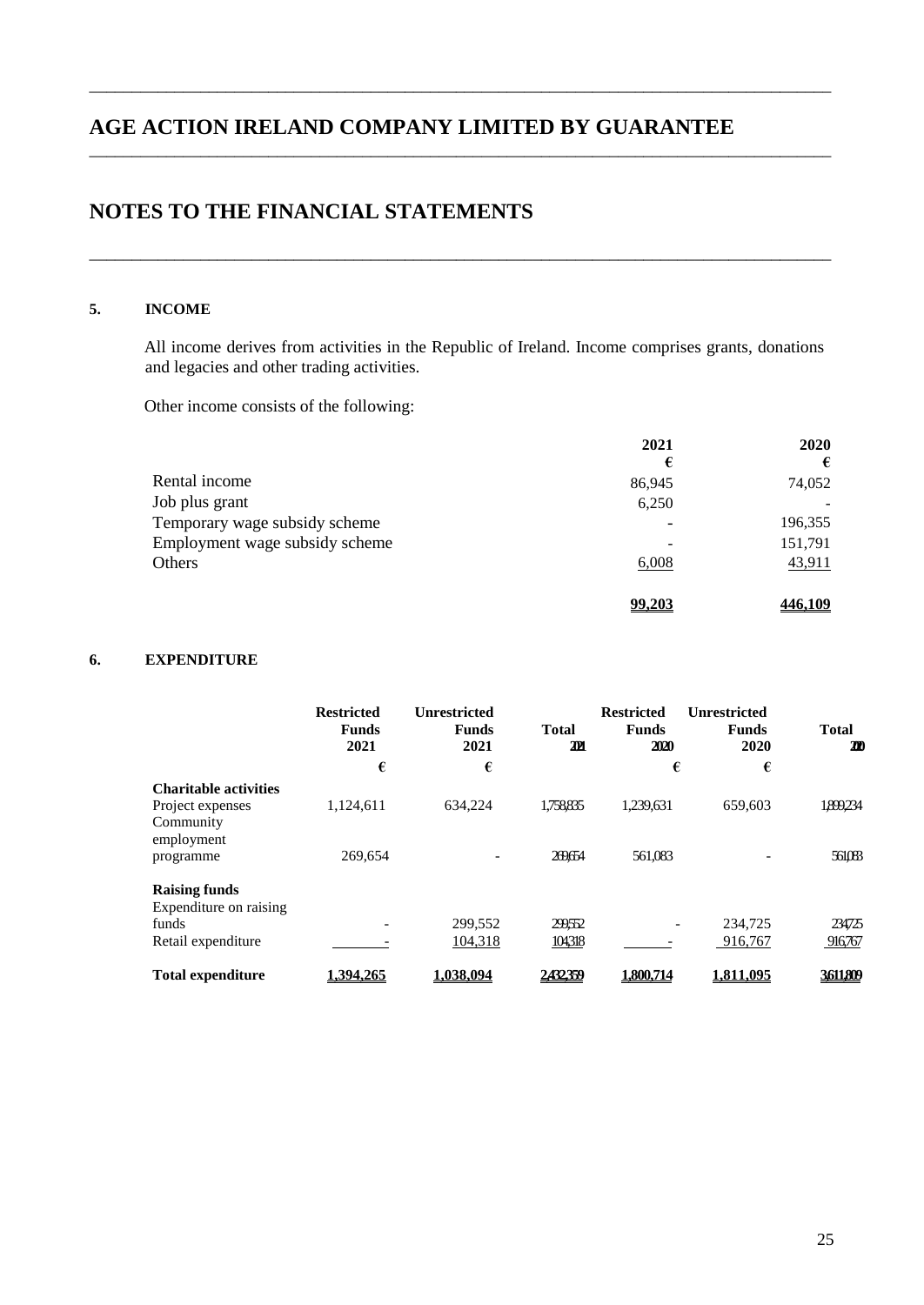\_\_\_\_\_\_\_\_\_\_\_\_\_\_\_\_\_\_\_\_\_\_\_\_\_\_\_\_\_\_\_\_\_\_\_\_\_\_\_\_\_\_\_\_\_\_\_\_\_\_\_\_\_\_\_\_\_\_\_\_\_\_\_\_\_\_\_\_\_\_\_\_\_\_\_\_\_\_\_\_\_\_\_\_\_\_\_

\_\_\_\_\_\_\_\_\_\_\_\_\_\_\_\_\_\_\_\_\_\_\_\_\_\_\_\_\_\_\_\_\_\_\_\_\_\_\_\_\_\_\_\_\_\_\_\_\_\_\_\_\_\_\_\_\_\_\_\_\_\_\_\_\_\_\_\_\_\_\_\_\_\_\_\_\_\_\_\_\_\_\_\_\_\_\_

\_\_\_\_\_\_\_\_\_\_\_\_\_\_\_\_\_\_\_\_\_\_\_\_\_\_\_\_\_\_\_\_\_\_\_\_\_\_\_\_\_\_\_\_\_\_\_\_\_\_\_\_\_\_\_\_\_\_\_\_\_\_\_\_\_\_\_\_\_\_\_\_\_\_\_\_\_\_\_\_\_\_\_\_\_\_\_

# **NOTES TO THE FINANCIAL STATEMENTS**

#### **6. EXPENDITURE**

Included within the expenditure are support costs as follows:

|                    | 2021    | <b>2020</b> |
|--------------------|---------|-------------|
|                    | €       | €           |
| Wages and salaries | 373,322 | 439,023     |
| Audit              | 11,000  | 11,000      |
| Rent and utilities | 144,655 | 141,565     |
| Other costs        | 54,260  | 65,666      |
| Governance         | 26,617  | 8,511       |
|                    | 609,854 | 665,765     |

Income earned and expenditure incurred by charity stores are as follow:

|                                    | 2021<br>€ | <b>2020</b><br>€ |
|------------------------------------|-----------|------------------|
| <b>Unrestricted funds</b>          |           |                  |
| Charity store income               | 1,783     | 450,445          |
| Sale of retail business and assets | 295,000   |                  |
| Unrestricted expenditure           |           |                  |
| Store expenditure                  | (104,318) | (916, 767)       |
| Net income / (expenditure)         | 192.465   | (466,322)        |

On 18 February 2021, the Company disposed of the retail business and assets for  $\epsilon$ 295,000,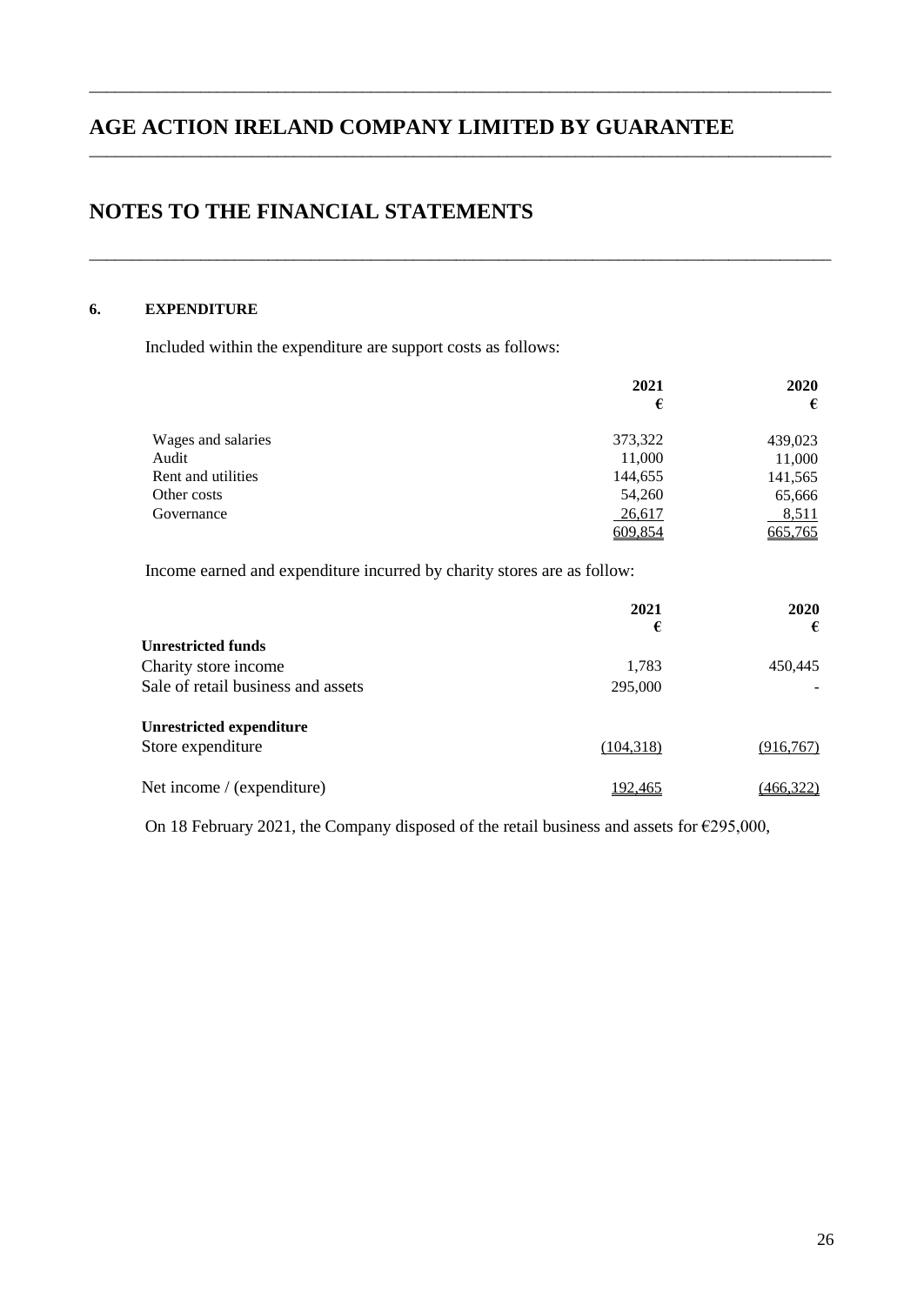\_\_\_\_\_\_\_\_\_\_\_\_\_\_\_\_\_\_\_\_\_\_\_\_\_\_\_\_\_\_\_\_\_\_\_\_\_\_\_\_\_\_\_\_\_\_\_\_\_\_\_\_\_\_\_\_\_\_\_\_\_\_\_\_\_\_\_\_\_\_\_\_\_\_\_\_\_\_\_\_\_\_\_\_\_\_\_

\_\_\_\_\_\_\_\_\_\_\_\_\_\_\_\_\_\_\_\_\_\_\_\_\_\_\_\_\_\_\_\_\_\_\_\_\_\_\_\_\_\_\_\_\_\_\_\_\_\_\_\_\_\_\_\_\_\_\_\_\_\_\_\_\_\_\_\_\_\_\_\_\_\_\_\_\_\_\_\_\_\_\_\_\_\_\_

\_\_\_\_\_\_\_\_\_\_\_\_\_\_\_\_\_\_\_\_\_\_\_\_\_\_\_\_\_\_\_\_\_\_\_\_\_\_\_\_\_\_\_\_\_\_\_\_\_\_\_\_\_\_\_\_\_\_\_\_\_\_\_\_\_\_\_\_\_\_\_\_\_\_\_\_\_\_\_\_\_\_\_\_\_\_\_

# **NOTES TO THE FINANCIAL STATEMENTS**

### **7. NET INCOME**

|                                      | 2021   | 2020    |
|--------------------------------------|--------|---------|
|                                      | €      | €       |
| Net income is stated after charging: |        |         |
| Depreciation of tangible assets      | 41,709 | 73,527  |
| Auditors' remuneration:              |        |         |
| In respect of audit services         | 11,000 | 11,495  |
| In respect of audit of CE scheme     | 738    | 726     |
| Operating leases $-$ motor vehicles  |        | 45,452  |
| Operating leases – premises          |        | 405.316 |
|                                      |        |         |
|                                      |        |         |

| 8. | <b>STAFF COSTS</b>   | 2021<br>€ | 2020<br>€ |
|----|----------------------|-----------|-----------|
|    | Wages and salaries   | 1,517,118 | 2,266,522 |
|    | Social welfare costs | 99,169    | 123,573   |
|    | Pension costs        | 47,473    | 50,143    |
|    |                      | 760       |           |

#### **Number of employees**

The average monthly number of employees during the year was as follows:

|                                   | 2021<br>No.              | 2020<br>No.    |
|-----------------------------------|--------------------------|----------------|
| Charity stores                    | $\overline{\phantom{0}}$ | 23             |
| Development projects and services | 47                       | 65             |
|                                   | 47                       | $\frac{88}{1}$ |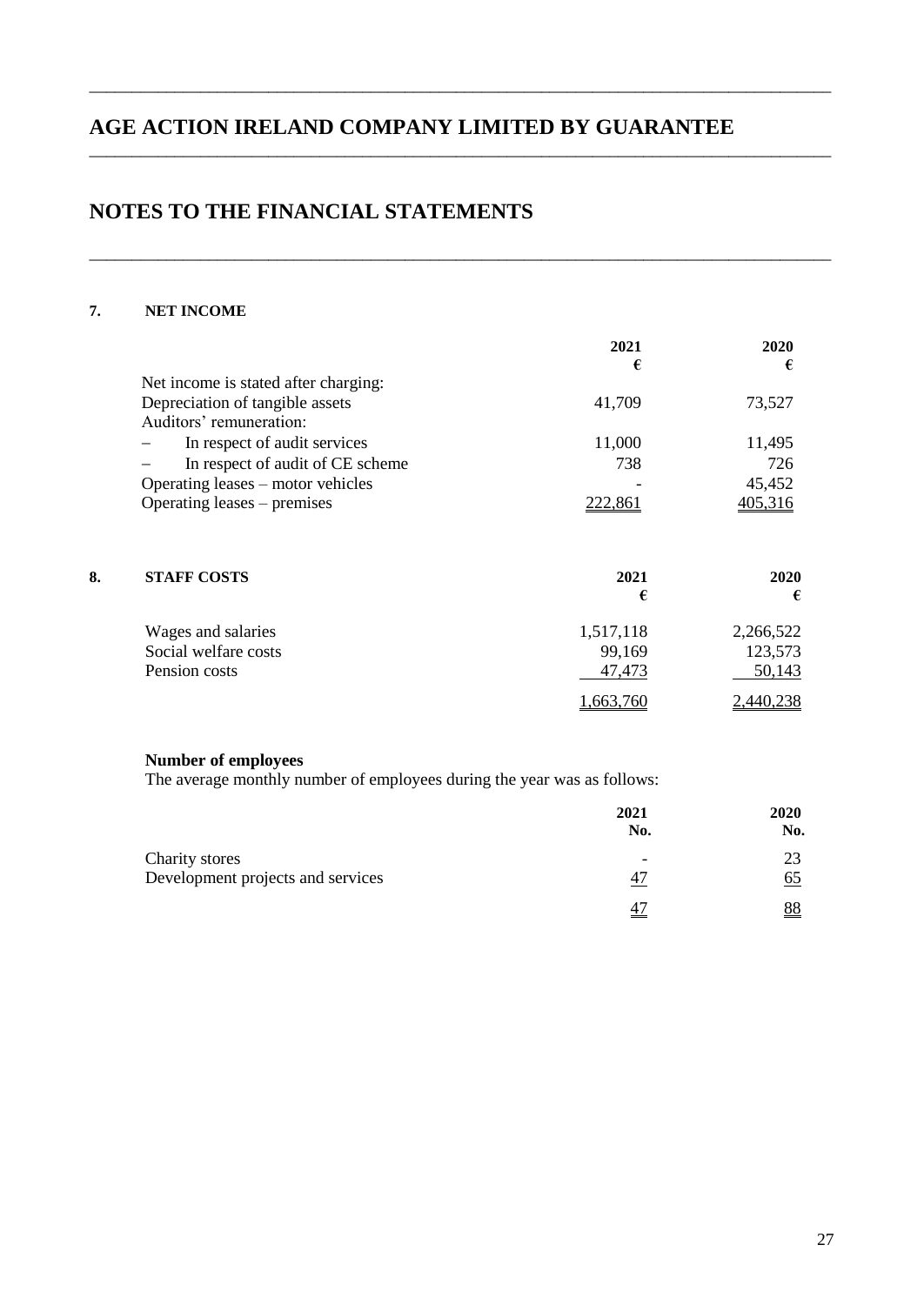\_\_\_\_\_\_\_\_\_\_\_\_\_\_\_\_\_\_\_\_\_\_\_\_\_\_\_\_\_\_\_\_\_\_\_\_\_\_\_\_\_\_\_\_\_\_\_\_\_\_\_\_\_\_\_\_\_\_\_\_\_\_\_\_\_\_\_\_\_\_\_\_\_\_\_\_\_\_\_\_\_\_\_\_\_\_\_

\_\_\_\_\_\_\_\_\_\_\_\_\_\_\_\_\_\_\_\_\_\_\_\_\_\_\_\_\_\_\_\_\_\_\_\_\_\_\_\_\_\_\_\_\_\_\_\_\_\_\_\_\_\_\_\_\_\_\_\_\_\_\_\_\_\_\_\_\_\_\_\_\_\_\_\_\_\_\_\_\_\_\_\_\_\_\_

\_\_\_\_\_\_\_\_\_\_\_\_\_\_\_\_\_\_\_\_\_\_\_\_\_\_\_\_\_\_\_\_\_\_\_\_\_\_\_\_\_\_\_\_\_\_\_\_\_\_\_\_\_\_\_\_\_\_\_\_\_\_\_\_\_\_\_\_\_\_\_\_\_\_\_\_\_\_\_\_\_\_\_\_\_\_\_

# **NOTES TO THE FINANCIAL STATEMENTS**

#### **8. STAFF COSTS (CONTINUED)**

The number of employees whose employee benefits for the year (excluding employer pension costs) fall within the following bands are as follows:

|                                                | 2021<br>No. | 2020<br>No. |
|------------------------------------------------|-------------|-------------|
| €60,000 – €70,000                              | 3           |             |
| $\epsilon$ 70,000 - $\epsilon$ 80,000          |             |             |
| $£80,000 - £90,000$                            |             |             |
| $\text{\large}690,000 - \text{\large}6100,000$ |             |             |
| $\text{\e}100,000 - \text{\e}110,000$          |             |             |
| $£110,000 - £120,000$                          |             |             |
| $£120,000 - £130,000$                          |             |             |
|                                                | 6           |             |

Age Action's Chief Executive is the highest paid employee with employee benefits of  $\epsilon$ 133,045 (Salary €110,000, PRSI €12,045, Pension €11,000) in 2021 (2020: €122,145).

Contributions between 5% to 10% of salary were made by the company to the defined contribution pension scheme for four of the senior management team members who fall within the bands above.

### **9. PENSION**

The company operates a defined contribution pension scheme and the assets of the scheme are held separately from those of the company in an independently administered fund. The pension cost charge represents contributions payable by the company to this scheme and amounts to  $\epsilon$ 47,473 (2020:  $\epsilon$ 50,143). An amount due of  $\epsilon$ 9,625 (2020:  $\epsilon$ 8,875) is included in creditors at year end date.

### **10. DIRECTORS' EMOLUMENTS**

No director received travel related expenses in 2021 (2020: €78).

None of the directors received remuneration or benefits for their services during 2021 and 2020.

### **11. TAXATION**

The company is a registered charity and accordingly the company avails of the charities' exemption from corporation tax.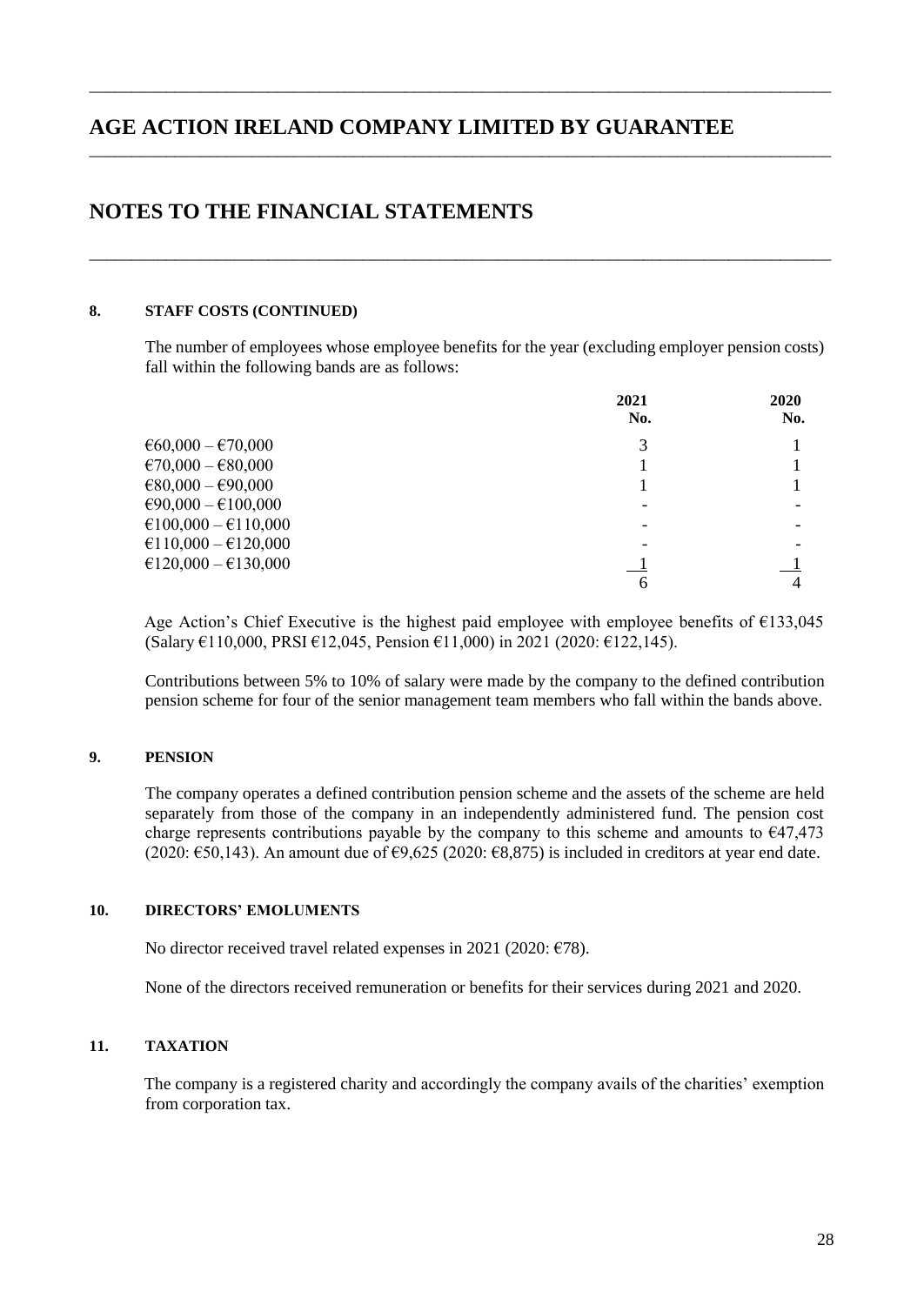\_\_\_\_\_\_\_\_\_\_\_\_\_\_\_\_\_\_\_\_\_\_\_\_\_\_\_\_\_\_\_\_\_\_\_\_\_\_\_\_\_\_\_\_\_\_\_\_\_\_\_\_\_\_\_\_\_\_\_\_\_\_\_\_\_\_\_\_\_\_\_\_\_\_\_\_\_\_\_\_\_\_\_\_\_\_\_

\_\_\_\_\_\_\_\_\_\_\_\_\_\_\_\_\_\_\_\_\_\_\_\_\_\_\_\_\_\_\_\_\_\_\_\_\_\_\_\_\_\_\_\_\_\_\_\_\_\_\_\_\_\_\_\_\_\_\_\_\_\_\_\_\_\_\_\_\_\_\_\_\_\_\_\_\_\_\_\_\_\_\_\_\_\_\_

\_\_\_\_\_\_\_\_\_\_\_\_\_\_\_\_\_\_\_\_\_\_\_\_\_\_\_\_\_\_\_\_\_\_\_\_\_\_\_\_\_\_\_\_\_\_\_\_\_\_\_\_\_\_\_\_\_\_\_\_\_\_\_\_\_\_\_\_\_\_\_\_\_\_\_\_\_\_\_\_\_\_\_\_\_\_\_

# **NOTES TO THE FINANCIAL STATEMENTS**

| 12. | <b>TANGIBLE FIXED ASSETS</b>                                                                    | <b>Office</b><br>Equipment<br>€ | Leasehold<br>Premises & IT Hardware/<br><b>Fittings</b><br>€ | <b>Software</b><br>€ | <b>Motor</b><br><b>Vehicles</b><br>€            | <b>Total</b><br>€                                |
|-----|-------------------------------------------------------------------------------------------------|---------------------------------|--------------------------------------------------------------|----------------------|-------------------------------------------------|--------------------------------------------------|
|     | Cost                                                                                            |                                 |                                                              |                      |                                                 |                                                  |
|     | At 31 December 2020<br>Additions                                                                | 137,158                         | 306,918<br>2,486                                             | 107,096<br>6,073     | 14,500                                          | 551,172<br>23,059                                |
|     | At 31 December 2021                                                                             | 137,158                         | 309,404                                                      | 113,169              | <u>14,500</u>                                   | 574,231                                          |
|     | Depreciation                                                                                    |                                 |                                                              |                      |                                                 |                                                  |
|     | At 31 December 2020<br>Charge for the year                                                      | 136,540<br>618                  | 274,012<br>33,220                                            | 99,892<br>5,757      | 2,114                                           | 510,444<br>41,709                                |
|     | At 31 December 2021                                                                             | 137,158                         | 307,232                                                      | 105,649              | 2,114                                           | 552,153                                          |
|     | <b>Net Book Amount</b>                                                                          |                                 |                                                              |                      |                                                 |                                                  |
|     | At 31 December 2020                                                                             | 618                             | 32,906                                                       | 7,204                | Ξ                                               | 40,728                                           |
|     | At 31 December 2021                                                                             | Ξ                               | 2,172                                                        | 7,520                | 12,386                                          | 22,078                                           |
| 13. | <b>DEBTORS</b><br>Amounts falling due within one year                                           |                                 |                                                              |                      | 2021<br>€                                       | 2020<br>€                                        |
|     | Trade debtors<br>Prepayments and accrued income<br>Other debtors                                |                                 |                                                              |                      | 13,296<br>155,409<br>2,535                      | 6,845<br>40,857<br>64,176                        |
|     |                                                                                                 |                                 |                                                              |                      | 171,240                                         | 111,878                                          |
|     | All debtors are due within one year.                                                            |                                 |                                                              |                      |                                                 |                                                  |
| 14. | <b>CREDITORS</b><br>Amounts falling due within one year                                         |                                 |                                                              |                      | 2021<br>€                                       | 2020<br>€                                        |
|     | <b>Trade creditors</b><br>Other creditors<br>PAYE/PRSI<br>Accruals<br>Deferred income (Note 15) |                                 |                                                              |                      | 75,797<br>34,560<br>40,529<br>47,011<br>107,008 | 43,548<br>122,241<br>41,013<br>52,785<br>200,823 |
|     |                                                                                                 |                                 |                                                              |                      | 304,905                                         | 460,410                                          |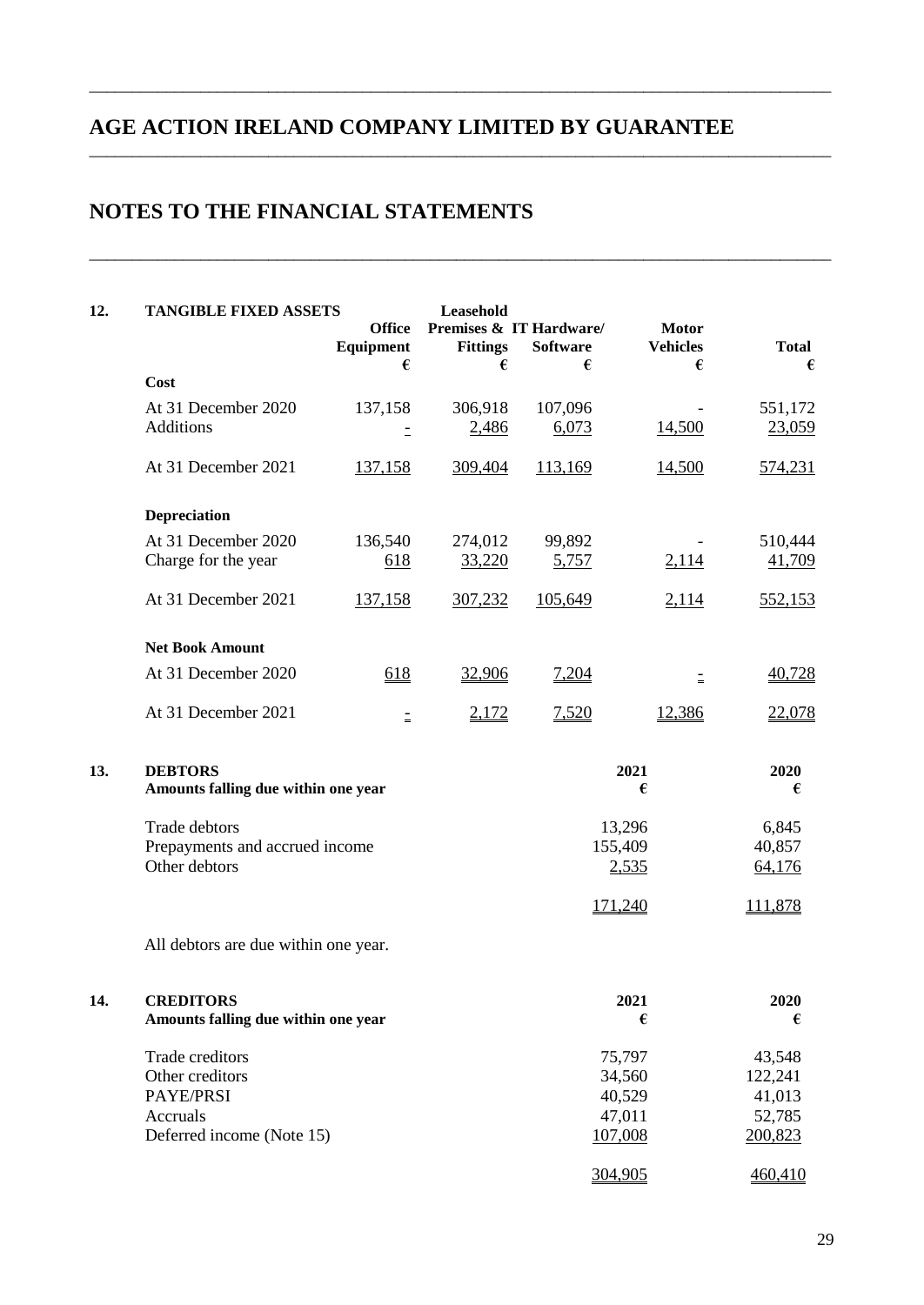\_\_\_\_\_\_\_\_\_\_\_\_\_\_\_\_\_\_\_\_\_\_\_\_\_\_\_\_\_\_\_\_\_\_\_\_\_\_\_\_\_\_\_\_\_\_\_\_\_\_\_\_\_\_\_\_\_\_\_\_\_\_\_\_\_\_\_\_\_\_\_\_\_\_\_\_\_\_\_\_\_\_\_\_\_\_\_

\_\_\_\_\_\_\_\_\_\_\_\_\_\_\_\_\_\_\_\_\_\_\_\_\_\_\_\_\_\_\_\_\_\_\_\_\_\_\_\_\_\_\_\_\_\_\_\_\_\_\_\_\_\_\_\_\_\_\_\_\_\_\_\_\_\_\_\_\_\_\_\_\_\_\_\_\_\_\_\_\_\_\_\_\_\_\_

\_\_\_\_\_\_\_\_\_\_\_\_\_\_\_\_\_\_\_\_\_\_\_\_\_\_\_\_\_\_\_\_\_\_\_\_\_\_\_\_\_\_\_\_\_\_\_\_\_\_\_\_\_\_\_\_\_\_\_\_\_\_\_\_\_\_\_\_\_\_\_\_\_\_\_\_\_\_\_\_\_\_\_\_\_\_\_

# **NOTES TO THE FINANCIAL STATEMENTS**

### **14. CREDITORS (CONTINUED)**

### *Trade and other creditors*

The repayment terms of trade and other creditors vary between on demand and 30 days. No interest is payable on trade creditors.

### *Taxes and social security costs*

Taxes and social security costs are subject to the terms of the relevant legislation. Interest accrues on late payment. No interest was due at the financial year end date.

### *Accruals*

Accruals are expected to be settled within the next 12 months.

### **15. DEFERRED INCOME**

|                                        | Opening<br><b>Deferred</b><br>Income<br>1 January<br>2021<br>€ | <b>Amounts</b><br>received<br>during the<br>year<br>€ | <b>Amounts</b><br>released<br>year<br>€ | <b>Closing</b><br>deferred<br>income<br>during the 31 December<br>2021<br>€ |
|----------------------------------------|----------------------------------------------------------------|-------------------------------------------------------|-----------------------------------------|-----------------------------------------------------------------------------|
| Dept. of Communications Digital Skills | 113,039                                                        |                                                       | (47, 044)                               | 65,995                                                                      |
| <b>IHREC</b>                           | 7,500                                                          |                                                       | (7,500)                                 |                                                                             |
| CE advance payment                     | 80,284                                                         |                                                       | (39,271)                                | 41,013                                                                      |
|                                        | 200,823                                                        |                                                       | (93,815)                                | 107,008                                                                     |

Deferred income comprises of grants received in advance in which terms and conditions have not yet been met.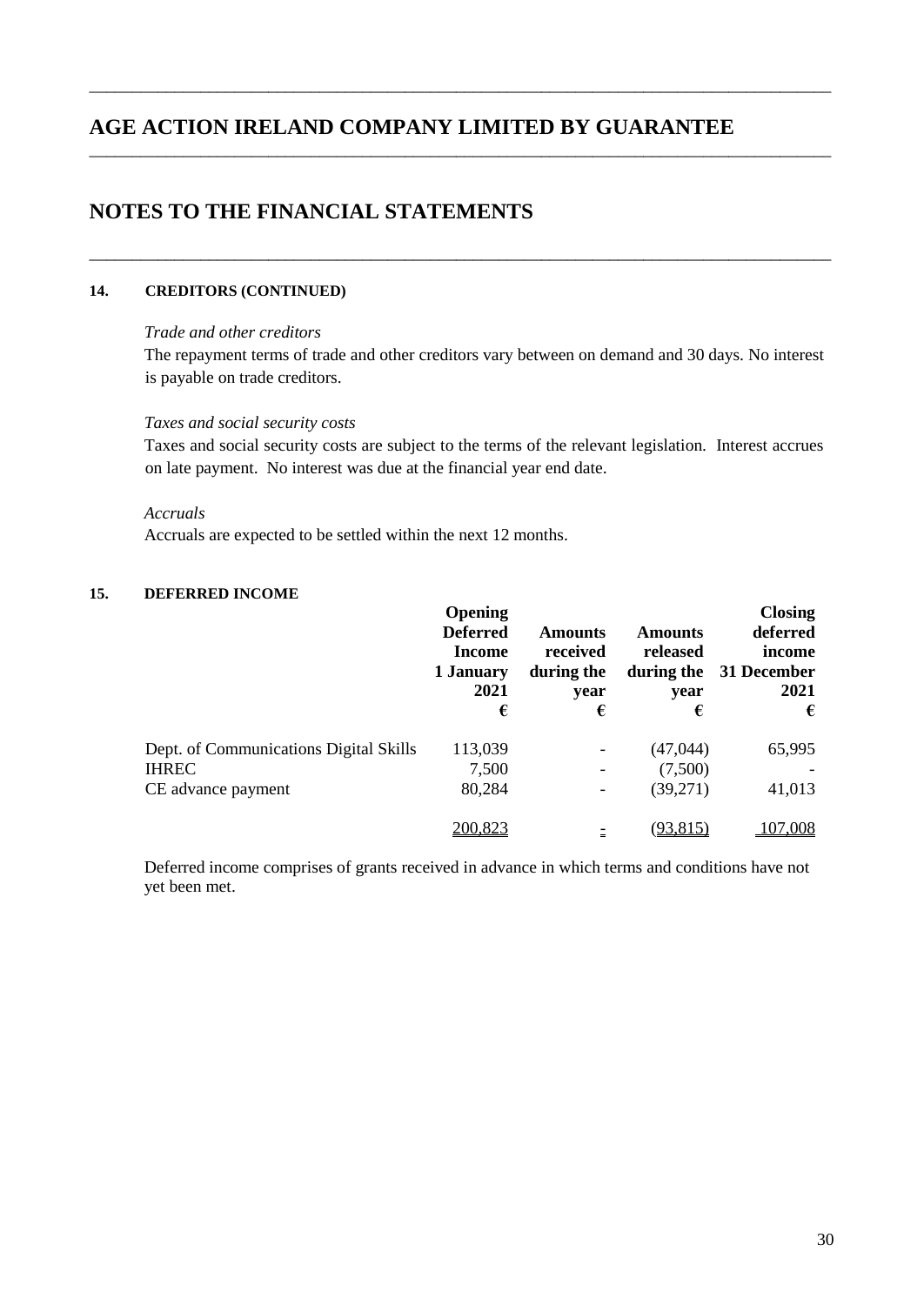\_\_\_\_\_\_\_\_\_\_\_\_\_\_\_\_\_\_\_\_\_\_\_\_\_\_\_\_\_\_\_\_\_\_\_\_\_\_\_\_\_\_\_\_\_\_\_\_\_\_\_\_\_\_\_\_\_\_\_\_\_\_\_\_\_\_\_\_\_\_\_\_\_\_\_\_\_\_\_\_\_\_\_\_\_\_\_

\_\_\_\_\_\_\_\_\_\_\_\_\_\_\_\_\_\_\_\_\_\_\_\_\_\_\_\_\_\_\_\_\_\_\_\_\_\_\_\_\_\_\_\_\_\_\_\_\_\_\_\_\_\_\_\_\_\_\_\_\_\_\_\_\_\_\_\_\_\_\_\_\_\_\_\_\_\_\_\_\_\_\_\_\_\_\_

# **NOTES TO THE FINANCIAL STATEMENTS**

### **16. MOVEMENT OF FUNDS**

#### **Current Year**

|                            | <b>Restricted</b><br>funds<br>€ | <b>Unrestricted</b><br>funds<br>€ |             |
|----------------------------|---------------------------------|-----------------------------------|-------------|
| Opening balance            | 45,036                          | 1,336,684                         | <b>IBID</b> |
| Net (expenditure) / income | (324, 205)                      | 652,756                           | 剟           |
| Transfer of funds          | 301,542                         | (301, 542)                        |             |
| Closing balance            | 22,373                          | 1,687,878                         | <u>ПРЛ</u>  |
| <b>Represented by:</b>     |                                 |                                   |             |
| Fixed assets               |                                 | 22,076                            | Ø           |
| Current assets             | 151,754                         | 1,841,346                         | 1980        |
| <b>Current liabilities</b> | (129, 381)                      | (175, 524)                        | <b>BO</b>   |
|                            | <u>22,373</u>                   | 1,687,898                         | ПШ          |

### **Prior year**

|                                                                                        | <b>Restricted</b><br>funds<br>€ | <b>Unrestricted</b><br>funds<br>€              | Total<br>2020<br>€                             |
|----------------------------------------------------------------------------------------|---------------------------------|------------------------------------------------|------------------------------------------------|
| Opening balance<br>Net income (expenditures)<br>Transfer of funds                      | 38,934<br>(121, 384)<br>127,486 | 608,616<br>855,554<br>(127, 486)               | 647,550<br>734,170                             |
| Closing balance                                                                        | 45,036                          | 1,336,684                                      | 1,381,720                                      |
| <b>Represented by:</b><br>Fixed assets<br>Current assets<br><b>Current liabilities</b> | 245,859<br>(200, 823)<br>45,036 | 40,728<br>1,555,543<br>(259, 587)<br>1,336,684 | 40,728<br>1,801,402<br>(460, 410)<br>1,381,720 |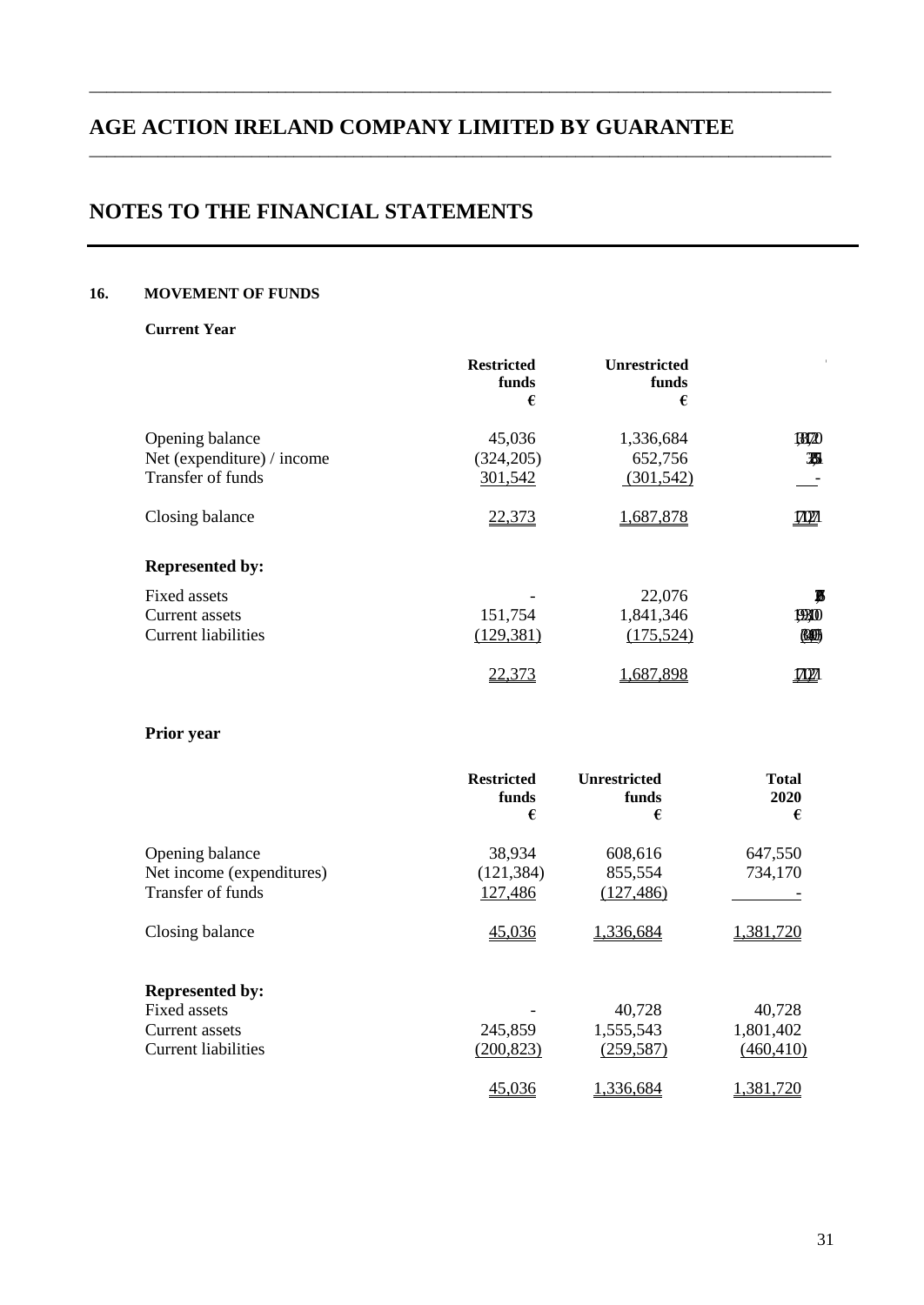\_\_\_\_\_\_\_\_\_\_\_\_\_\_\_\_\_\_\_\_\_\_\_\_\_\_\_\_\_\_\_\_\_\_\_\_\_\_\_\_\_\_\_\_\_\_\_\_\_\_\_\_\_\_\_\_\_\_\_\_\_\_\_\_\_\_\_\_\_\_\_\_\_\_\_\_\_\_\_\_\_\_\_\_\_\_\_

\_\_\_\_\_\_\_\_\_\_\_\_\_\_\_\_\_\_\_\_\_\_\_\_\_\_\_\_\_\_\_\_\_\_\_\_\_\_\_\_\_\_\_\_\_\_\_\_\_\_\_\_\_\_\_\_\_\_\_\_\_\_\_\_\_\_\_\_\_\_\_\_\_\_\_\_\_\_\_\_\_\_\_\_\_\_\_

\_\_\_\_\_\_\_\_\_\_\_\_\_\_\_\_\_\_\_\_\_\_\_\_\_\_\_\_\_\_\_\_\_\_\_\_\_\_\_\_\_\_\_\_\_\_\_\_\_\_\_\_\_\_\_\_\_\_\_\_\_\_\_\_\_\_\_\_\_\_\_\_\_\_\_\_\_\_\_\_\_\_\_\_\_\_\_

### **NOTES TO THE FINANCIAL STATEMENTS**

#### **17. STATEMENT OF FUNDS**

|                |                                               | Opening<br>balance<br>1<br><b>January</b><br>2021<br>€ | <b>Income</b><br>€ | <b>Expenditure</b> | <b>Cross</b><br>subsidisation<br>from<br><b>Department</b><br>of Social<br><b>Protection</b><br>funds<br>€ | <b>Cross</b><br>subsidisation<br>to / from<br>unrestricted<br>funds<br>€ | <b>Closing</b><br>balance<br>31<br><b>December</b><br>2021<br>€ |
|----------------|-----------------------------------------------|--------------------------------------------------------|--------------------|--------------------|------------------------------------------------------------------------------------------------------------|--------------------------------------------------------------------------|-----------------------------------------------------------------|
|                | <b>Restricted funds</b>                       |                                                        |                    |                    |                                                                                                            |                                                                          |                                                                 |
|                | Age Action West                               |                                                        | 43,000             | (124, 395)         |                                                                                                            | 81,395                                                                   |                                                                 |
| 2              | Ageing & Development                          | 37,475                                                 |                    | (22, 663)          |                                                                                                            |                                                                          | 14,812                                                          |
| 3              | Care & Repair *                               |                                                        | 321,025            | (362, 736)         | 44,214                                                                                                     | (2,503)                                                                  |                                                                 |
| 4              | Getting Started*                              |                                                        | 105,156            | (191, 905)         | 37,823                                                                                                     | 48,926                                                                   |                                                                 |
| 5              | <b>Lifelong Learning</b>                      |                                                        | 66,500             | (66,500)           |                                                                                                            |                                                                          |                                                                 |
| 6              | Social<br>Partnership/Policy                  | 7,561                                                  | 135,060            | (186, 419)         |                                                                                                            | 51,359                                                                   | 7,561                                                           |
| 7              | Age Action South                              |                                                        | 19,450             | (59,778)           |                                                                                                            | 40,328                                                                   |                                                                 |
| 8              | Community<br>employment programme             |                                                        | 269,654            | (269, 654)         |                                                                                                            |                                                                          |                                                                 |
| $\overline{Q}$ | Dublin City Council<br><b>Community Grant</b> |                                                        | 31,250             | (31,250)           |                                                                                                            |                                                                          |                                                                 |
| 10             | Administration                                |                                                        | <u>78,965</u>      | (78, 965)          |                                                                                                            |                                                                          |                                                                 |
|                | Total restricted funds                        | 45,036                                                 | 1,070,060          | (1,394,265)        | 82,037                                                                                                     | 219,505                                                                  | 22,373                                                          |
|                | <b>Unrestricted funds</b>                     | 1,336,684                                              | 1,690,850          | (1,038,094)        | (82,037)                                                                                                   | (219, 505)                                                               | 1,687,898                                                       |
|                | <b>Total funds</b>                            | ,381,720                                               | 2,760,910          | (2,432,359)        |                                                                                                            |                                                                          | 1,710,271                                                       |

\*The cross-subsidisation amounts funded by the Department of Social Protection relate to staff participating in the Community Employment Scheme. The amounts for the Care & Repair Programme 2021 are  $\epsilon$ 44,214 and Getting Started Programme 2021 is  $\epsilon$ 37,823.

The above projects were chiefly funded by the following donors:

- 1. Ageing & Development Help Age International
- 2. Care & Repair HSE & Cork City Council
- 3. Getting Started The Department of Communications, Climate & Environment & Dublin City Council Community Grant
- 4. Lifelong Learning Solas
- 5. Social Partnership / Policy The Department of Rural & Community Development, Pobal & IHREC
- 6. Age Action South HSE Cork
- 7. Age Action West HSE & Galway City Council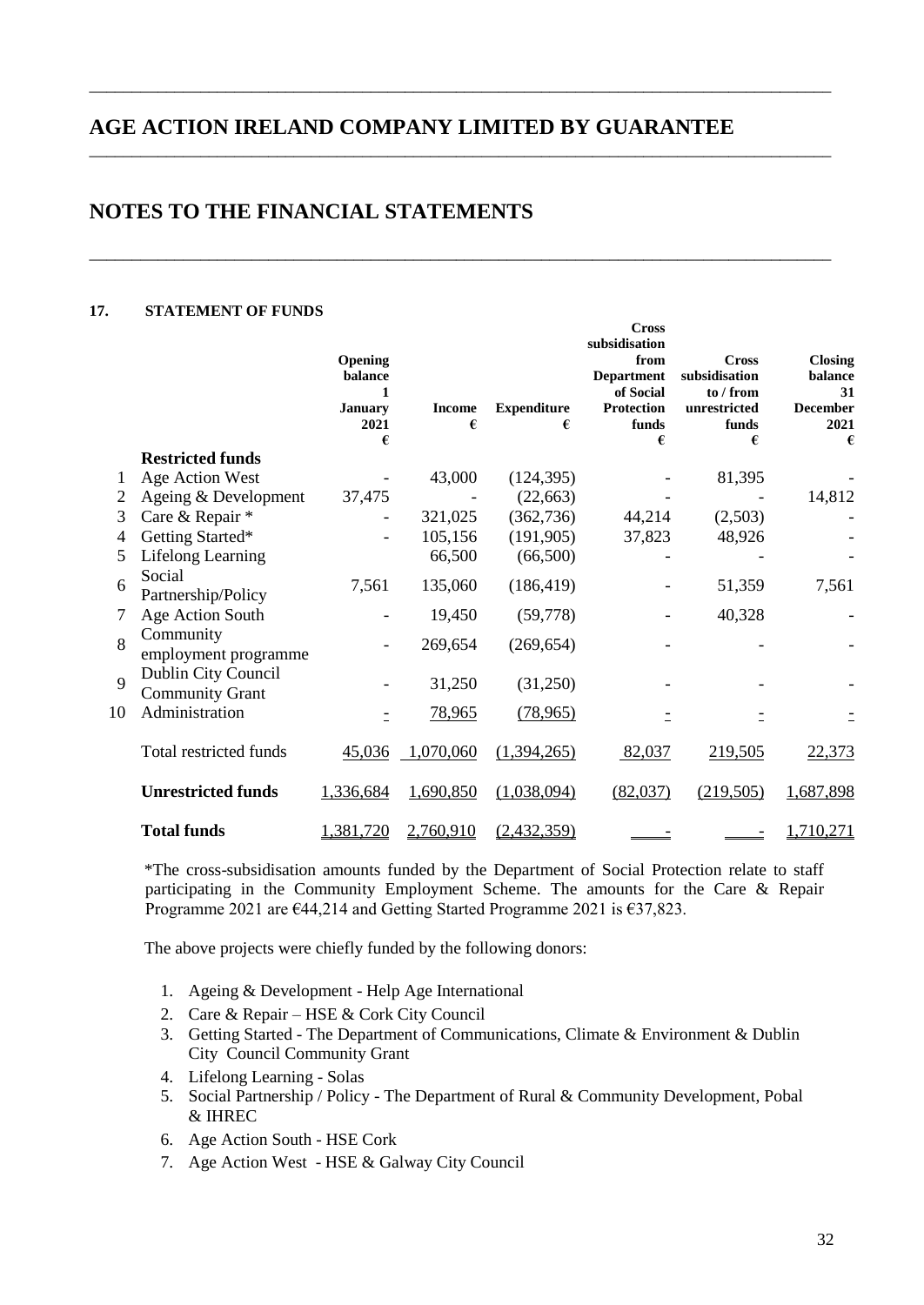\_\_\_\_\_\_\_\_\_\_\_\_\_\_\_\_\_\_\_\_\_\_\_\_\_\_\_\_\_\_\_\_\_\_\_\_\_\_\_\_\_\_\_\_\_\_\_\_\_\_\_\_\_\_\_\_\_\_\_\_\_\_\_\_\_\_\_\_\_\_\_\_\_\_\_\_\_\_\_\_\_\_\_\_\_\_\_

\_\_\_\_\_\_\_\_\_\_\_\_\_\_\_\_\_\_\_\_\_\_\_\_\_\_\_\_\_\_\_\_\_\_\_\_\_\_\_\_\_\_\_\_\_\_\_\_\_\_\_\_\_\_\_\_\_\_\_\_\_\_\_\_\_\_\_\_\_\_\_\_\_\_\_\_\_\_\_\_\_\_\_\_\_\_\_

\_\_\_\_\_\_\_\_\_\_\_\_\_\_\_\_\_\_\_\_\_\_\_\_\_\_\_\_\_\_\_\_\_\_\_\_\_\_\_\_\_\_\_\_\_\_\_\_\_\_\_\_\_\_\_\_\_\_\_\_\_\_\_\_\_\_\_\_\_\_\_\_\_\_\_\_\_\_\_\_\_\_\_\_\_\_\_

## **NOTES TO THE FINANCIAL STATEMENTS**

### **17. STATEMENT OF FUNDS (CONTINUED)**

The Company is compliant with Circular 44/2006 "Tax Clearance Procedures Grants, Subsidies and Similar Type Payments".

#### **18. FINANCIAL INSTRUMENTS**

The analysis of the carrying amounts of the financial instruments of the charity required under Section 11 of FRS 102 is as follows:

|                                                | 2021      | 2020      |
|------------------------------------------------|-----------|-----------|
|                                                | €         | €         |
| <b>Financial assets at amortised cost</b>      |           |           |
| Trade debtors                                  | 13,296    | 6,845     |
| Other debtors                                  | 147,249   | 68,582    |
| Cash and cash equivalents                      | 1,821,858 | 1,689,534 |
|                                                | 1,982,403 | 1,764,961 |
| <b>Financial liabilities at amortised cost</b> |           |           |
| Trade creditors                                | 75,797    | 43,549    |
| Accruals                                       | 47,011    | 52,785    |
| Other creditors                                | 78,920    | 122,241   |
|                                                | 201.728   | 218,575   |

#### **19. FINANCIAL COMMITMENTS**

The company has entered into various non-cancellable operating leases for its office space. Operating lease expense in 2021 amounted to  $\epsilon$ 228,187 (2020:  $\epsilon$ 450,768).

Total future minimum lease payments under non-cancellable operating leases are as follows:

|                                | 2021    | 2020    |
|--------------------------------|---------|---------|
|                                | €       |         |
| Due within one year            | 124,034 | 145,004 |
| Due between two and five years | 440,002 | 558,752 |
| After five years               | 220,008 | 110,000 |
|                                | 784.044 | 813.756 |

The company entered into a sub-lease agreement for a space at 30-31 Camden Street Lower. Rental income during the year amounted to  $\epsilon$ 86,945 (2020:  $\epsilon$ 50,000).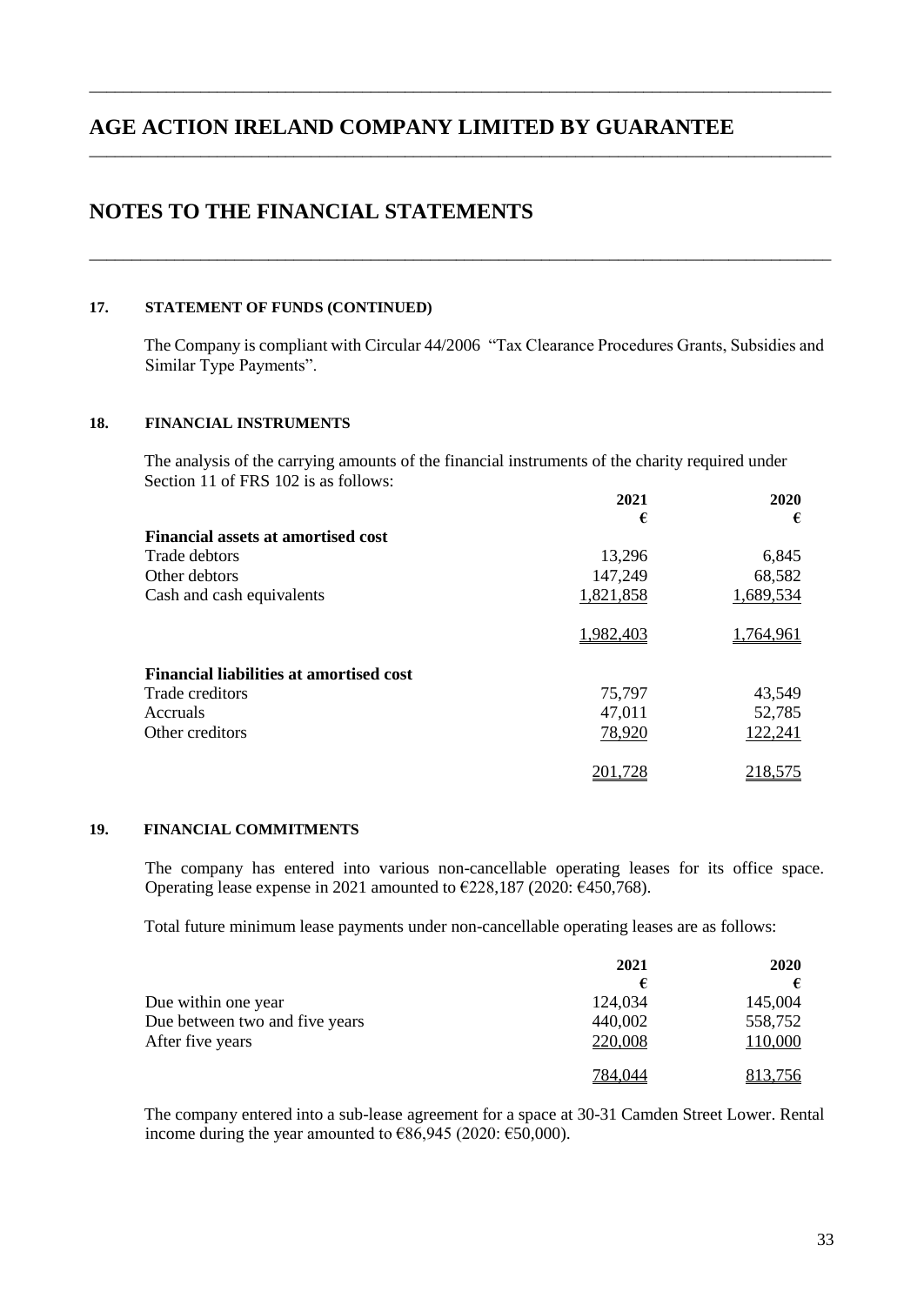\_\_\_\_\_\_\_\_\_\_\_\_\_\_\_\_\_\_\_\_\_\_\_\_\_\_\_\_\_\_\_\_\_\_\_\_\_\_\_\_\_\_\_\_\_\_\_\_\_\_\_\_\_\_\_\_\_\_\_\_\_\_\_\_\_\_\_\_\_\_\_\_\_\_\_\_\_\_\_\_\_\_\_

\_\_\_\_\_\_\_\_\_\_\_\_\_\_\_\_\_\_\_\_\_\_\_\_\_\_\_\_\_\_\_\_\_\_\_\_\_\_\_\_\_\_\_\_\_\_\_\_\_\_\_\_\_\_\_\_\_\_\_\_\_\_\_\_\_\_\_\_\_\_\_\_\_\_\_\_\_\_\_\_\_\_\_\_\_\_\_

\_\_\_\_\_\_\_\_\_\_\_\_\_\_\_\_\_\_\_\_\_\_\_\_\_\_\_\_\_\_\_\_\_\_\_\_\_\_\_\_\_\_\_\_\_\_\_\_\_\_\_\_\_\_\_\_\_\_\_\_\_\_\_\_\_\_\_\_\_\_\_\_\_\_\_\_\_\_\_\_\_\_\_\_\_\_\_

# **NOTES TO THE FINANCIAL STATEMENTS**

#### **19. FINANCIAL COMMITMENTS (CONTINUED)**

Total future minimum lease payments to be received under non-cancellable operating leases are as follows:

|                                | 2021    | 2020    |
|--------------------------------|---------|---------|
|                                |         |         |
| Due within one year            | 60,000  | 50,000  |
| Due between two and five years | 240,000 | 200,000 |
| After five years               | 50,000  | 45,834  |
|                                | 350.000 | 295.834 |

### **20. RELATED PARTY TRANSACTIONS**

#### *Key management personnel*

Total remuneration including employer's social insurance in respect of senior employees who have authority and responsibility for planning, directing and controlling the activities of the charity amounted to €502,882 (2020: €478,900).

Directors received no expenses/reimbursements during the year

Donations and membership fees received from directors amounted to  $\epsilon$ 220 (2020:  $\epsilon$ 300).

### **22. EVENTS SUBSEQUENT TO THE YEAR END**

There have been no significant events affecting the company since the year end.

### **23. APPROVAL OF FINANCIAL STATEMENTS**

The financial statements were approved by the directors on xx/xx/2022.